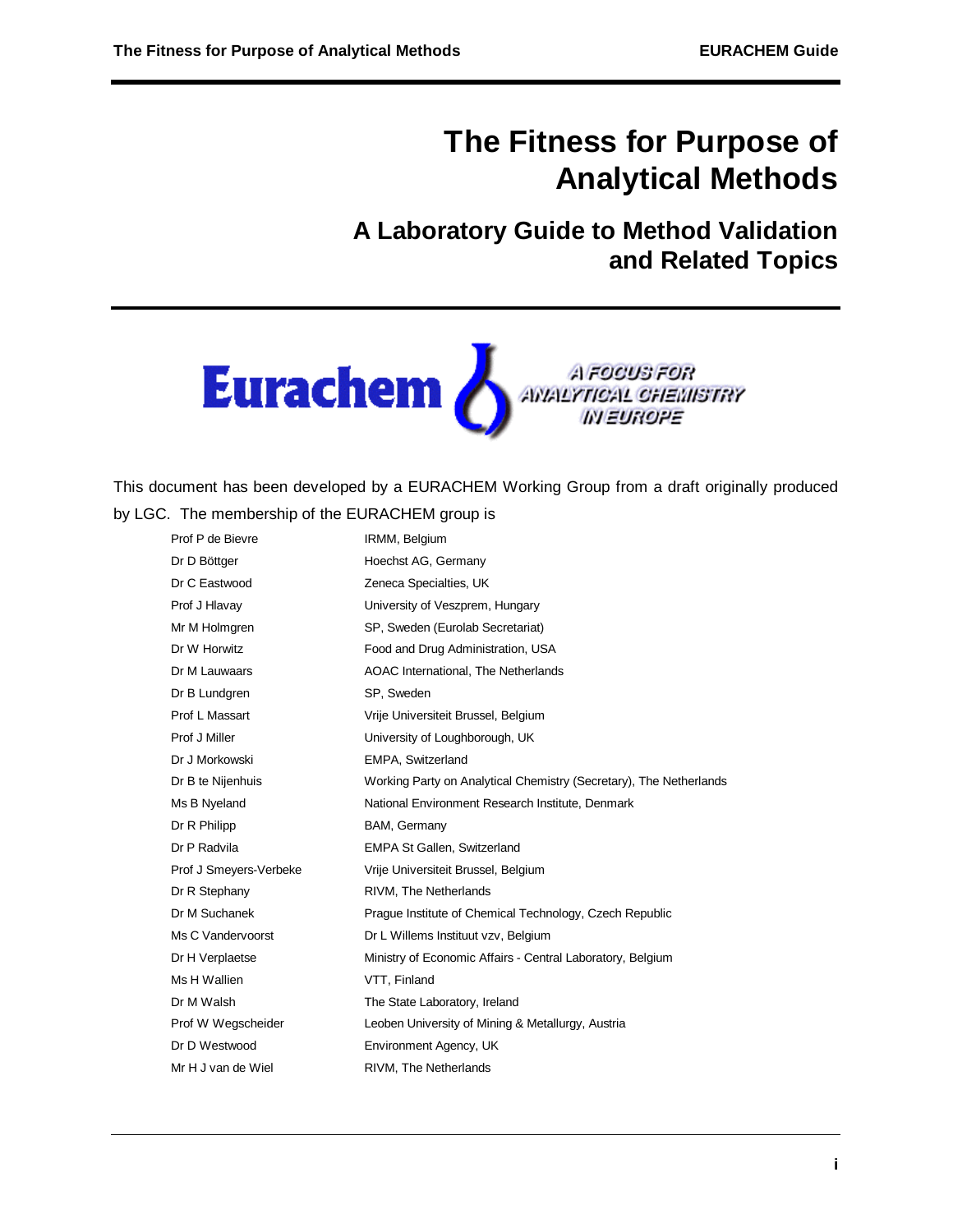First Internet Version, December 1998

First English Edition 1.0 - 1998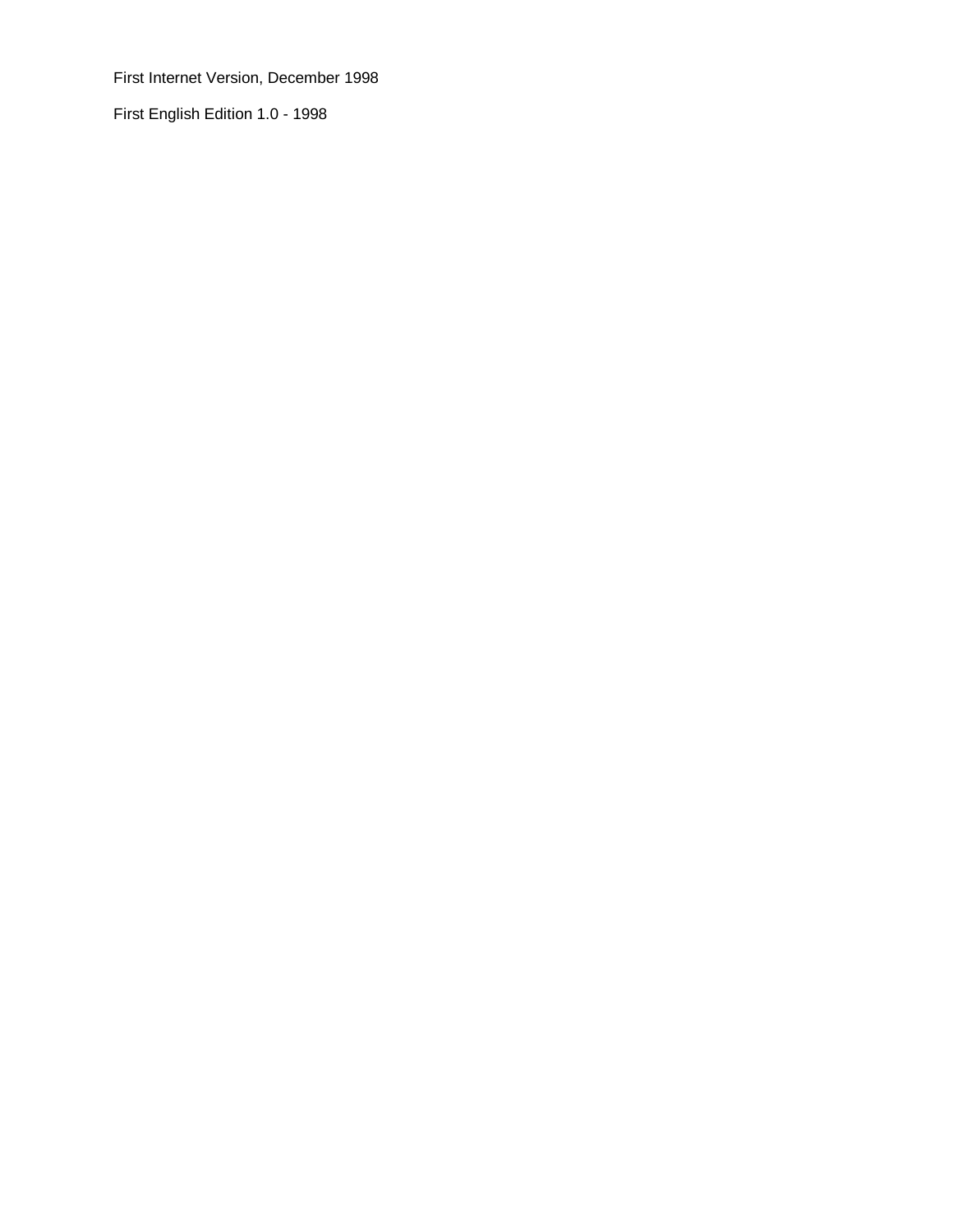# **The Fitness for Purpose of Analytical Methods**

## **A Laboratory Guide to Method Validation and Related Topics**

This document has been developed by a EURACHEM Working Group from a draft originally produced by LGC. The membership of the EURACHEM group is listed in Annex C.

The UK input to this Guide and publication of this edition was in part supported under contract with the UK Department of Trade and Industry as part of the National Measurement System Valid Analytical Measurement (VAM) Programme.

Comments are invited on this document and should be sent to: Mr David Holcombe Drafting Secretary for EURACHEM Working Group LGC, Queens Rd, Teddington, Middlesex, TW11 0LY, United Kingdom  $\hat{a}$ : Int + 44 181 943 7613.

**1**: Int + 44 181 943 2767,  $\blacksquare$  $\blacksquare$ : dgh@lgc.co.uk

English Edition 1.0 - 1998 ISBN: 0-948926-12-0

## *Ruling language*

The text may be freely translated into other languages, but where such action results in a dispute over interpretation, the guidance given in this English version is taken as being the definitive version.

## *Copyright of text*

Copyright of the guidance presented in this guide is the property of the organisations represented by the working group members as listed in Annex C. All rights are reserved. This guidance may be downloaded for personal and non-commercial use, but no part of the guide may be distributed, published or stored in any retrieval system, in any media, by persons other than EURACHEM members, without the written consent of the EURACHEM Secretariats. Similarly, enquiries regarding the translation,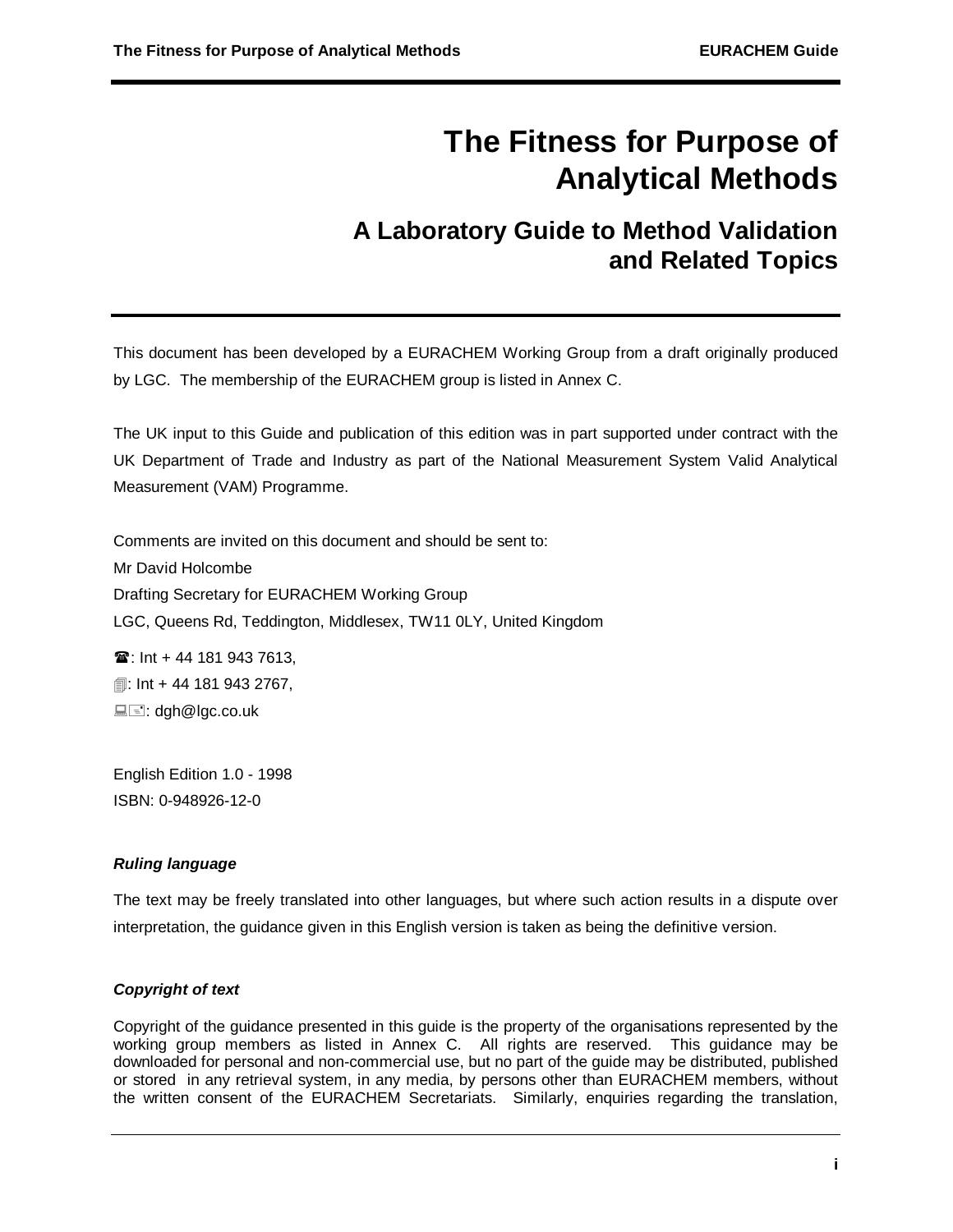production and distribution of new editions of this guide should be directed to the EURACHEM **Secretariats** 

This edition is Copyright © LGC (Teddington) Ltd, 1998

## **Contents**

| 1.             | Preface                                                                  | 1              |
|----------------|--------------------------------------------------------------------------|----------------|
| 2.             | Introduction                                                             | 2              |
| 3.             | What is method validation?                                               | 3              |
| 4.             | Why is method validation necessary?                                      | 3              |
| (a)            | Importance of analytical measurement                                     | 3              |
| (b)            | The professional duty of the analytical chemist                          | 4              |
| 5.             | When should methods be validated?                                        | 5              |
| 6.             | How should methods be validated?                                         | 5              |
| (a)            | Who carries out method validation?                                       | 5              |
| (b)            | Deciding what degree of validation is required                           | 7              |
| (c)            | The analytical requirement                                               | $\overline{7}$ |
| (d)            | Method development                                                       | 10             |
| (e)            | The different performance parameters of a method and what<br>they show   | 10             |
| (f)            | The tools of validation                                                  | 24             |
| 7 <sub>1</sub> | Using validated methods                                                  | 26             |
| 8.             | Using validation data to design QC                                       | 27             |
| 9.             | Documentation of validated methods                                       | 30             |
| 10.            | Implications of validation data for calculating results and<br>reporting | 31             |
| 11.            | References and bibliography                                              | 33             |
| Annex A        | Definitions                                                              | 39             |
| Annex B        | Method documentation protocol                                            | 50             |
| Annex C        | <b>EURACHEM Working Group</b>                                            | 54             |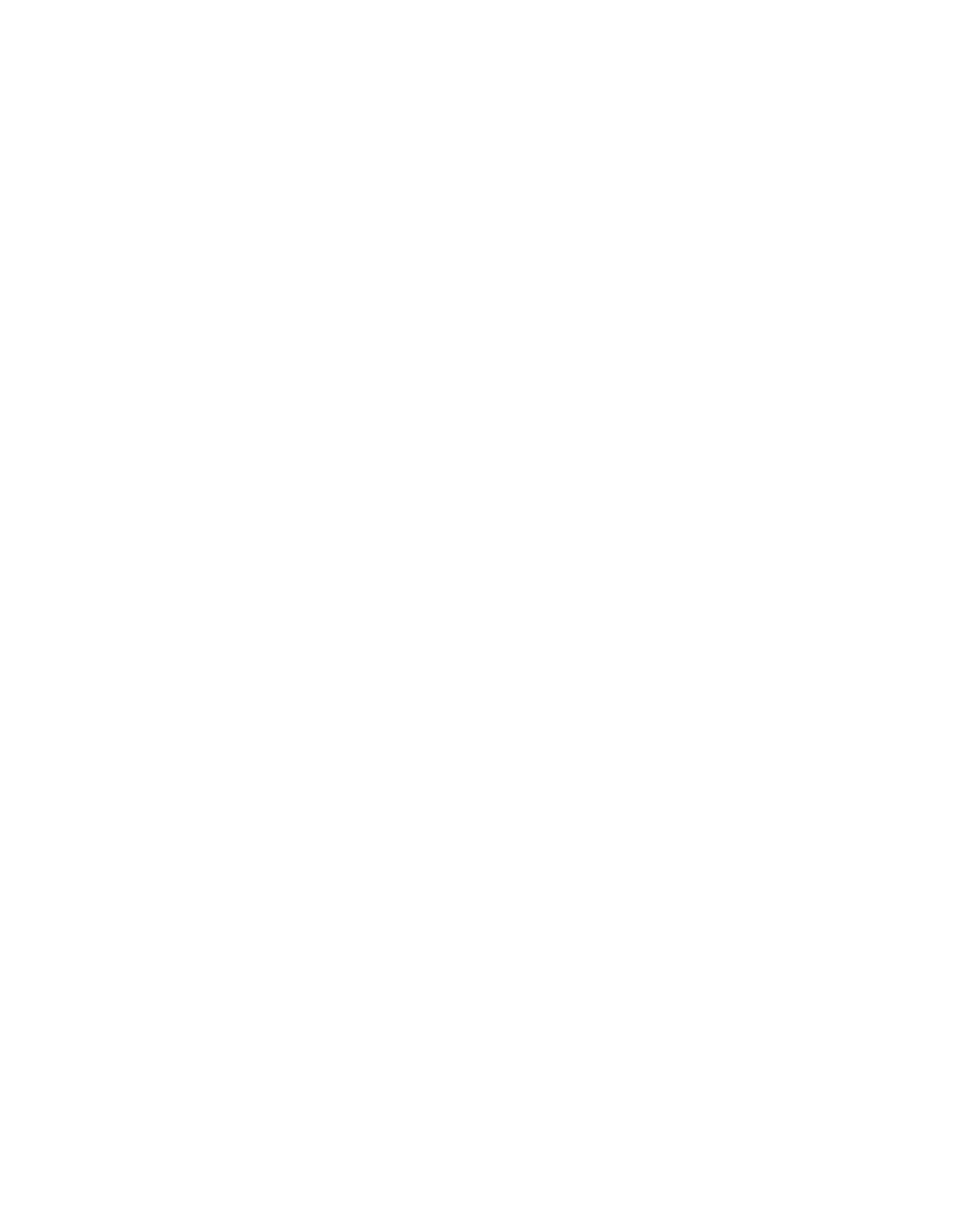## **THE FITNESS FOR PURPOSE OF ANALYTICAL METHODS**

## **A Laboratory Guide to Method Validation and Related Topics**

## **1. Preface**

An initiative in the UK to promote good practice in analytical measurement has identified six principles of analytical practice which, taken together, are considered to constitute best practice. The six principles which are described in more detail in a separate quide [1] are:

- 1. "Analytical measurements should be made to satisfy an agreed requirement." (i.e. to a defined objective)
- 2. "Analytical measurements should be made using methods and equipment which have been tested to ensure they are fit for purpose."
- 3. "Staff making analytical measurements should be both qualified and competent to undertake the task." (and demonstrate that they can perform the analysis properly).
- 4. "There should be a regular independent assessment of the technical performance of a laboratory"
- 5. "Analytical measurements made in one location should be consistent with those made elsewhere."
- 6. "Organisations making analytical measurements should have well defined quality control and quality assurance procedures"

These principles are equally relevant to laboratories whether they are working in isolation or producing results which need to be compared with those from other laboratories.

This document is principally intended to assist laboratories in implementing Principle 2, by giving guidance on the evaluation of testing methods to show that they are fit for purpose.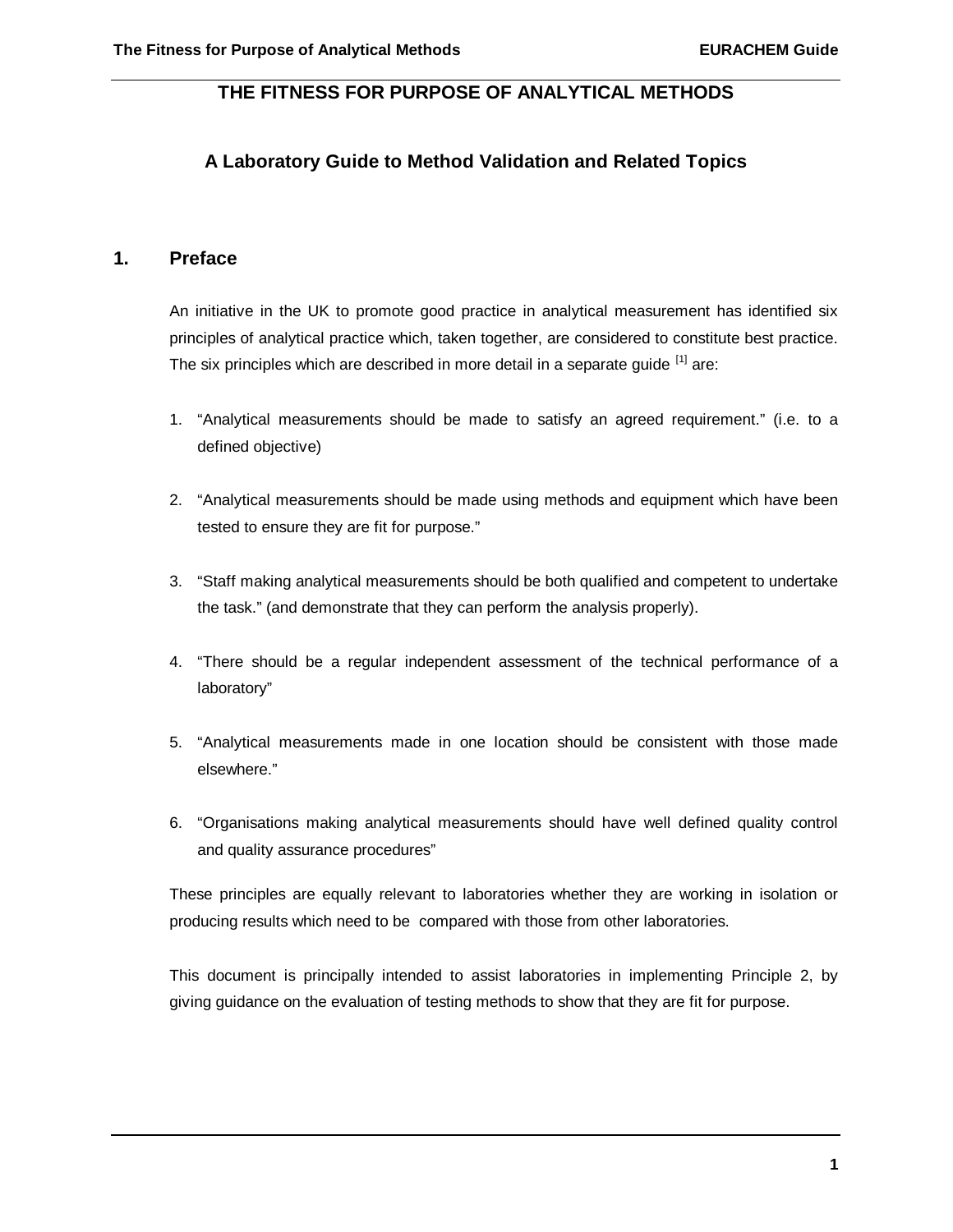#### **2. Introduction**

- 2.1 Method validation is an important requirement in the practice of chemical analysis. However, awareness of its importance, why it should be done and when, and exactly what needs to be done, seems to be poor amongst analytical chemists. Much advice related to method validation already exists in the literature, especially related to particular methods, but more often than not is underused. Some analysts see method validation as something that can only be done by collaborating with other laboratories and therefore do not do it.
- 2.2 The purpose of this guide is to discuss the issues related to method validation and increase readers' understanding of what is involved, why it is important, and give some idea of how it can be achieved.
- 2.3 The guide is expected to be of most use to a) laboratory managers who are responsible for ensuring the methods within their responsibility are adequately validated and b) the analysts responsible for carrying out studies on methods for validation purposes. Other staff may find the guidance of use as a source of background information - senior staff from a management point of view and junior staff from a technical point of view.
- 2.4 The guide is aimed at laboratories needing to validate methods but working in isolation, with no immediate possibility of participation in collaborative trials. It aims to direct the reader towards established protocols where these exist and where they do not, give a simple introduction to the processes involved in validation and provide some basic ideas to enable the reader to design their own validation strategies. It includes references to further material on particular technical aspects of validation.
- 2.5 The guide avoids a large emphasis on the use of statistics although undoubtedly those with a working knowledge of simple statistics will find the method validation process easier to understand and implement. Where appropriate, formulae have been included with the definitions in Annex A.
- 2.6 The analyst's understanding of method validation is inhibited by the fact that many of the technical terms used in processes for evaluating methods vary in different sectors of analytical measurement, both in terms of their meaning and also the way they are determined. This guide cannot say where a term is used correctly or incorrectly although it is intended to provide some clarification. The best advice when using a term that may be subject to misinterpretation is to state which convention has been used, so that any confusion to others using the data is avoided.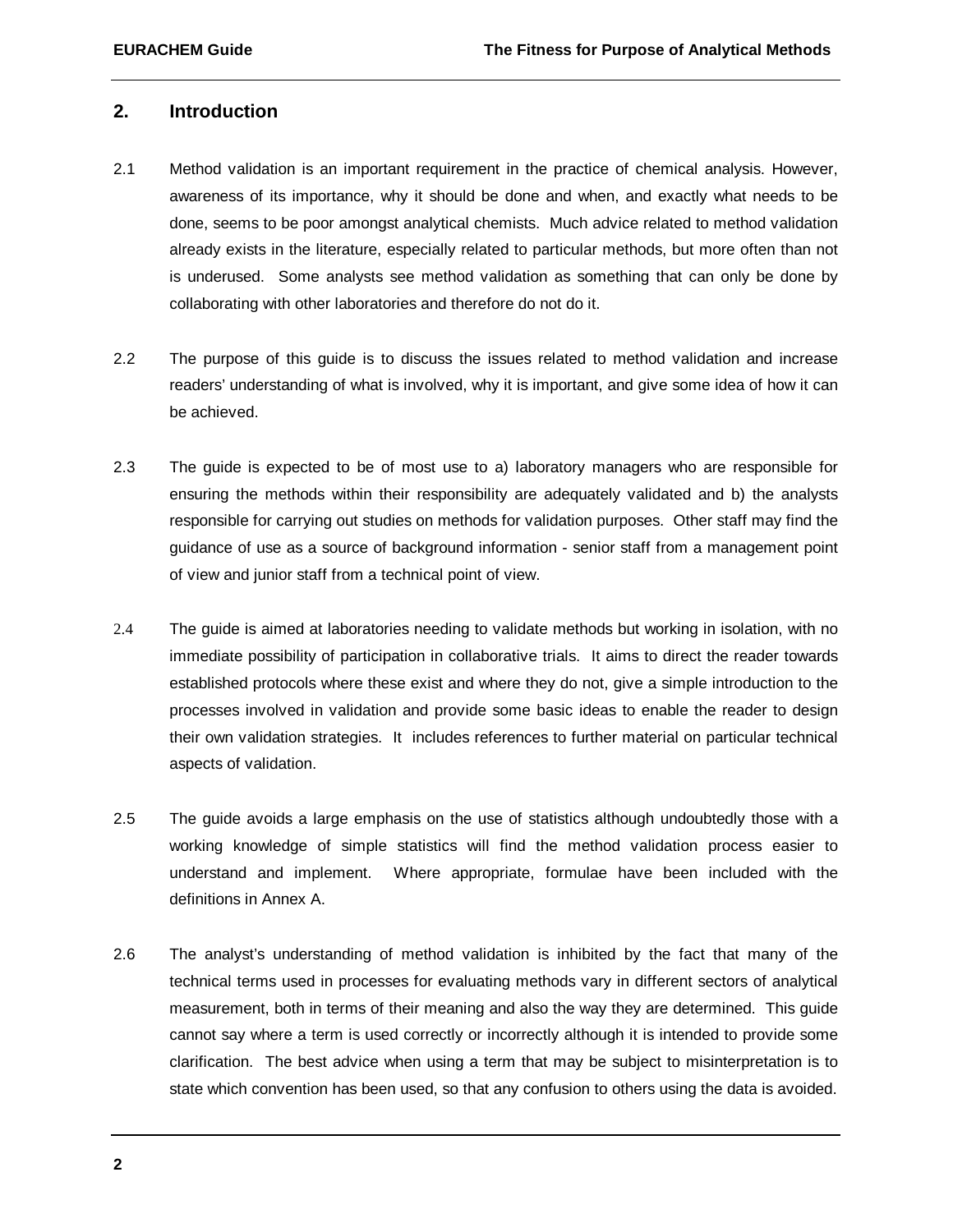## 2.7 **Notes on the use of this guide:**

- 2.7.1 The most important terms used in the guide are defined in Annex A. ISO and IUPAC definitions have been provided wherever possible. Users should note that there is no universal agreement on the definition of some of the terms used in method validation.
- 2.7.2 In chapter 6, the shaded boxes provides quick reference advice for determining each method performance parameter. However, it is recognised that in many cases laboratories will not have the time and resources to carry out experiments in such detail. Carrying out the operations described in the boxes, using less replication than suggested, will still yield useful information and is certainly better than no work at all. However, the information provided will be less reliable than if full replication had been utilised.

## **3. What is method validation?**

- 3.1 The ISO definition of *validation* is given in Annex A. One can interpret this for *method validation* as being the process of defining an analytical requirement, and confirming that the method under consideration has performance capabilities consistent with what the application requires. Implicit in this is that it will be necessary to evaluate the method's performance capabilities. This is consistent with the interpretation of the ISO definition by Morkowski  $\frac{z}{z}$ . The judgement of method suitability is important; in the past method validation has tended to concentrate on the process of evaluating the performance parameters.
- 3.2 It is implicit in the method validation process that the studies to determine method performance parameters are carried out using equipment that is within specification, working correctly, and adequately calibrated. Likewise the operator carrying out the studies must be competent in the field of work under study and have sufficient knowledge related to the work to be able to make appropriate decisions from the observations made as the study progresses.
- 3.3 Method validation is usually considered to be very closely tied to method development, indeed it is often not possible to determine exactly where method development finishes and validation begins. Many of the method performance parameters that are associated with method validation are in fact usually evaluated, at least approximately, as part of method development.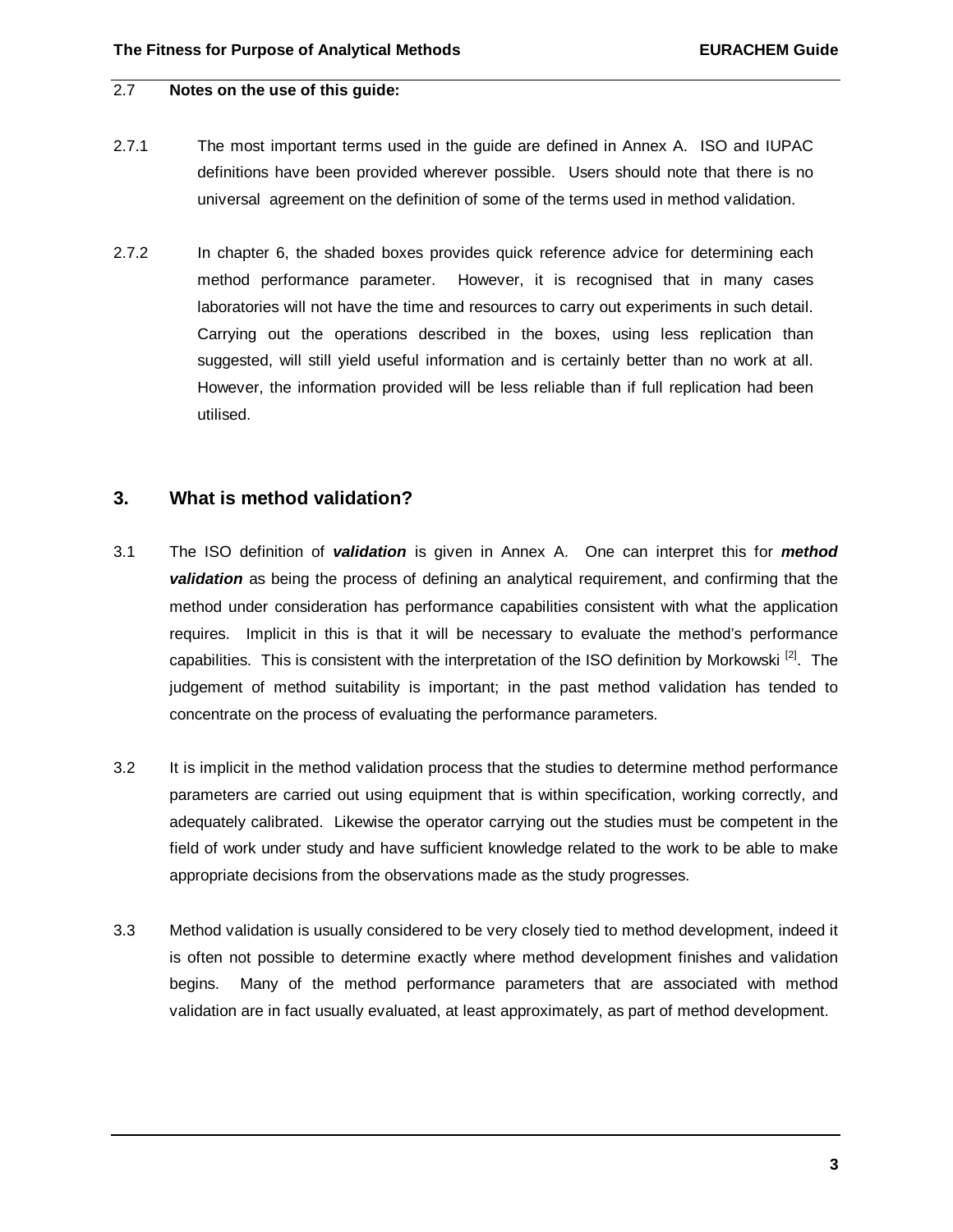### **4. Why is method validation necessary?**

## **(a). Importance of Analytical Measurement**

- 4.1 Millions of analytical measurements are made every day in thousands of laboratories around the world. There are innumerable reasons for making these measurements, for example: as a way of valuing goods for trade purposes; supporting healthcare; checking the quality of drinking water; analysing the elemental composition of an alloy to confirm its suitability for use in aircraft construction; forensic analysis of body fluids in criminal investigations. Virtually every aspect of society is supported in some way by analytical measurement.
- 4.2 The cost of carrying out these measurements is high and additional costs arise from decisions made on the basis of the results. For example, tests showing food to be unfit for consumption may result in compensation claims; tests confirming the presence of banned drugs could result in fines, imprisonment or even, in some countries, execution. Clearly it is important to determine the correct result and be able to show that it is correct.

## **(b) The Professional Duty of the Analytical Chemist**

- 4.3 If the result of a test cannot be trusted then it has little value and the test might as well have not been carried out. When a "customer" commissions analytical work from a laboratory, it is assumed that the laboratory has a degree of expert knowledge that the customer does not have themselves. The customer expects to be able to trust results reported and usually only challenges them when a dispute arises. Thus the laboratory and its staff have a clear responsibility to justify the customer's trust by providing the right answer to the analytical part of the problem, in other words results that have demonstrable 'fitness for purpose'. Implicit in this is that the tests carried out are appropriate for the analytical part of the problem that the customer wishes solved, and that the final report presents the analytical data in such a way that the customer can readily understand it and draw appropriate conclusions. Method validation enables chemists to demonstrate that a method is 'fit for purpose'.
- 4.4 For an analytical result to be fit for its intended purpose it must be sufficiently reliable that any decision based on it can be taken with confidence. Thus the method performance must be validated and the uncertainty on the result, at a given level of confidence, estimated. Uncertainty should be evaluated and quoted in a way that is widely recognised, internally consistent and easy to interpret. Most of the information required to evaluate uncertainty can be obtained during validation of the method. This topic is dealt with briefly in section 6; further guidance is listed in the bibliography.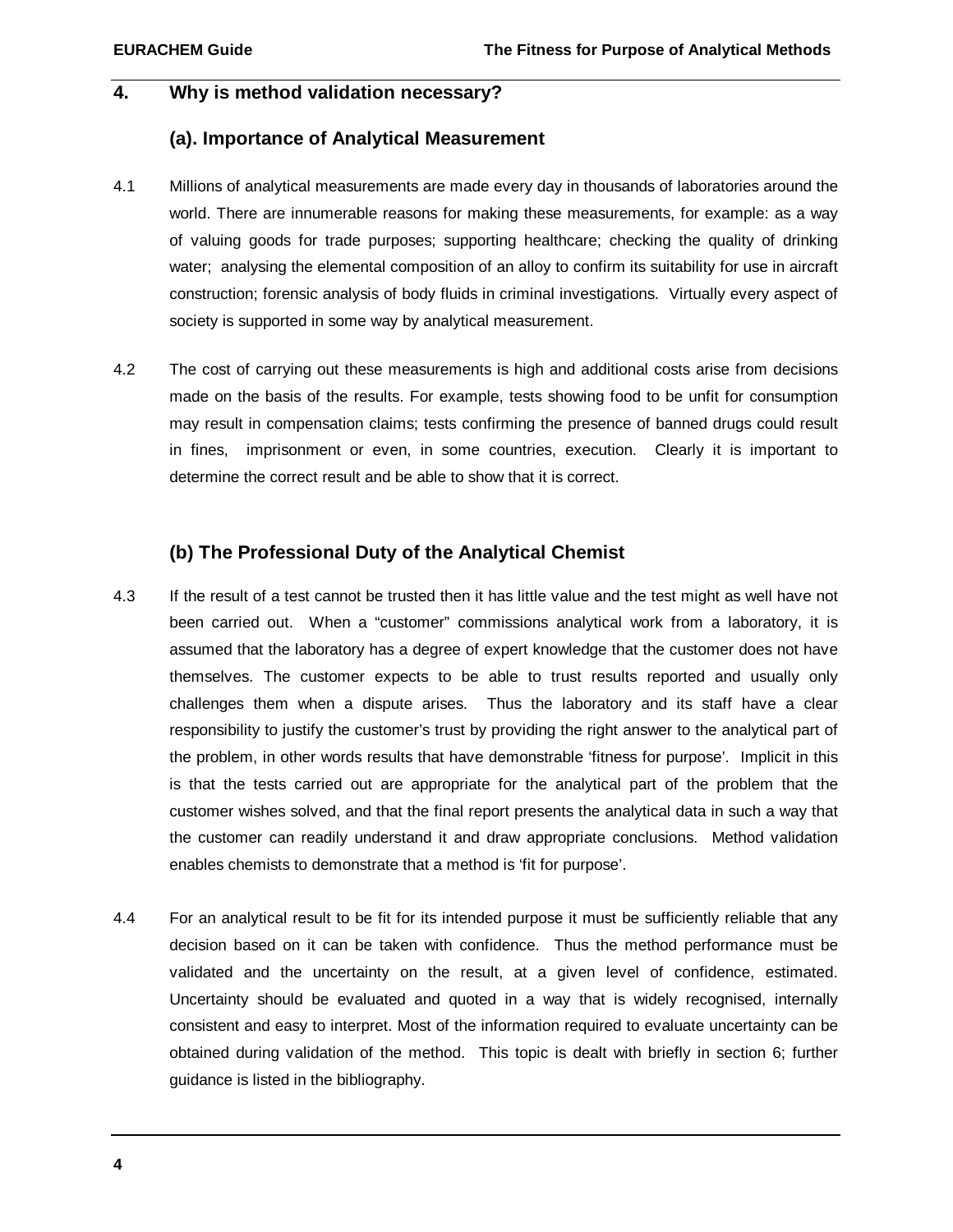#### **The Fitness for Purpose of Analytical Methods EURACHEM Guide**

4.5 Regardless of how good a method is and how skilfully it is used, an analytical problem can be solved by the analysis of samples only if those samples are appropriate to the problem. Taking appropriate samples is a skilled job, requiring an understanding of the problem and its related chemistry. A laboratory, as part of its customer care, should, wherever possible, offer advice to the customer over the taking of samples. Clearly there will be occasions when the laboratory cannot themselves take or influence the taking of the samples. On these occasions results of analysis will need to be reported on the basis of the samples as received, and the report should make this distinction clear.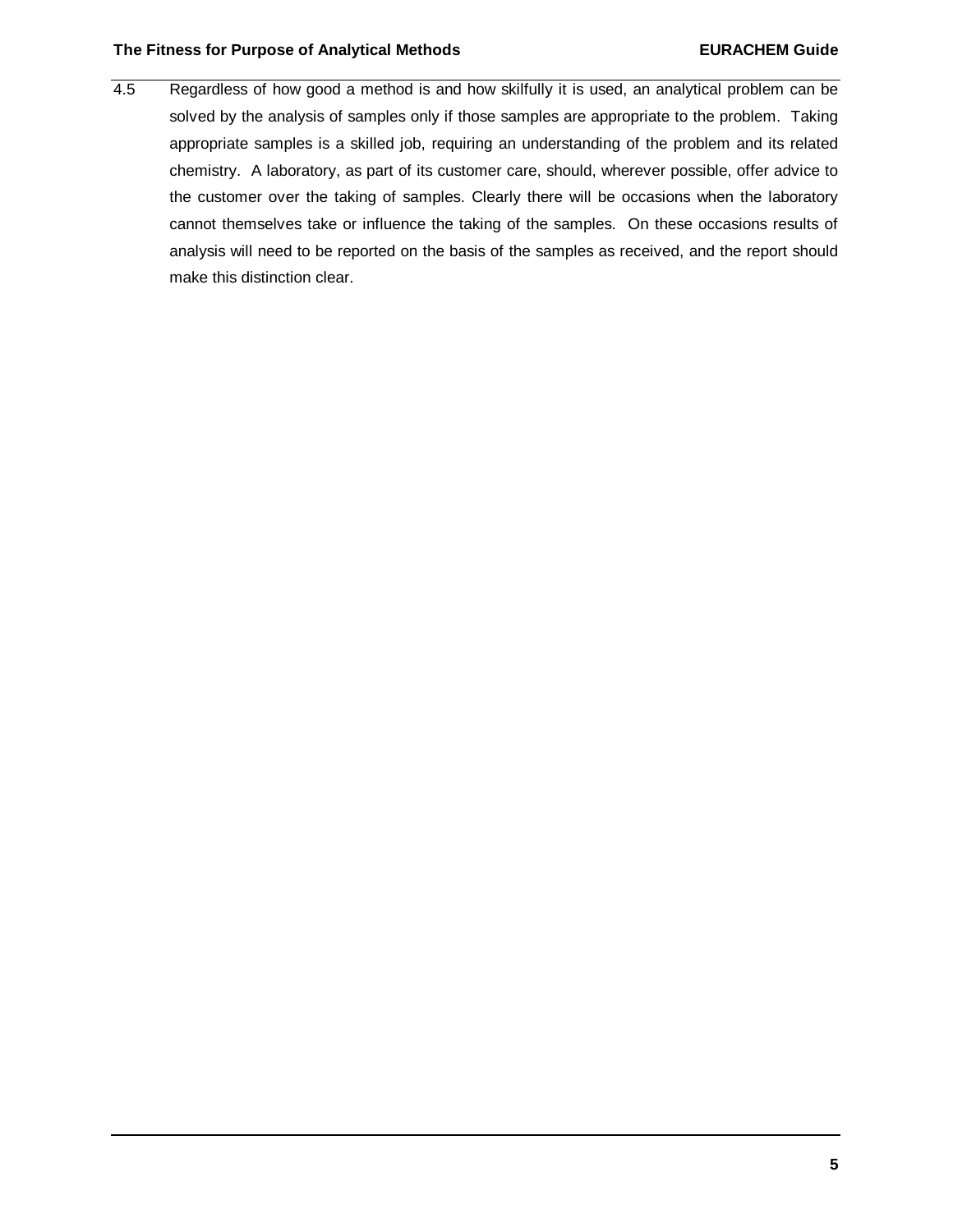## **5. When should methods be validated?**

- 5.1 A method should be validated when it is necessary to verify that its performance parameters are adequate for use for a particular analytical problem. For example:
	- new method developed for particular problem;
	- established method revised to incorporate improvements or extended to a new problem;
	- when quality control indicates an established method is changing with time;
	- established method used in a different laboratory, or with different analysts or different instrumentation;
	- to demonstrate the equivalence between two methods, e.g. a new method and a standard.
- 5.2 The extent of validation or revalidation required will depend on the nature of the changes made in reapplying a method to different laboratories, instrumentation, operators, and the circumstances in which the method is going to be used. Some degree of validation is always appropriate even when using apparently well-characterised standard or published methods This issue is dealt with in more detail in Section 7.

## **6. How should methods be validated?**

## **(a) Who carries out method validation?**

- 6.1 The laboratory using a method is responsible for ensuring that it is adequately validated, and if necessary for carrying out further work to supplement existing data. For example, where a method has been validated by a standards approving organisation, such as AOAC International, the user will normally need only to establish performance data for their own use of the method.
- 6.2 Much has been published in the literature concerning method validation by collaborative study. There are a number of protocols relating to this type of validation  $[3-7]$ . If a method is being developed which will have wide-ranging use, perhaps as a published standard procedure, then collaborative study involving a group of laboratories is probably the preferred way of carrying out the validation. However, it is not always a suitable option for industrial laboratories. The application for which the method is required may be esoteric to the extent that no other laboratories would be interested in collaboration. Those that might be interested could be competitors. Where it is inconvenient or impossible for a laboratory to enter into collaborative study, a number of questions are raised: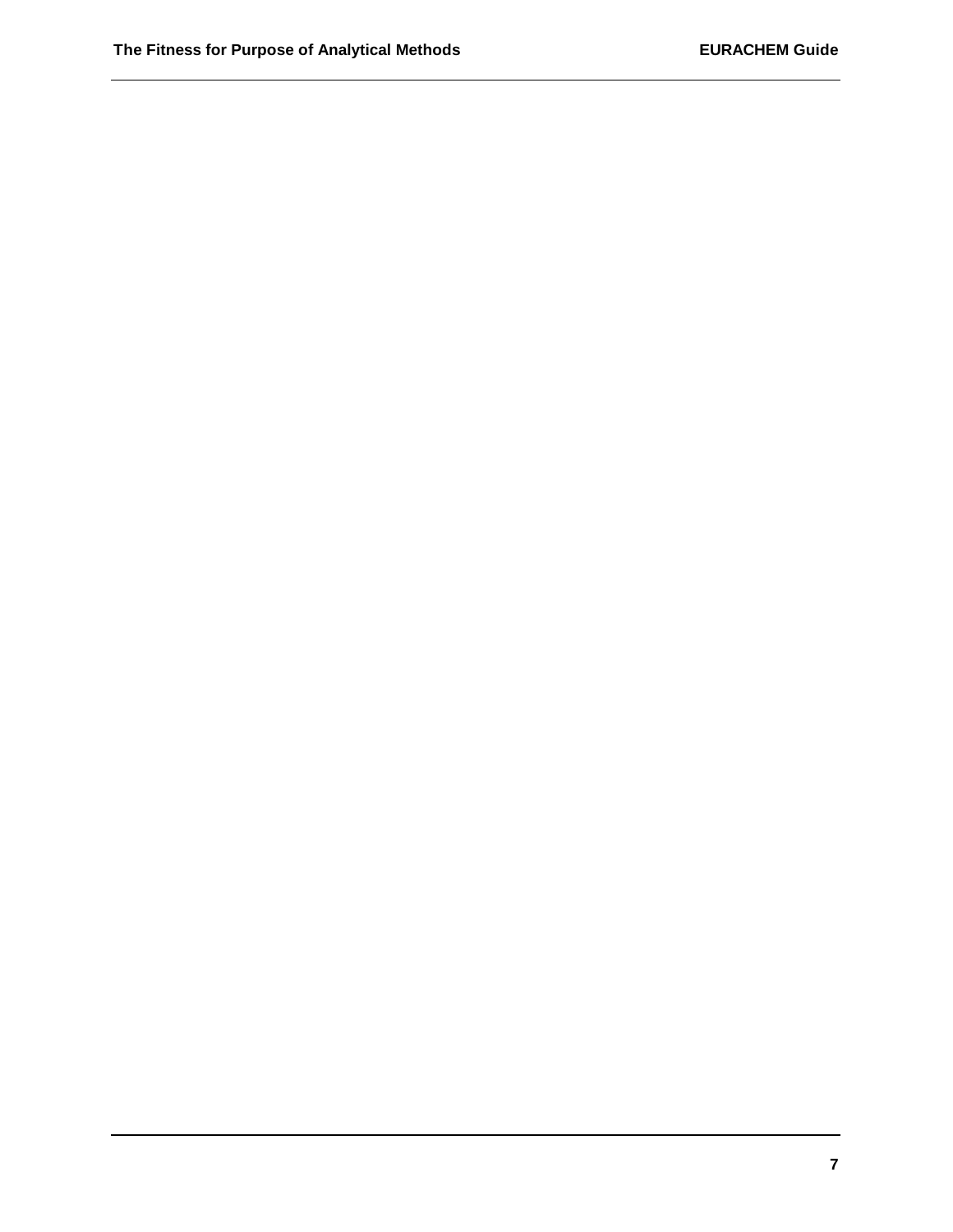- Can laboratories validate methods on their own, and if so, how?
- Will methods validated in this way be recognised by other laboratories?
- What sort of recognition can be expected for in-house methods used in a regulatory environment?
- 6.3 Working in isolation inevitably reduces the amount of validation data that can be gathered for a method. Principally it restricts the type of information on inter-laboratory comparability. This information is not always required so this may not be a problem. If necessary, it may be feasible to get some idea of the comparability of measurement results of any given method with others obtained elsewhere by measuring certified reference materials or by comparing the method against one for which the validation has been carried out.
- 6.4 Whether or not methods validated in a single laboratory will be acceptable for regulatory purposes depends on any guidelines covering the area of measurement concerned. It should normally be possible to get a clear statement of policy from the appropriate regulatory body. The following example is taken from UK Drinking Water Inspectorate guidelines <sup>[8]</sup>.

"A laboratory using an analytical method which is not referenced to a fully validated authoritative method will be expected to demonstrate that the method has been fully documented and tested to the standard currently expected of an authoritative reference method. It should demonstrate that the following have been established:

- a. the required tolerances of all measurements undertaken within the method (volume, temperatures, masses etc.);
- b. the forms of the determinand measured, including speciation;
- c. the effect of interferences has been widely investigated and quantified;
- d. significant sources of error have been identified and adequate means of controlling them have been identified."
- 6.5 The Association of Official Analytical Chemists (AOAC International) has always been a strong supporter of interlaboratory trial as the preferred way of validating methods. More recently it has introduced its "Peer Verified Method Program" [9] for the validation of methods by laboratories working with only one or two others.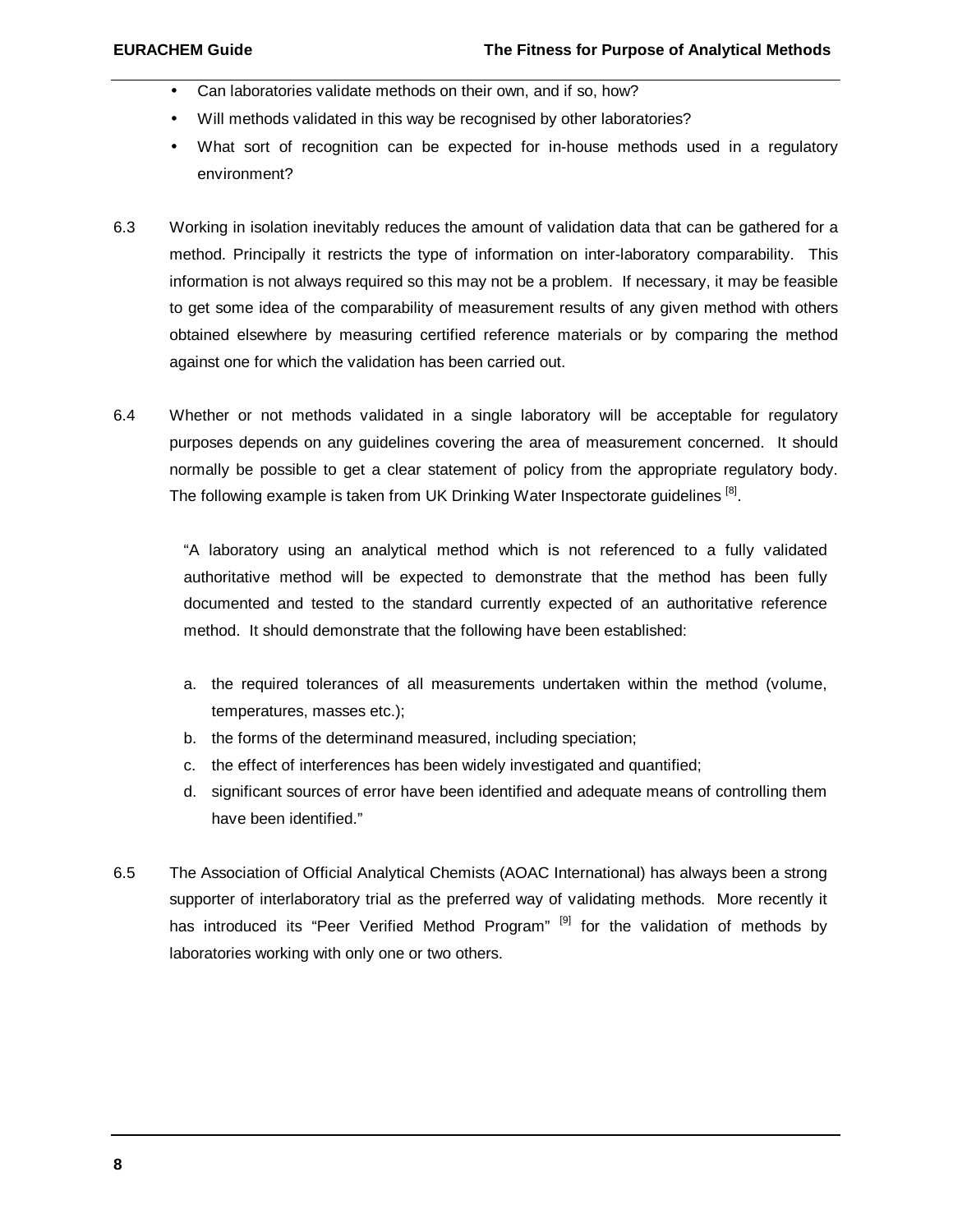### **(b) Deciding what degree of validation is required**

- 6.6 The laboratory has to decide which method performance parameters need to be characterised in order to validate the method. Characterisation of method performance is an expensive process and inevitably it may be constrained by time and cost considerations. Starting with a carefully considered analytical specification provides a good base on which to plan the validation process, but it is recognised that in practice this is not always possible. The laboratory should do the best it can within the constraints imposed, taking into account customer requirements, existing experience of the method, and the need for compatibility with other similar methods already in use within the laboratory or used by other laboratories. Some of the parameters may have been determined approximately during the method development stage. Often a particular set of experiments will yield information on several parameters, so with careful planning the effort required to get the necessary information can be minimised.
- 6.7 The implications of the constraints discussed above are particularly critical where the method is not going to be used on a routine basis. Validation of methods which are going to be used on a routine basis is a comparatively straightforward process. However, should the same validation processes be applied to ad-hoc analysis? Clearly the same principles apply as for routine testing. It is necessary to be able to have an adequate level of confidence in the results produced, otherwise the work is not worth doing. Striking the balance between time and costs constraints and the need to validate the method is difficult and in some circumstances it may be more appropriate to subcontract the work to another laboratory where it can be performed on a routine basis.
- 6.8 Validation requirements may be specified in guidelines within a particular sector of measurement relevant to the method and it is recommended that where these are available they are followed. For example validation of a method for food analysis should be consistent with the validation strategy used by AOAC International. This will ensure that particular validation terminology together with the statistics used are interpreted in a manner consistent within the relevant sector. Official recognition of a method may require characterisation using collaborative study. Regulatory requirements may require a particular method to be followed to the letter even though the laboratory considers it to be unsound or inaccurate. Additional validation will be needed to confirm the satisfactory performance of the analyst.

## **(c) The Analytical Requirement**

6.9 Faced with a particular analytical problem, ideally the laboratory should firstly agree with the customer an analytical requirement which defines the performance requirements that a method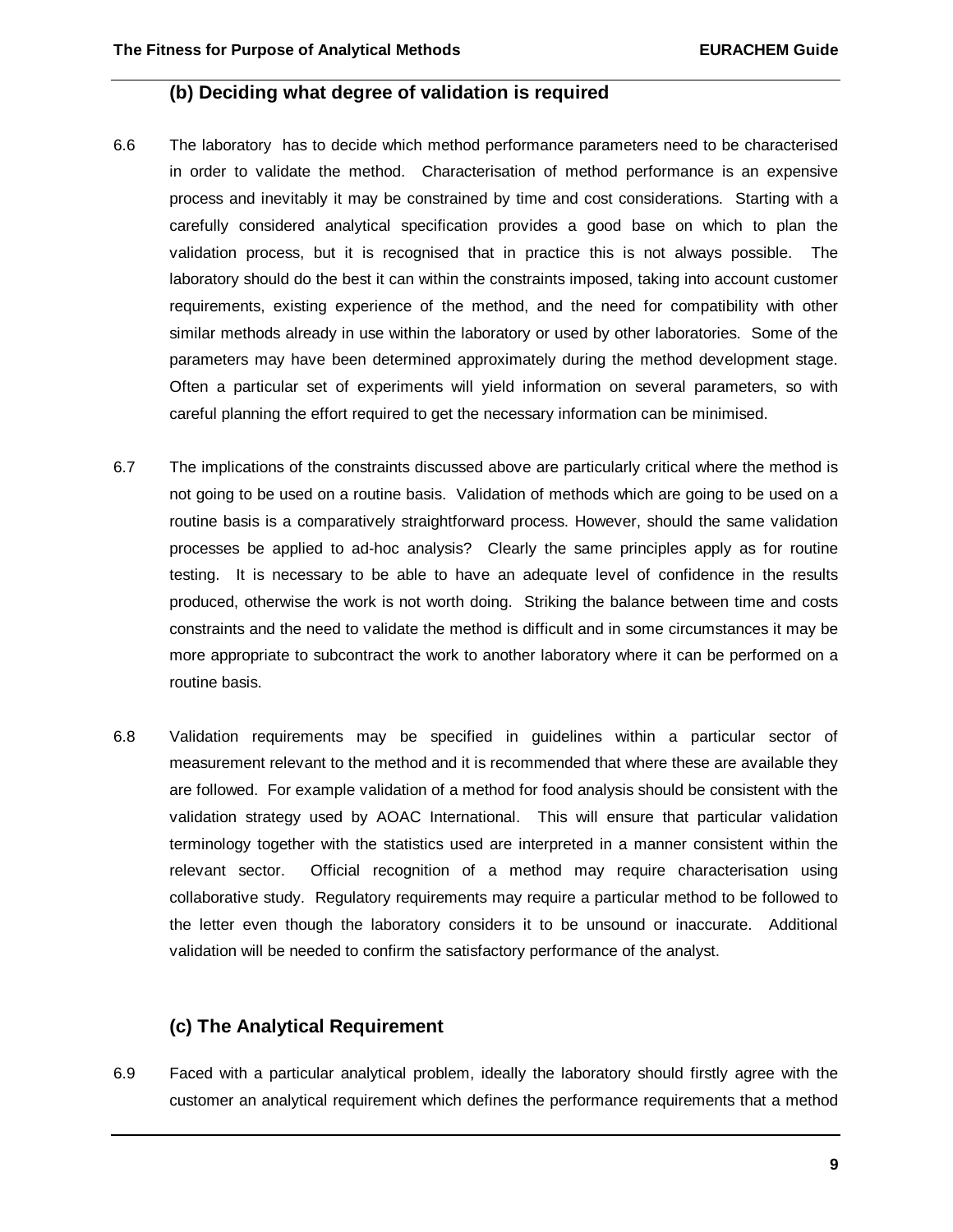must have to be suitable for solving the analytical problem. In response to this requirement, the laboratory can evaluate existing methods for suitability and if necessary develop a new method. This iterative process of development and evaluation continues until the method is deemed capable of meeting the requirement; further development is unnecessary and the analytical work can proceed. This process of evaluation of performance criteria and confirming that the method is suitable, illustrated in Figure 1, is method validation. Table 1 shows the sort of questions which might be posed in formalising an analytical requirement (column 1) and the corresponding performance parameters of the method which may need to be characterised (column 2).



#### **Figure 1: Choosing, developing and evaluating methods**

6.10 In reality an analytical requirement is rarely agreed beforehand in such a formal way. More often, if it is stated at all, it will be done retrospectively. Customers usually define their requirements in terms of cost and/or time and rarely know how well methods need to perform, although performance requirements for methods may be specified where the methods support a regulatory requirement or compliance with a specification. It will usually be left to the analyst's discretion to decide what performance is required from the method and very often this will mean setting an analytical requirement in line with the method's known capability. Financial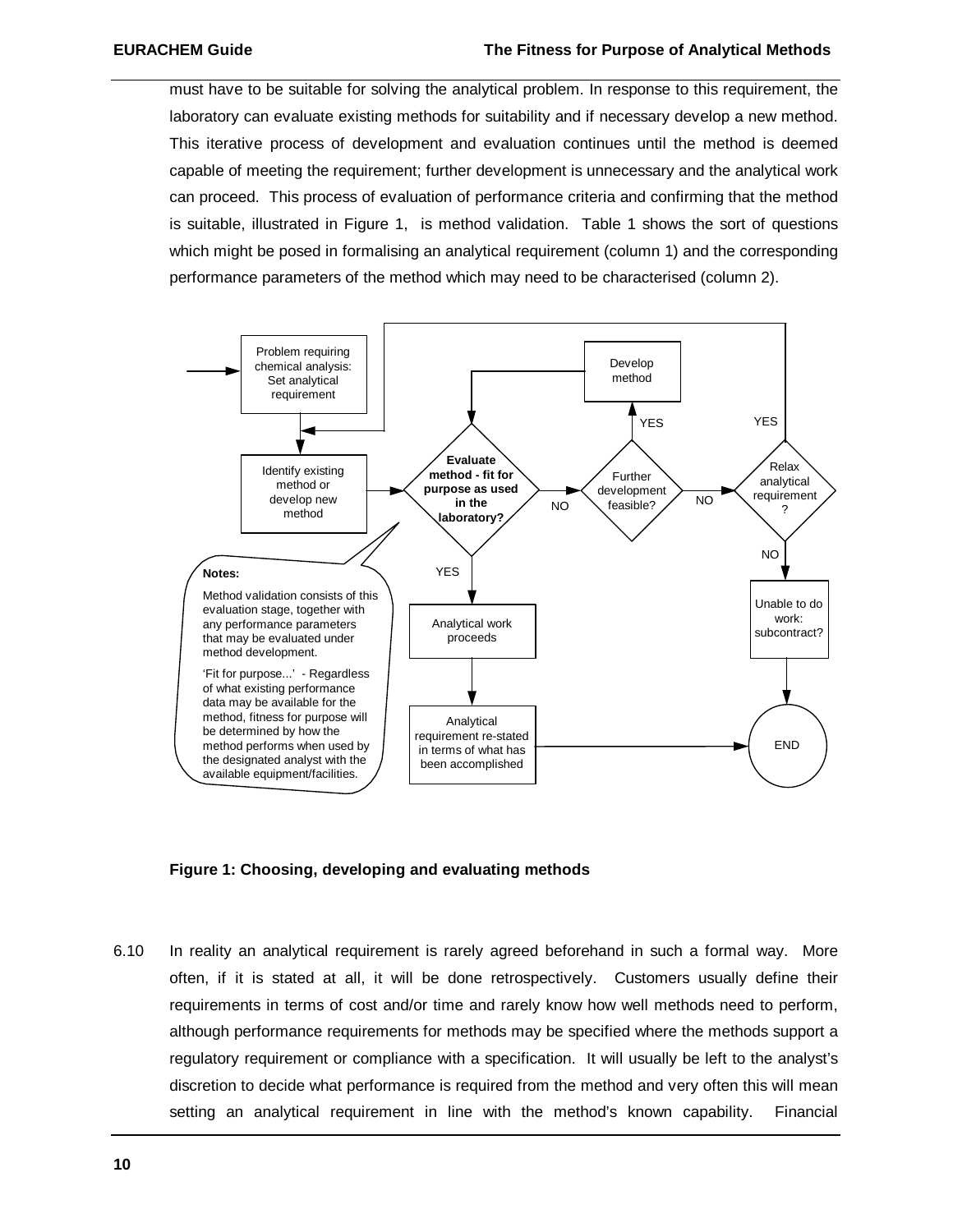constraints may dictate that development of a method that satisfies a particular analytical requirement is not economically feasible, in which case the decision must be taken whether to relax the requirement to a more achievable level or rethink the justification for the analysis.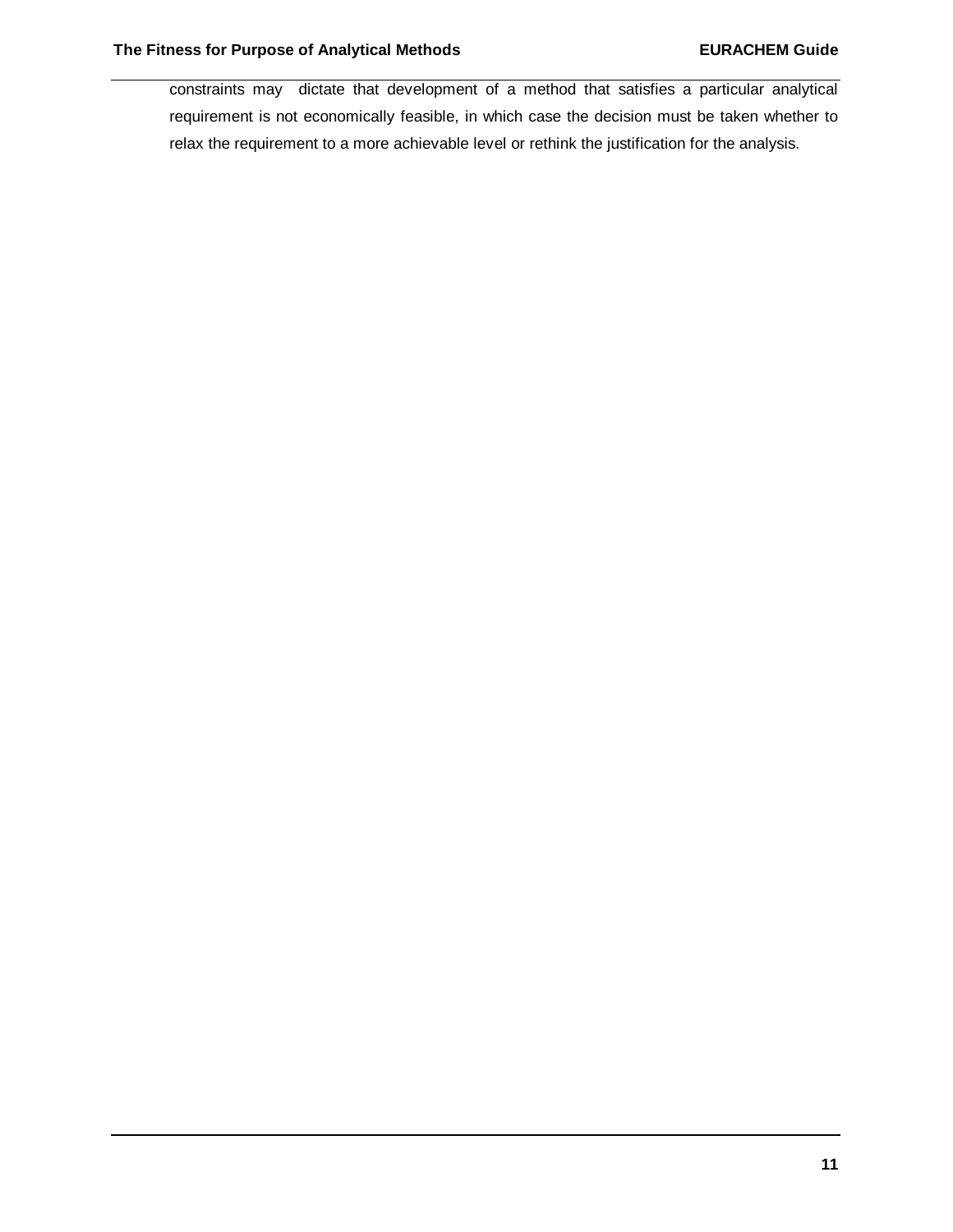| Table 1: |  | Analytical requirement elements and related performance characteristics |  |  |  |
|----------|--|-------------------------------------------------------------------------|--|--|--|
|----------|--|-------------------------------------------------------------------------|--|--|--|

| <b>Analytical requirement elements</b>              | <b>Related performance</b>                    | dealt with in        | <b>Notes</b> |
|-----------------------------------------------------|-----------------------------------------------|----------------------|--------------|
|                                                     | characteristics                               | section<br>6.13-6.19 |              |
| What sort of answer is required -                   | Confirmation of identity,                     |                      |              |
| qualitative or quantitative?                        | selectivity/specificity<br>Limit of detection | 6.20-6.23            |              |
|                                                     | Limit of quantification                       | 6.24-6.25            |              |
| Is the analyte dispersed or                         |                                               |                      | a)           |
| localised?                                          |                                               |                      |              |
| Is the analyte present in more than                 | Confirmation of identity                      | 6.13-6.19            |              |
| one form, are you interested in                     | Recovery                                      | 6.46-6.47            |              |
| extractable, free or total analyte?                 |                                               |                      |              |
| What are the analyte(s) of interest                 | Confirmation of identity                      | 6.13-6.19            |              |
| and the likely levels present (%,                   | Limit of detection                            | 6.20-6.23            |              |
| $\mu$ gg <sup>-1</sup> , ngg <sup>-1</sup> , etc.)? | Limit of quantification                       | 6.24-6.25            |              |
|                                                     | Working & linear ranges                       | 6.26-6.29            |              |
| How accurate and precise must the                   | Recovery                                      | 6.45-6.46            | b)           |
| answer be? / what degree of                         | Accuracy / trueness                           | 6.30-6.36            |              |
| uncertainty is allowed and how is it                | Repeatability precision                       | 6.37-6.39            |              |
| to be expressed?                                    | Reproducibility precision                     | $6.37 - 6.38$        |              |
|                                                     |                                               | 6.40                 |              |
| What is the chemical, biological                    |                                               |                      | a)           |
| and physical nature of the matrix?                  |                                               |                      |              |
| What are the likely interferences to                | Selectivity/specificity                       | 6.13-6.19            |              |
| the analyte(s)?                                     |                                               |                      |              |
| Is sampling and subsampling                         |                                               |                      | a)           |
| required (and will this be done                     |                                               |                      |              |
| within the laboratory)?                             |                                               |                      |              |
| What if any are the restrictions on                 |                                               |                      | a)           |
| sample size/availability?                           |                                               |                      |              |
| Do resource constraints apply and                   |                                               |                      | a)           |
| how - people, time, money,                          |                                               |                      |              |
| equipment & reagents, laboratory                    |                                               |                      |              |
| facilities?                                         |                                               |                      |              |
| Do results need to be compared                      | Ruggedness/robustness                         | 6.45                 |              |
| with results from other laboratories?               | Reproducibility precision                     | 6.37-6.38,           |              |
|                                                     |                                               | 6.40                 |              |
| Do results need to be compared                      | Accuracy                                      | 6.30-6.36            |              |
| with external specifications?                       | Reproducibility precision                     | 6.37-6.38,           |              |
|                                                     |                                               | 6.40                 |              |

#### **Notes:**

- a) Not all of the elements of the analytical requirement will link directly to method validation requirements. Some of them will dictate more generally as to whether particular techniques are applicable. For example, different techniques will be applicable according to whether the analyte is dispersed through the sample or isolated on the surface.
- b) One essential element of the analytical requirement is that it should be possible to judge whether or not a method is suitable for its intended purpose and thus must include the required uncertainty expressed either as a standard uncertainty or an expanded uncertainty.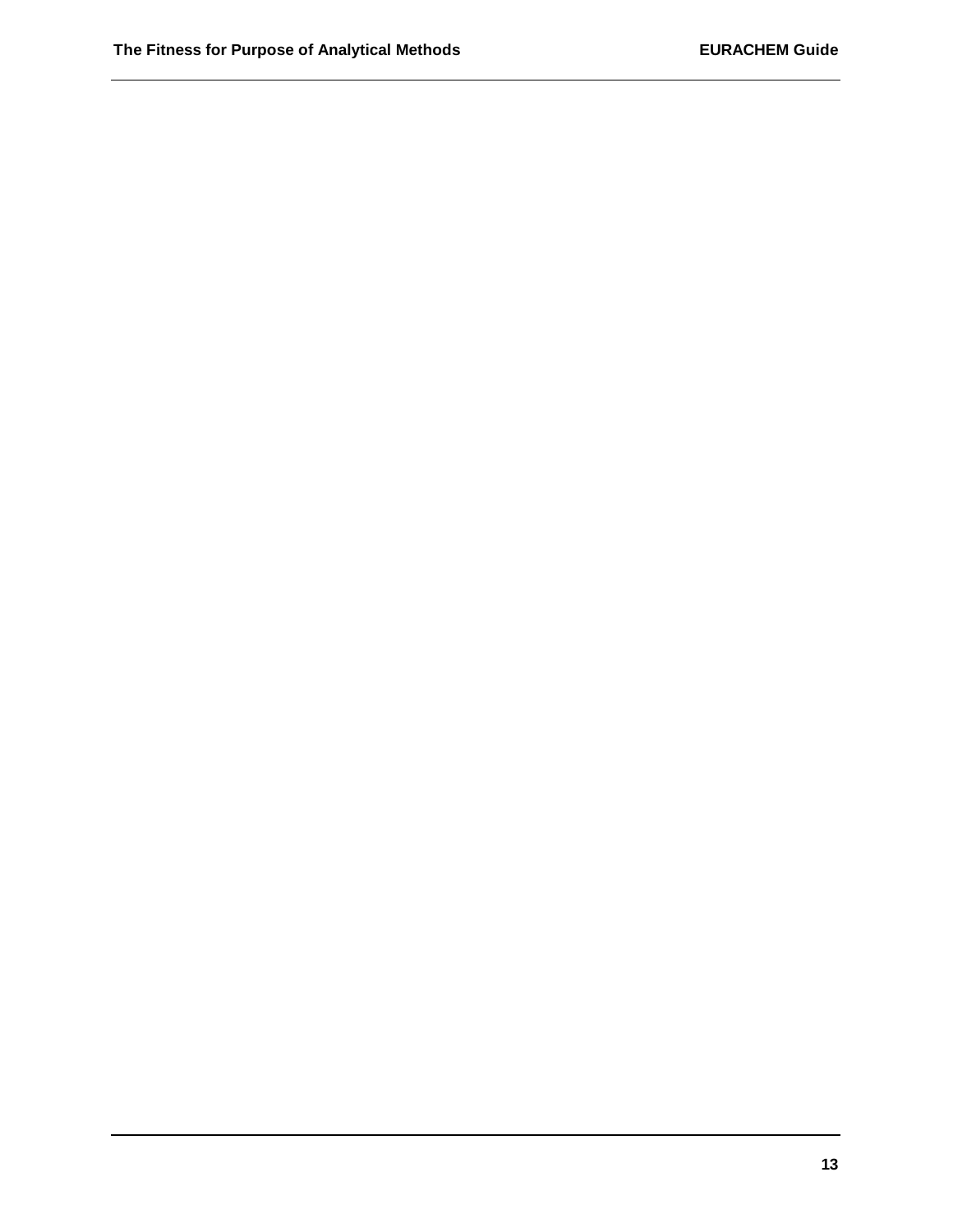#### **(d) Method Development**

- 6.11 Method development can take a number of forms. At one extreme, it may involve adapting an existing method, making minor changes so that it is suitable for a new application. For example, a method required to determine toluene in water might be adapted from an established method for benzene in water. The matrix is the same, and the two analytes have broadly similar properties. It is likely that the same principles of isolation, identification, and quantitation that are applied to the benzene can also be applied to the toluene. If, on the other hand, a method is required to determine benzene in soil, adaptation of the benzene in water method may not be the best option. Adaptation of some other method determining organics in soil may be a better starting point.
- 6.12 At the other extreme the analytical chemist may start out with a few sketchy ideas and apply expertise and experience to devise a suitable method. It may involve significant innovation based on novel exploitation of known properties of the analyte or measurand. This clearly involves a great deal more work, and initially at least a degree of doubt as to whether the final method will be successful. It is not infrequent for method development to involve working on a number of different ideas simultaneously and eventually choosing one winner.

#### **(e) The different performance parameters of a method and what they show**

#### **Confirmation of identity and selectivity/specificity** *(see Annex A for definitions)*

6.13 In general analytical methods can be said to consist of a measurement stage which may or may not be preceded by an isolation stage. It is necessary to establish that the signal produced at the measurement stage, or other measured property, which has been attributed to the analyte, is only due to the analyte and not from the presence of something chemically or physically similar or arising as a coincidence. This is confirmation of identity. Whether or not other compounds interfere with the measurement of the analyte will depend on the effectiveness of the isolation stage and the selectivity/specificity of the measurement stage. Selectivity and specificity are measures which assess the reliability of measurements in the presence of interferences. Specificity is generally considered to be 100% selectivity but agreement is not universal. Where the measurement stage is non-specific, it is possible to state that certain analytes do not interfere, having first checked that this is the case. It is far more difficult to state that nothing interferes since there is always the possibility of encountering some hitherto unrecognised interference. There will be cases where chemical interferences can be identified for a particular method but the chances of encountering them in real life may be improbable. The analyst has to decide at what point it is reasonable to stop looking for interferences. These parameters are applicable to both qualitative and quantitative analysis.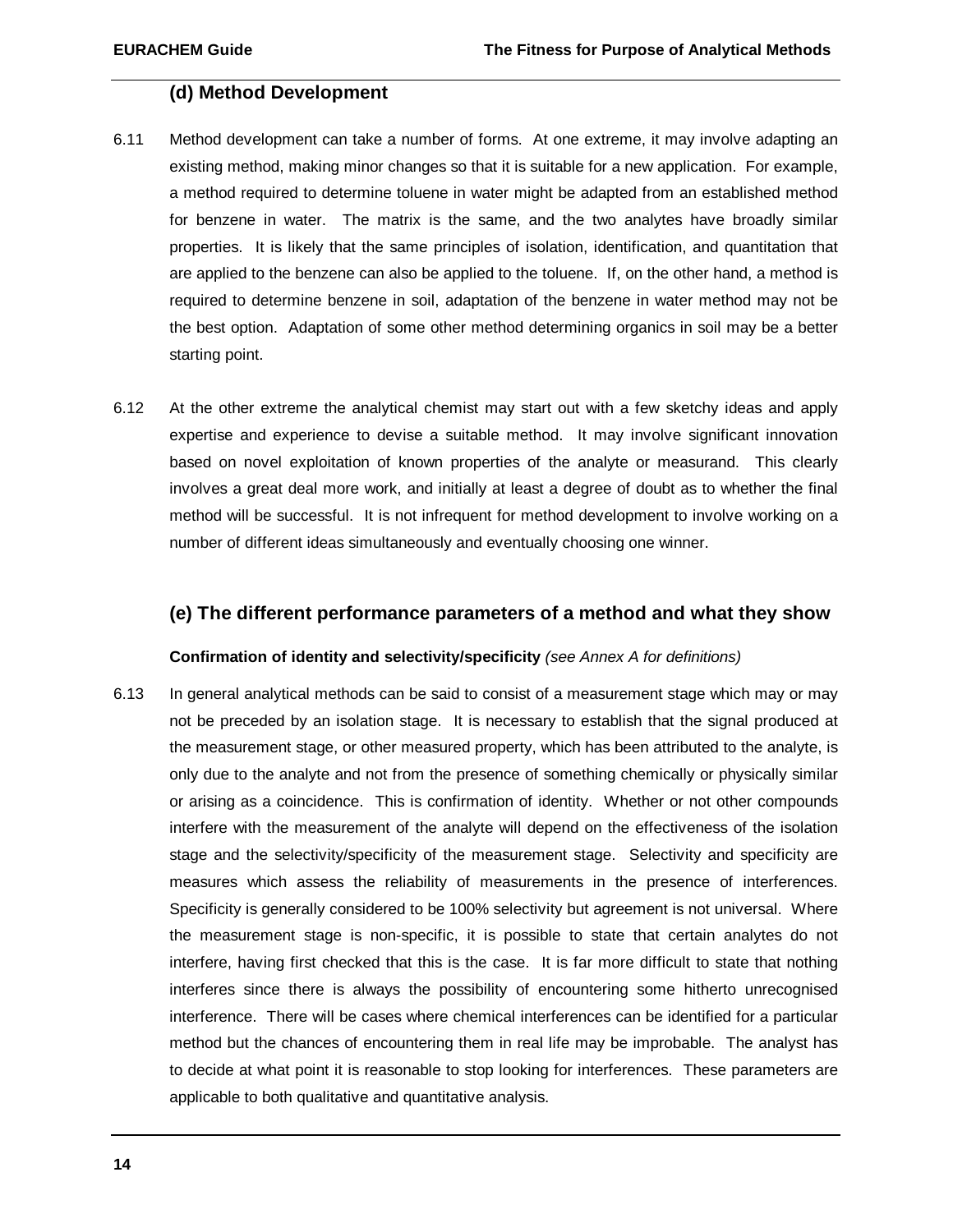#### **The Fitness for Purpose of Analytical Methods EURACHEM Guide**

- 6.14 If interferences are present which either cannot be separated from the analyte of interest, or if interferences which the analyst is not aware of are present, then those interferences will have a number of effects. Depending on how the identity of the analyte is established interferences may inhibit confirmation, for example by distorting the signal arising from the analyte. They may also have the effect of apparently enhancing the concentration of the analyte by contributing to the signal attributed to the analyte, (or conversely suppressing the concentration of the analyte if they contribute a negative signal). Interferences will usually affect the slope of the calibration curve differently than will the analyte of interest, so the slope of the calibration curve in the method of additions may affect the linearity of the curve. This effect has the potential to indicate the possible presence of a hidden interference, but it is not helpful if the recovery curve is inherently non-linear.
- 6.15 The selectivity of a method is usually investigated by studying its ability to measure the analyte of interest in test portions to which specific interferences have been deliberately introduced (those thought likely to be present in samples). Where it is unclear whether or not interferences are already present, the selectivity of the method can be investigated by studying its ability to measure the analyte compared to other independent methods/techniques.

#### 6.16 **Examples:**

- 6.16.1 A peak in a chromatographic trace may be identified as being due to the analyte of interest on the basis that a reference material containing the analyte generates a signal at the same point on the chromatogram. But, is the signal due to the analyte or to something else which coincidentally co-elutes? It could be either or both. Identification of the analyte by this means only is unreliable and some form of supporting evidence is necessary. For example, the chromatography could be repeated using a column of different polarity, to see whether the signal and the signal generated by the reference materials still appear at the same time. Where a peak is due to more than one compound, a different polarity column may be a good way of separating the compounds. If available, gas chromatography with mass spectrometric detection could be used to confirm the identity of the analyte or show a mixture to be present. Some detectors can monitor peak purity.
- 6.16.2 In infra-red spectrometry, identification of unknown compounds may be made by matching absorbances (i.e 'peaks') in the analyte spectrum with those of reference spectra stored in a spectral library. Once it is believed the correct identification has been made a spectrum of a reference material of the analyte should be recorded under exactly the same conditions as for the test portion. The more exact the match is required to be (i.e. the more absorbances which are required to coincide between analyte and reference material) the better the confidence which can be placed on the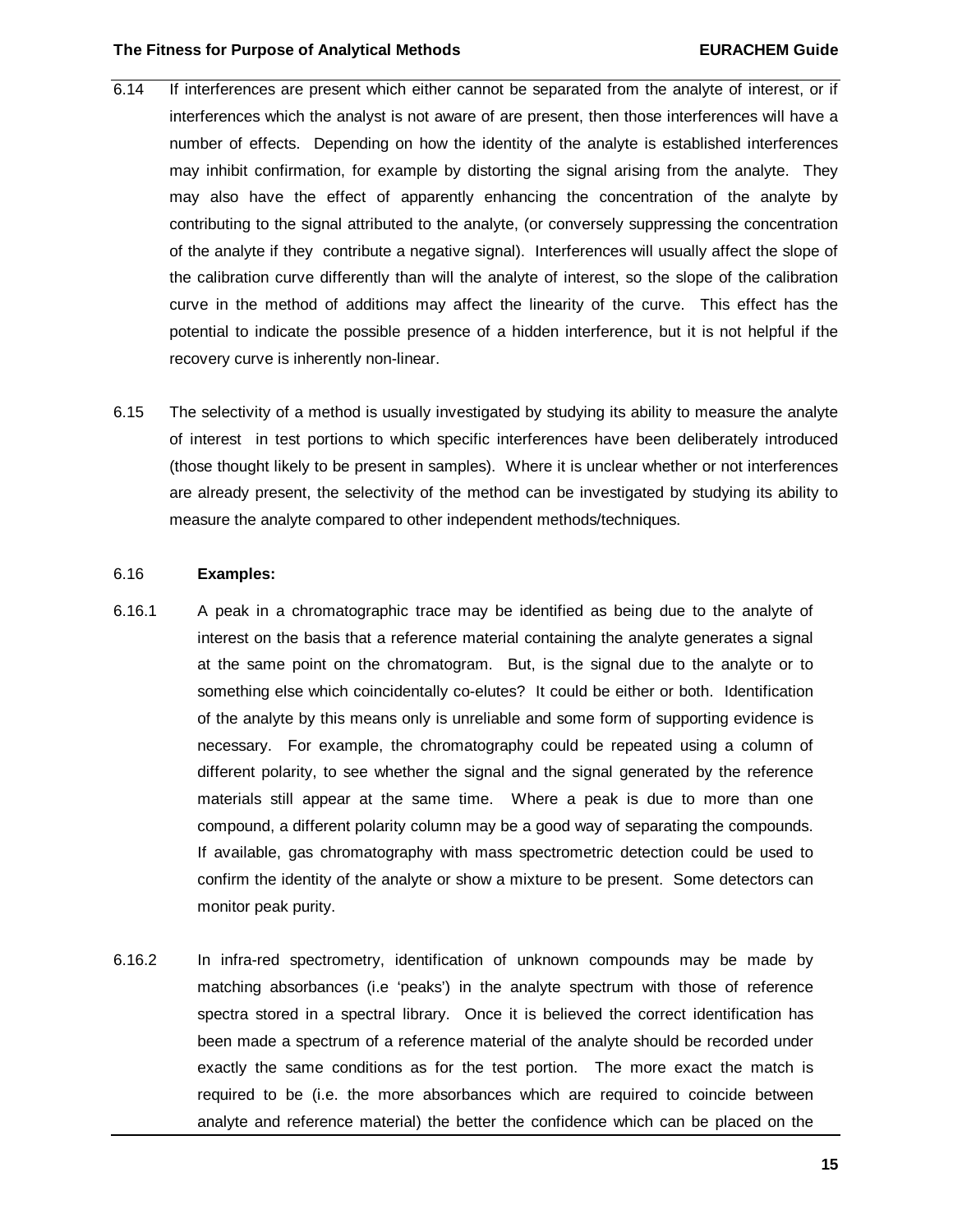identification being correct. To be confident of a good match analyte and reference material spectra would need to be recorded under similar conditions and it would also be worthwhile examining how dependant the shape of the spectrum was with respect to how carefully the analyte was isolated and prepared for I.R. analysis. For example, if the spectrum was recorded as a salt disc, the particle size distribution of the test portion in the disc might influence the shape of the spectrum.

- 6.17 Use of confirmatory techniques can be useful as a means of verifying identities and amounts of analyte. The more evidence one can gather, the better. Inevitably there is a trade-off between costs and time taken for analyte identification and the confidence with which one can decide the identification has been made correctly.
- 6.18 Some validation protocols confuse confirmation of identity with repeatability. Whereas evaluation of repeatability requires the measurement to be performed several times by one technique, confirmation (i.e. of analyte identity) requires the measurement to be performed by several, preferably independent techniques. Confirmation increases confidence in the technique under examination and is especially useful when the confirmatory techniques operate on significantly different principles. In some applications, for example, the analysis of unknown organics by gas chromatography, the use of confirmatory techniques is essential. When the technique under evaluation is specific, the use of other confirmatory techniques may not be necessary.
- 6.19 Another aspect of selectivity which must be considered is where an analyte may exist in the sample in more than one form such as: bound or unbound; inorganic or organometallic; or different oxidation states.

| Confirmation of identity and selectivity/specificity - Quick Reference                             |                   |                                                                                                                                                                                                           |                                                                                                                       |
|----------------------------------------------------------------------------------------------------|-------------------|-----------------------------------------------------------------------------------------------------------------------------------------------------------------------------------------------------------|-----------------------------------------------------------------------------------------------------------------------|
| What you do                                                                                        | how many<br>times | Calculate / determine                                                                                                                                                                                     | <b>Comments</b>                                                                                                       |
| Analyse samples,<br>and reference<br>materials by<br>candidate and other<br>independent<br>methods | 1                 | Use the results from the confirmatory<br>techniques to assess the ability of the<br>method to confirm analyte identity and<br>its ability to measure the analyte in<br>isolation from other interferences | Decide how much supporting<br>evidence is reasonably required<br>to give sufficient reliability                       |
| Analyse samples<br>containing various<br>suspected<br>interferences in the<br>presence of the      |                   | Examine effect of interferences - does<br>the presence of the interferent enhance<br>or inhibit detection or quantification of<br>the measurands                                                          | If detection or quantitation is<br>inhibited by the interferences,<br>further method development<br>will be required. |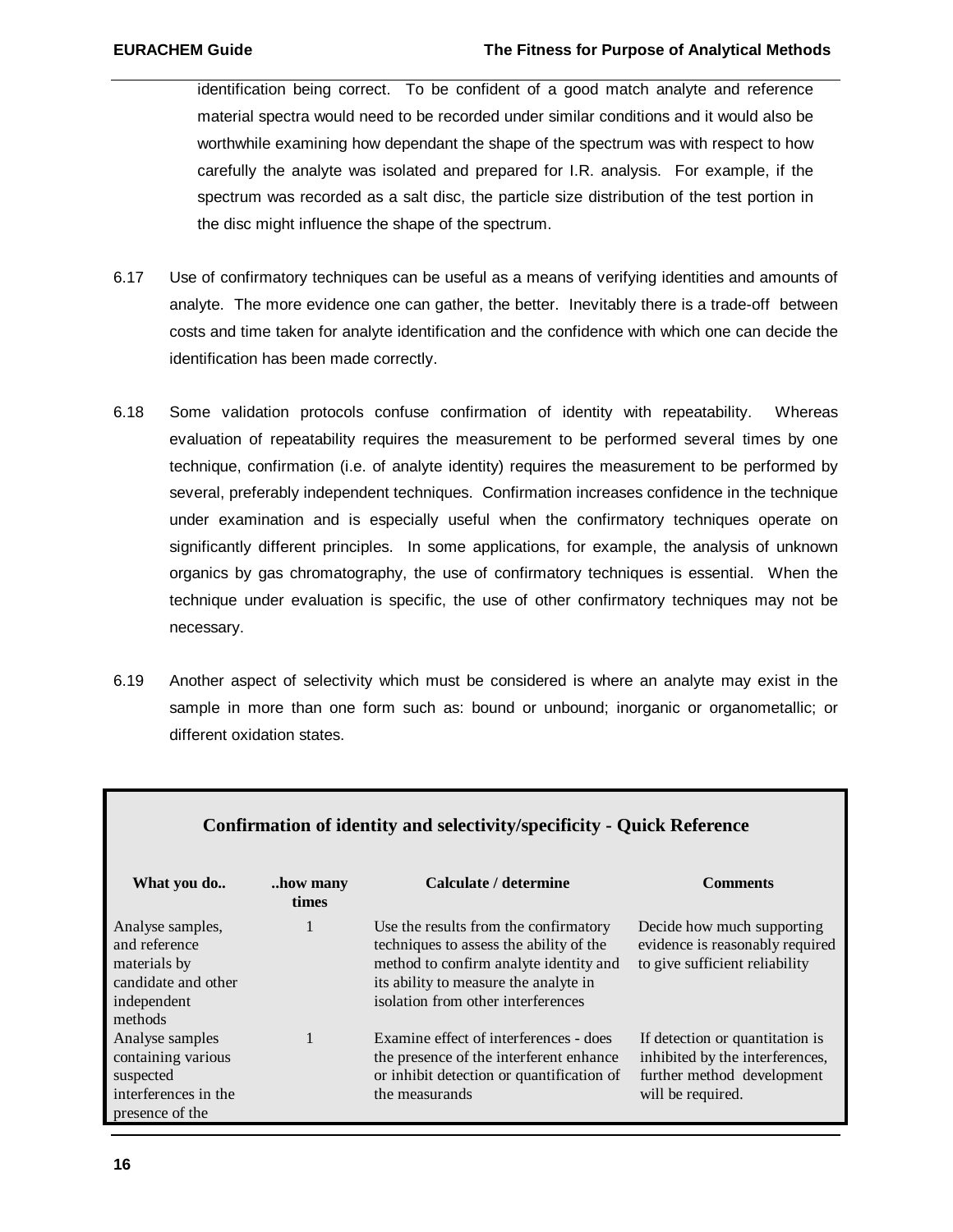#### analytes of interest

#### **Limit of Detection** *(see Annex A for definitions)*

- 6.20 Where measurements are made at low analyte or property levels, e.g. in trace analysis, it is important to know what is the lowest concentration of the analyte or property value that can be confidently detected by the method. The importance in determining this, and the problems associated with it, arise from the fact that the probability of detection does not suddenly change from zero to unity as some threshold is crossed. The problems have been investigated statistically in some detail and a range of decision criteria proposed. Additional confusion arises because there is currently no universal agreement on the terminology applicable. The terms 'limit of detection' or 'detection limit' are not generally accepted although they are used in some sectoral documents<sup>[9,10]</sup>. ISO uses as a general term 'minimum detectable value of the net state variable' which for chemistry translates as 'minimum detectable net concentration'<sup>[11]</sup>. IUPAC is cautious in the use of 'detection limit', preferring 'minimum detectable (true) value' <sup>[12]</sup>.
- 6.21 For validation purposes it is normally sufficient to provide an indication of the level at which detection becomes problematic. For this purpose the "blank + 3*s*" approach will usually suffice. Where the work is in support of regulatory or specification compliance, a more exact approach such as that described by IUPAC  $^{[12]}$  and various others  $^{[13-14]}$  is likely to be appropriate. It is recommended that users quote whichever convention they have used when stating a detection limit.

| <b>Limit of Detection (LoD) Quick Reference</b>                                                                                                                                                                                                                                                                                                                                     |                                                                                                                 |  |  |
|-------------------------------------------------------------------------------------------------------------------------------------------------------------------------------------------------------------------------------------------------------------------------------------------------------------------------------------------------------------------------------------|-----------------------------------------------------------------------------------------------------------------|--|--|
| What to analyse                                                                                                                                                                                                                                                                                                                                                                     | What to calculate from the data                                                                                 |  |  |
| a) 10 independent sample blanks measured once each<br>$\alpha$                                                                                                                                                                                                                                                                                                                      | <i>Sample standard deviation 's'</i> of a) sample blank<br>values, or b) fortified sample blank values          |  |  |
| b) 10 independent sample blanks fortified at lowest<br>acceptable concentration measured once each                                                                                                                                                                                                                                                                                  | Express LoD as the analyte concentration<br>corresponding to a) mean sample blank value $+3s$ or<br>b) $0 + 3s$ |  |  |
| This approach assumes that a signal more than 3s above the sample blank value could only have arisen from the<br>blank much less than 1% of the time, and therefore is likely to have arisen from something else, such as the<br>measurand. Approach a) is only useful where the sample blank gives a non-zero standard deviation. Getting a<br>true sample blank can be difficult. |                                                                                                                 |  |  |
| c) 10 independent sample blanks for tified at lowest<br>acceptable concentration, measured once each                                                                                                                                                                                                                                                                                | <i>Sample standard deviation 's'</i> of the fortified sample<br>blank values                                    |  |  |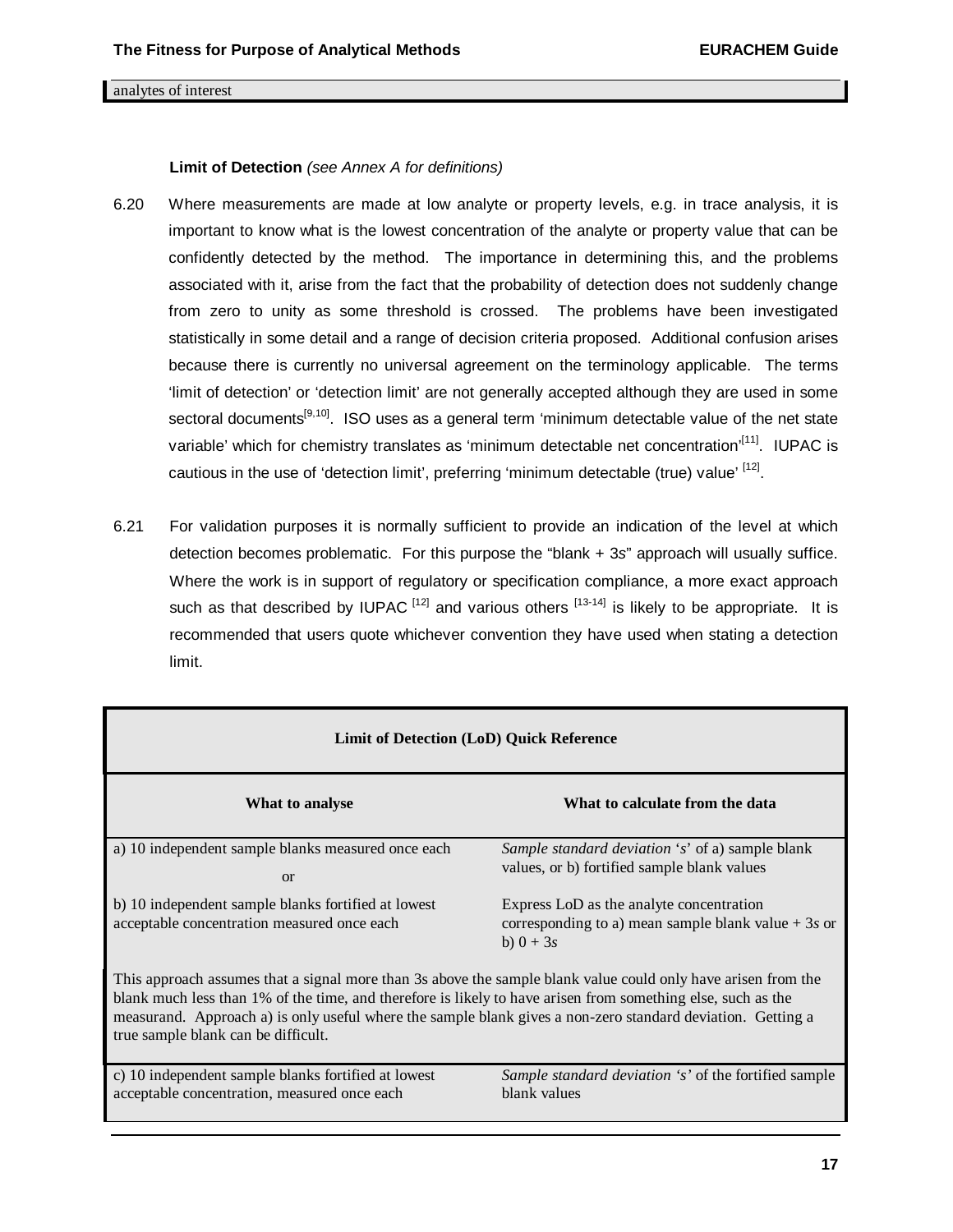Express LoD as the analyte concentration corresponding to sample blank value +4.65*s* (derives from hypothesis testing)

The 'lowest acceptable concentration' is taken to be the lowest concentration for which an acceptable degree of uncertainty can be achieved.

Assumes a normal practice of evaluating sample and blank separately and correcting for the blank by subtracting the analyte concentration corresponding to the blank signal from the concentration corresponding to the sample signal.

If measurements are made under repeatability conditions, this also gives a measure of the repeatability precision (Annex A, A20)

- 6.22 Note that both the mean and the standard deviation of the sample blank are likely to be dependant on the matrix of the sample blank. Limit of detection will therefore be matrix dependent. Similarly, where such criteria are used for critical decisions, the relevant precision values will need to be re-determined regularly in line with actual operating performance.
- 6.23 For qualitative measurements, there is likely to be a concentration threshold below which specificity becomes unreliable. The threshold may vary if the experiment is repeated at another time with different reagents, fortification, spiking materials, etc. In the example shown in Table 2, positive identification of the analyte has ceased to be 100% reliable below 100  $\mu$ g.g<sup>-1</sup>.

| Limit of Detection (LoD) - Qualitative Measurements - Quick Reference                                                                                                                                                                                                  |                                                                                                                                                                                                                                               |  |  |
|------------------------------------------------------------------------------------------------------------------------------------------------------------------------------------------------------------------------------------------------------------------------|-----------------------------------------------------------------------------------------------------------------------------------------------------------------------------------------------------------------------------------------------|--|--|
| What to analyse                                                                                                                                                                                                                                                        | What to calculate from the data                                                                                                                                                                                                               |  |  |
| Sample blanks spiked with the analyte at a range<br>of concentration levels.<br>At each concentration level, it will be necessary<br>to measure approximately 10 independent<br>replicates Measurement of the replicates at the<br>various levels should be randomised | A response curve of % positive (or negative)<br>results versus concentration should be<br>constructed, from which it will be possible to<br>determine, by inspection, the threshold<br>concentration at which the test becomes<br>unreliable. |  |  |

## **Table 2: Qualitative Analysis - Illustration of how cut-off (i.e. threshold) concentration is determined**

| <b>Concentration</b> / $\mu$ gg <sup>-1</sup> | No. of replicates | <b>Positive/negative results</b> |
|-----------------------------------------------|-------------------|----------------------------------|
| 200                                           |                   | 10/0                             |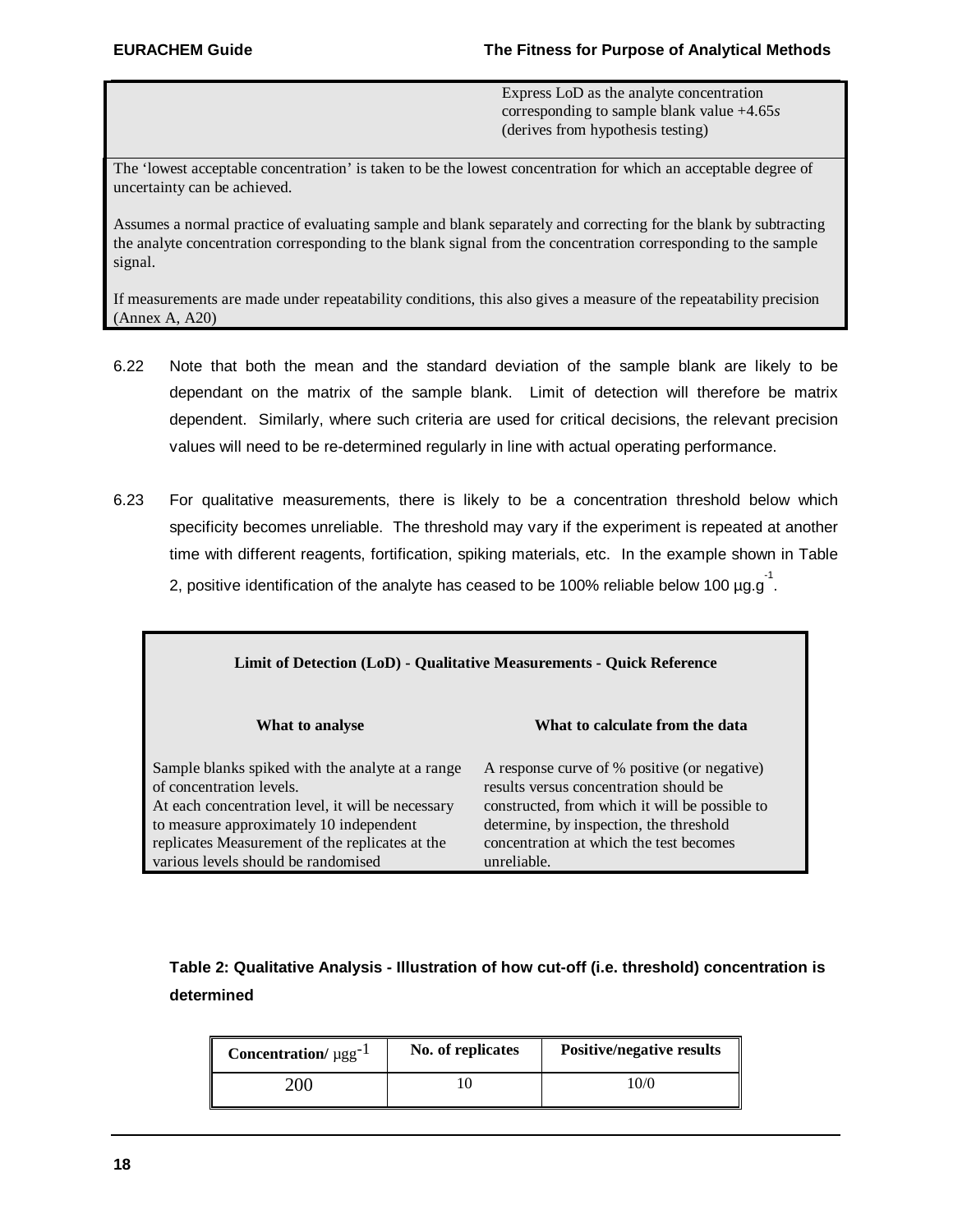Е

| 100 | 10 | 10/0 |
|-----|----|------|
| 75  | 10 | 5/5  |
| 50  | 10 | 1/9  |
| 25  | 10 | 0/10 |

## **Limit of Quantitation** *(see Annex A for definitions)*

- 6.24 The 'limit of quantitation' (LoQ) is strictly the lowest concentration of analyte that can be determined with an acceptable level of repeatability precision and trueness. It is also defined by various conventions to be the analyte concentration corresponding to the sample blank value plus 5, 6 or 10 standard deviations of the blank mean. It is also sometimes known as 'limit of determination'. LoQ is an indicative value and should not normally be used in decision making.
- 6.25 Note that neither LoD nor LoQ represent levels at which quantitation is impossible. It is simply that the size of the associated uncertainties approach comparability with the actual result in the region of the LoD.

| Limit of Quantitation (LoQ) - Quick Reference                                                                                                                    |                                                                                                                                                                      |  |  |  |  |
|------------------------------------------------------------------------------------------------------------------------------------------------------------------|----------------------------------------------------------------------------------------------------------------------------------------------------------------------|--|--|--|--|
| What to analyse                                                                                                                                                  | What to calculate from the data                                                                                                                                      |  |  |  |  |
| a) 10 independent sample blanks<br>measured once each                                                                                                            | Sample standard deviation 's' of sample blank value                                                                                                                  |  |  |  |  |
|                                                                                                                                                                  | Express LoQ as the analyte concentration corresponding to the sample<br>blank value plus either:<br>i) $5s$ , ii) $6s$ , iii) $10s$                                  |  |  |  |  |
| Getting a true sample blank can be difficult.                                                                                                                    |                                                                                                                                                                      |  |  |  |  |
| b) Fortify aliquots of a sample blank<br>at various analyte concentrations close<br>to the LoD.                                                                  | Calculate the standard deviation 's' of the analyte value at each<br>concentration. Plot s against concentration and put assign a value to the<br>LoQ by inspection. |  |  |  |  |
| Measure, once each, 10 independent<br>replicates at each concentration level.                                                                                    | Express LoQ as the lowest analyte concentration which can be<br>determined with an acceptable level of uncertainty.                                                  |  |  |  |  |
| Normally LoQ forms part of the study to determine working range. It should not be determined by extrapolation<br>below the lowest concentration fortified blank. |                                                                                                                                                                      |  |  |  |  |
| If measurements are made under repeatability conditions, a measure of the repeatability precision at this<br>concentration is also obtained.                     |                                                                                                                                                                      |  |  |  |  |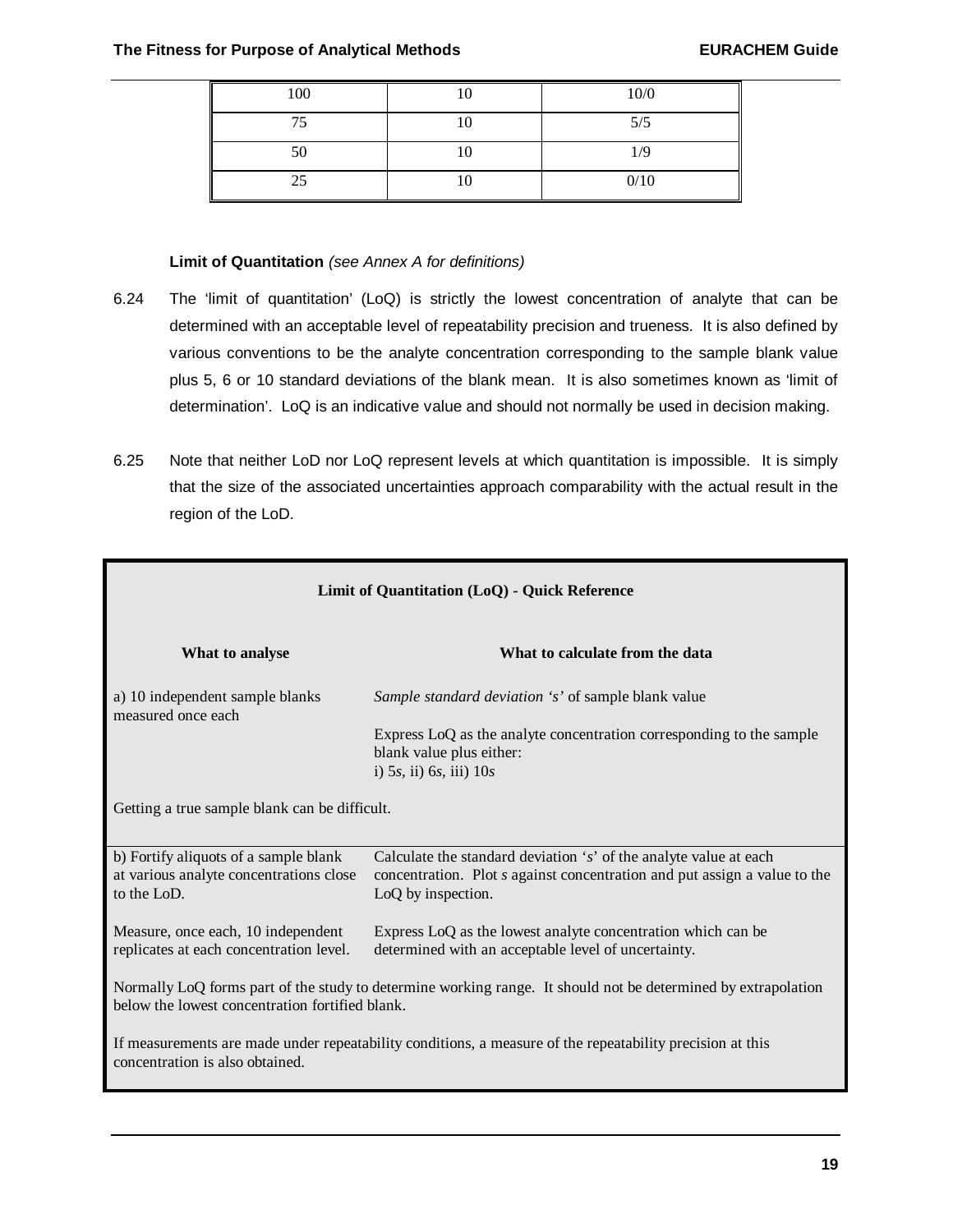#### **Working & Linear Ranges** *(see Annex A for definitions)*

- 6.26 For any quantitative method, it is necessary to determine the range of analyte concentrations or property values over which the method may be applied. Note this refers to the range of concentrations or property values in the solutions actually measured rather than in the original samples. At the lower end of the concentration range the limiting factors are the values of the limits of detection and/or quantitation. At the upper end of the concentration range limitations will be imposed by various effects depending on the instrument response system.
- 6.27 Within the working range there may exist a linear response range. Within the linear range signal response will have a linear relationship to analyte concentration or property value. The extent of this range may be established during the evaluation of the working range. Note that regression calculations on their own are insufficient to establish linearity. To do this a visual inspection of the line and residuals may be sufficient; objective tests, such as 'goodness-of-fit' tests, are better still [15-17]. In general linearity checks require points at at least 10 different concentrations/ property values.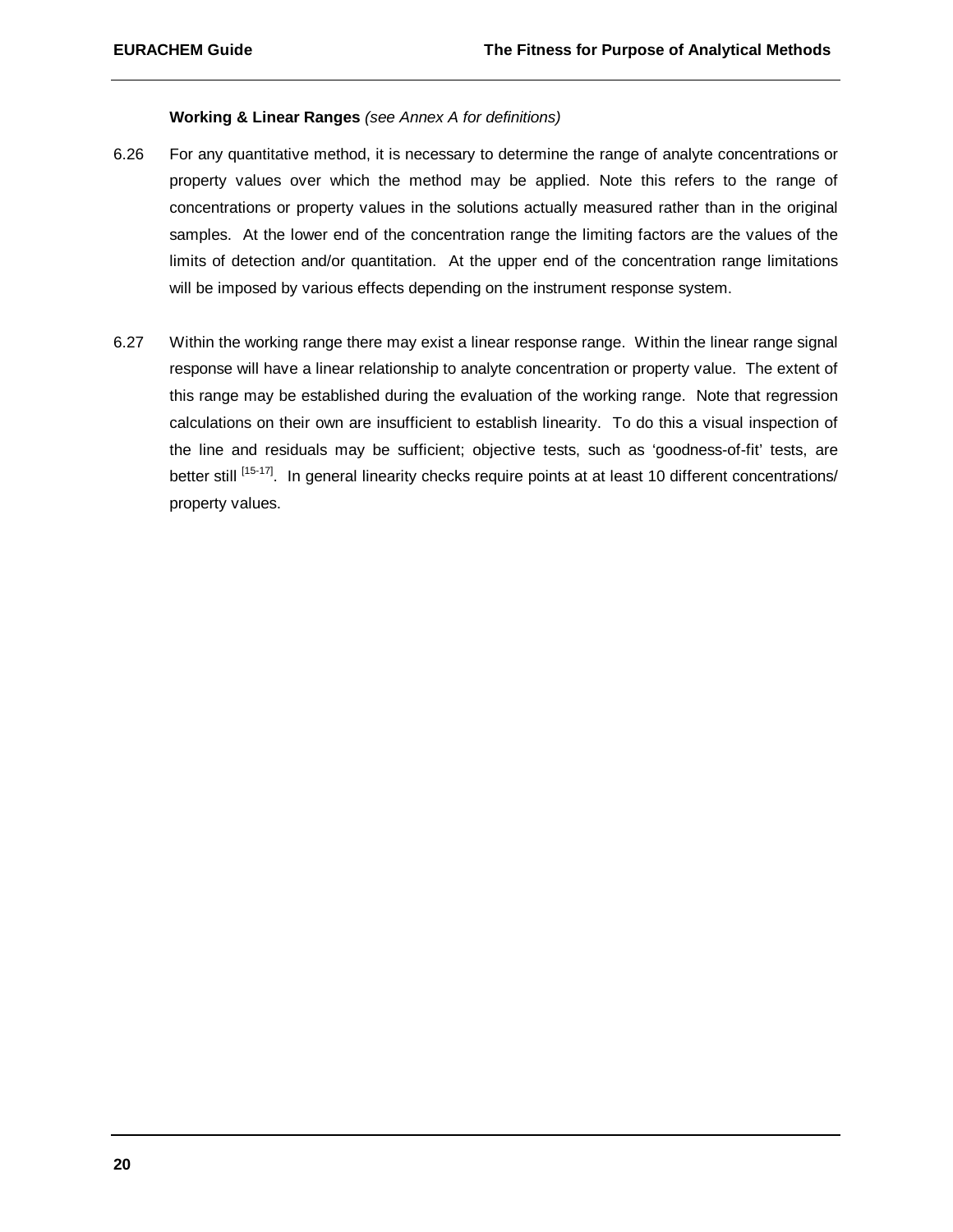#### **The Fitness for Purpose of Analytical Methods EURACHEM Guide**

Г

- 6.28 Evaluation of the working and linear ranges will also be useful for planning what degree of calibration is required when using the method on a day-to-day basis. It is advisable to investigate the variance across the working range Within the linear range, one calibration point may be sufficient, to establish the slope of the calibration line. Elsewhere in the working range, multi-point (preferably 6+) calibration will be necessary. The relationship of instrument response to concentration does not have to be perfectly linear for a method to be effective but the curve should be repeatable from day to day. Note that the working and linear range may be different for different matrices according to the effect of interferences arising from the matrix.
- 6.29 Where the method uses some sort of instrumentation it may be useful to consider 'sensitivity', 'discrimination', 'discrimination threshold', and 'response time' (see Annex A).

| What to calculate from the data                                                                                                                                                                                                                                                                                                                 | <b>Comments</b>                                                                                                                                                                                                                                                                                                                                                                                                             |
|-------------------------------------------------------------------------------------------------------------------------------------------------------------------------------------------------------------------------------------------------------------------------------------------------------------------------------------------------|-----------------------------------------------------------------------------------------------------------------------------------------------------------------------------------------------------------------------------------------------------------------------------------------------------------------------------------------------------------------------------------------------------------------------------|
|                                                                                                                                                                                                                                                                                                                                                 |                                                                                                                                                                                                                                                                                                                                                                                                                             |
| Plot measurement response (y axis)<br>against measurand concentration (x axis)<br>Visually examine to identify<br>approximate linear range and upper and<br>lower boundaries of the working range<br>then go to 2.<br>Plot measurement response (y axis)<br>against measurand concentration (x axis)<br>Visually examine for outliers which may | Ideally the different<br>concentrations should be<br>prepared independently, and not<br>from aliquots of the same master<br>solution.<br>This will give visual<br>confirmation of whether or not<br>the working range is linear<br>This stage is necessary to test a<br>working range, thought to be<br>linear and where it is intended to<br>use single point calibration.                                                 |
| Calculate appropriate regression<br>coefficient. Calculate and plot residual<br>values (difference between actual y value<br>and the y value predicted by the straight<br>line, for each x value). Random<br>distribution about the straight line<br>confirms linearity. Systematic trends<br>indicate non-linearity                            | It is unsafe to remove outliers<br>without first checking using<br>further determinations at nearby<br>concentrations.<br>If variance of replicates is<br>proportional to concentration<br>then use a weighted regression<br>calculation rather than a non-<br>weighted regression.<br>In certain circumstances it may<br>be better to try to fit a non-linear<br>curve to the data. Functions<br>higher than quadratic are |
|                                                                                                                                                                                                                                                                                                                                                 | not be reflected in the regression<br>then go to 3.                                                                                                                                                                                                                                                                                                                                                                         |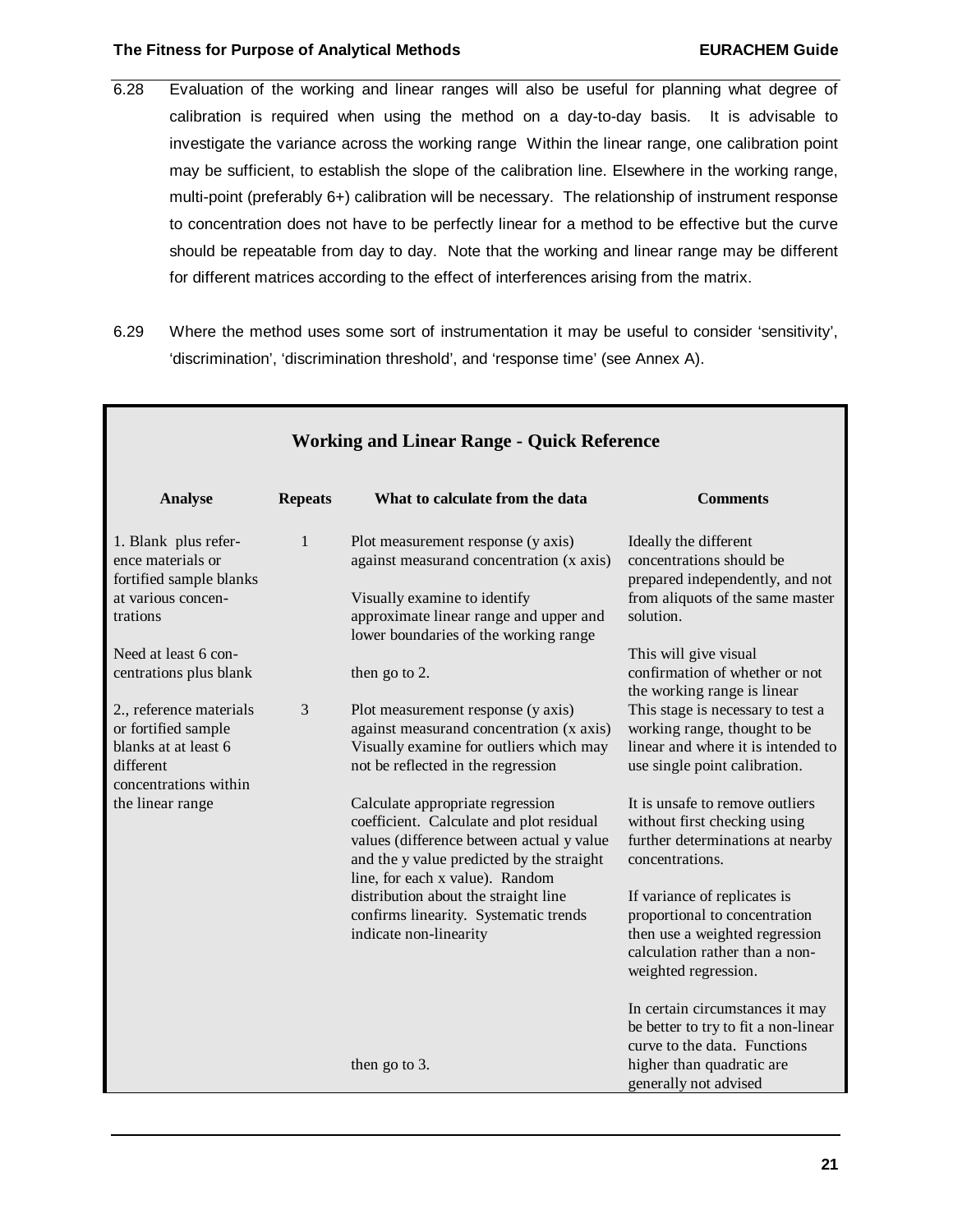3. As for  $LoQ$  (b) As for  $LoQ$ LoQ effectively forms the lower end of the working range Work with successively lower concentrations until the accuracy and precision becomes unacceptable

#### **Accuracy** *(see Annex A for definitions)*

6.30 'Accuracy' expresses the closeness of a result to a true value (The ISO 3534-1 definition has been assumed in this guidance). Method validation seeks to quantify the likely accuracy of results by assessing both systematic and random effects on results. Accuracy is, therefore, normally studied as two components: 'trueness' and 'precision'. The 'trueness' (of a method) is an expression of how close the mean of a set of results (produced by the method) is to the true value. Trueness is normally expressed in terms of bias. 'Precision'is a measure of how close results are to one another, and is usually expressed by measures such as standard deviation, which describe the spread of results. In addition, an increasingly common expression of accuracy is 'measurement uncertainty', which provides a single figure expression of accuracy. These three different parameters will be discussed in turn.

#### **Trueness**

- 6.31 Practical assessment of trueness relies on comparison of mean results from a method with known values, that is, trueness is assessed against a reference value (*i.e*. true value or conventional true value). Two basic techniques are available: checking against reference values for a characterised material or from another characterised method. Reference values are ideally traceable to international standards. Certified reference materials are generally accepted as providing traceable values; the reference value is then the certified value of the CRM. Note that reference values, certified or otherwise, may be absolute (traceable to the SI) or conventional, that is, generally agreed upon for a particular purpose.
- 6.32 To check trueness using a reference material, determine the mean and standard deviation of a series of replicate tests, and compare with the characterised value for the reference material. The ideal reference material is a certified, natural matrix reference material, closely similar to the samples of interest. Clearly, the availability of such materials is limited. Reference materials for validation may accordingly be:
	- prepared by spiking typical materials with pure certified reference materials or other materials of suitable purity and stability;
	- typical, well-characterised materials checked in-house for stability and retained for in-house QC.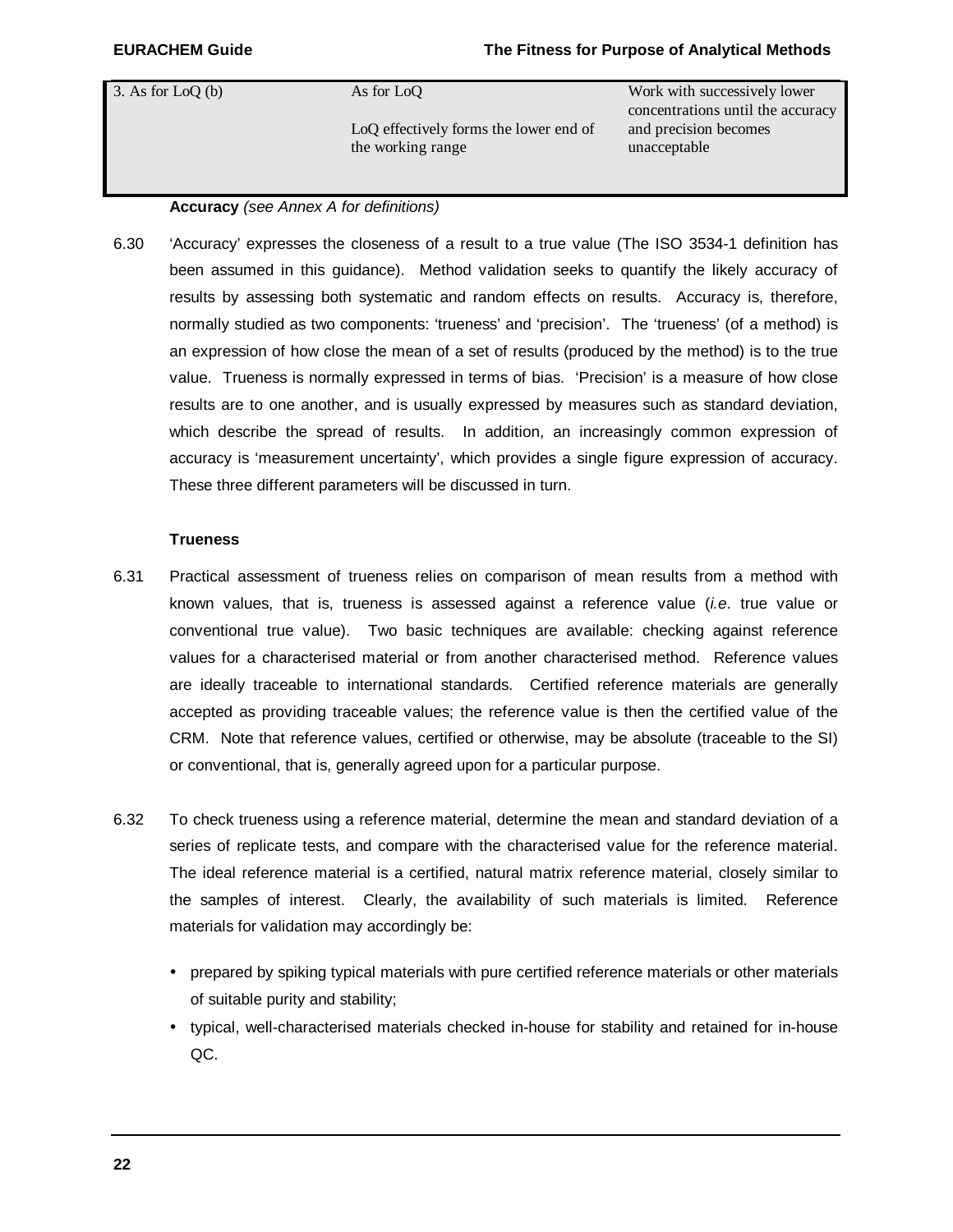- 6.33 Validation needs to fit the purpose, so the choice of reference material may be affected by the end use. The reference material must be *appropriate to the use.* For regulatory work, a relevant certified material should be used, ideally matrix matched. For methods used for longterm in-house work, a stable in-house material or certified reference material should be used. For short-term or non-critical work, a prepared standard or spike is often sufficient.
- 6.34 To check against an alternative method, compare results from the two methods for the same sample or samples. The sample(s) may be CRMs, in-house standards, or simply typical samples. There are advantages to using CRMs, since these have known stability and homogeneity, and additionally give an indication of bias with respect to international standards. On the other hand, CRMs are costly and may not be representative of typical samples.

Note: it may be necessary to repeat a trueness check where materials are encountered that have radically different matrices or analyte concentration levels from those originally checked.

#### **Interpreting bias measurements**

- 6.35 Figure 2 shows two components of bias, referred to here as method and laboratory components of bias. The method bias arises from systematic errors inherent to the method whichever laboratory uses it. Laboratory bias arises from additional systematic errors peculiar to the laboratory and its interpretation of the method. In isolation, a laboratory can only estimate the combined bias. However, in checking bias, it is important to be aware of the conventions in force for the purpose at hand. For example in much Food regulation, regulatory limits are set in terms of the results obtained by the standard method. Bias arising solely from the particular method (see Figure 2) is therefore compensated for, and comparability with other laboratories using the same method is the main concern. The overall bias determined by a particular laboratory during validation should then be compared with any reported bias for the regulatory method.
- 6.36 For most purposes, however, acceptability of bias should be decided on the basis of overall bias measured against appropriate materials or reference methods, taking into account the precision of the method, any uncertainties in reference material values, and the accuracy required by the end use. Statistical significance tests are recommended.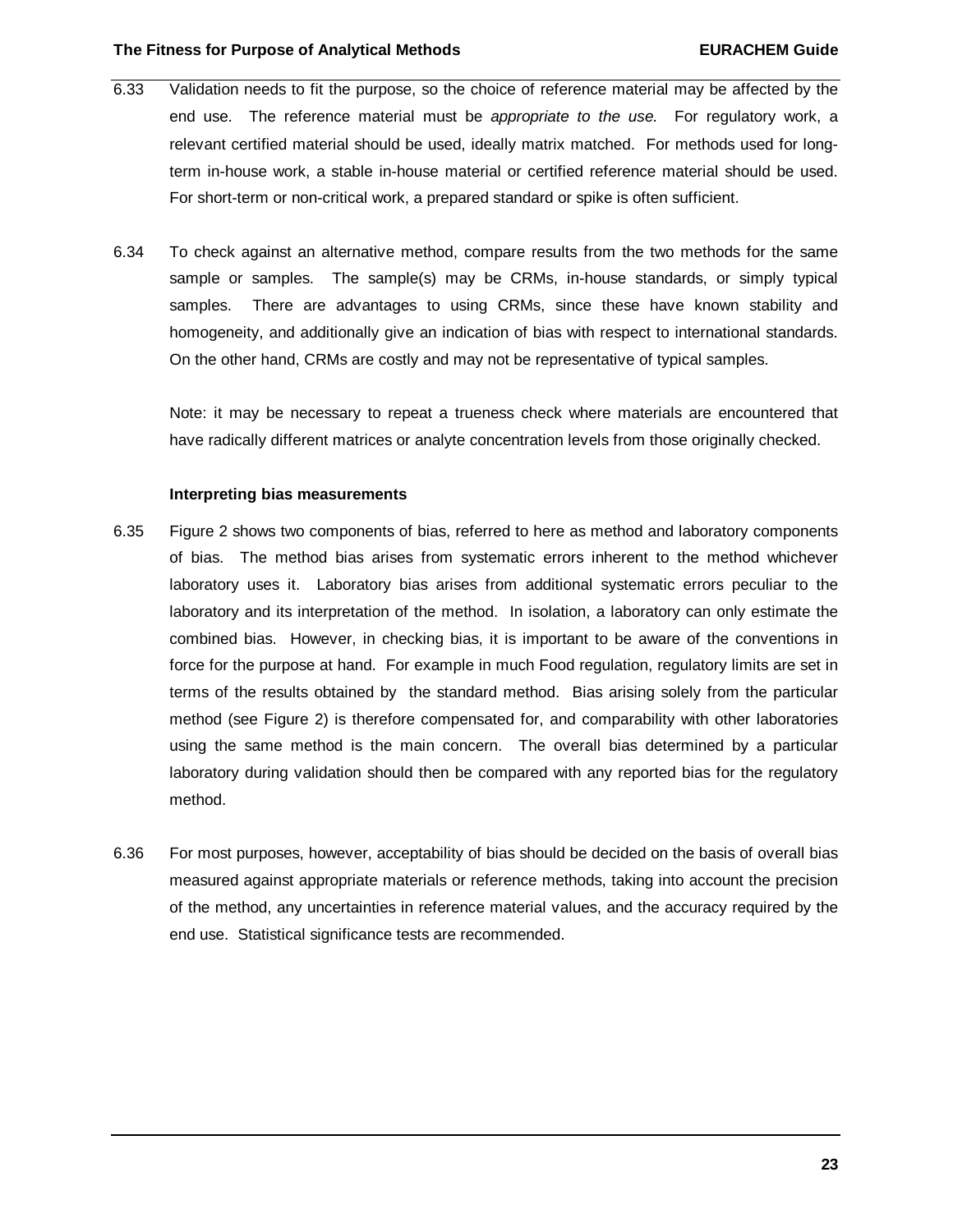

Note: Laboratory and method biases are shown here acting in the same direction. In reality this is not always the case.

#### **Figure 2: Types of bias**

| <b>Accuracy and Trueness - Quick Reference</b>                                                                                    |             |                                                                                                                                                                                                                 |                                                                                                                                                                                |
|-----------------------------------------------------------------------------------------------------------------------------------|-------------|-----------------------------------------------------------------------------------------------------------------------------------------------------------------------------------------------------------------|--------------------------------------------------------------------------------------------------------------------------------------------------------------------------------|
| <b>Analyse</b>                                                                                                                    | No of times | <b>Calculate</b>                                                                                                                                                                                                | <b>Comments</b>                                                                                                                                                                |
| a) Reagent blank<br>and reference<br>material using<br>candidate method                                                           | 10          | Mean blank value subtracted from<br>mean analyte value for reference<br>material.<br>Compare with true or accepted true<br>values for the reference material                                                    | Subject to the uncertainty of<br>the blank being a true blank,<br>characterisation of the<br>reference material                                                                |
| b) Reagent blank<br>and reference/test<br>material using<br>candidate method<br>and independent<br>(preferably primary)<br>method | 10          | Gives a measure of the method's bias<br>Mean blank value subtracted from<br>mean analyte value for reference/test<br>material.<br>Compare with similar measurements<br>made using independent/primary<br>method | Independent method may have<br>biases of its own hence not an<br>absolute measure of accuracy<br>Primary method ideally has no<br>biases so is a better measure of<br>accuracy |
|                                                                                                                                   |             | Gives a measure of the method's bias<br>relative to independent/primary<br>method                                                                                                                               |                                                                                                                                                                                |

#### **Precision** *(see Annex A for definitions)*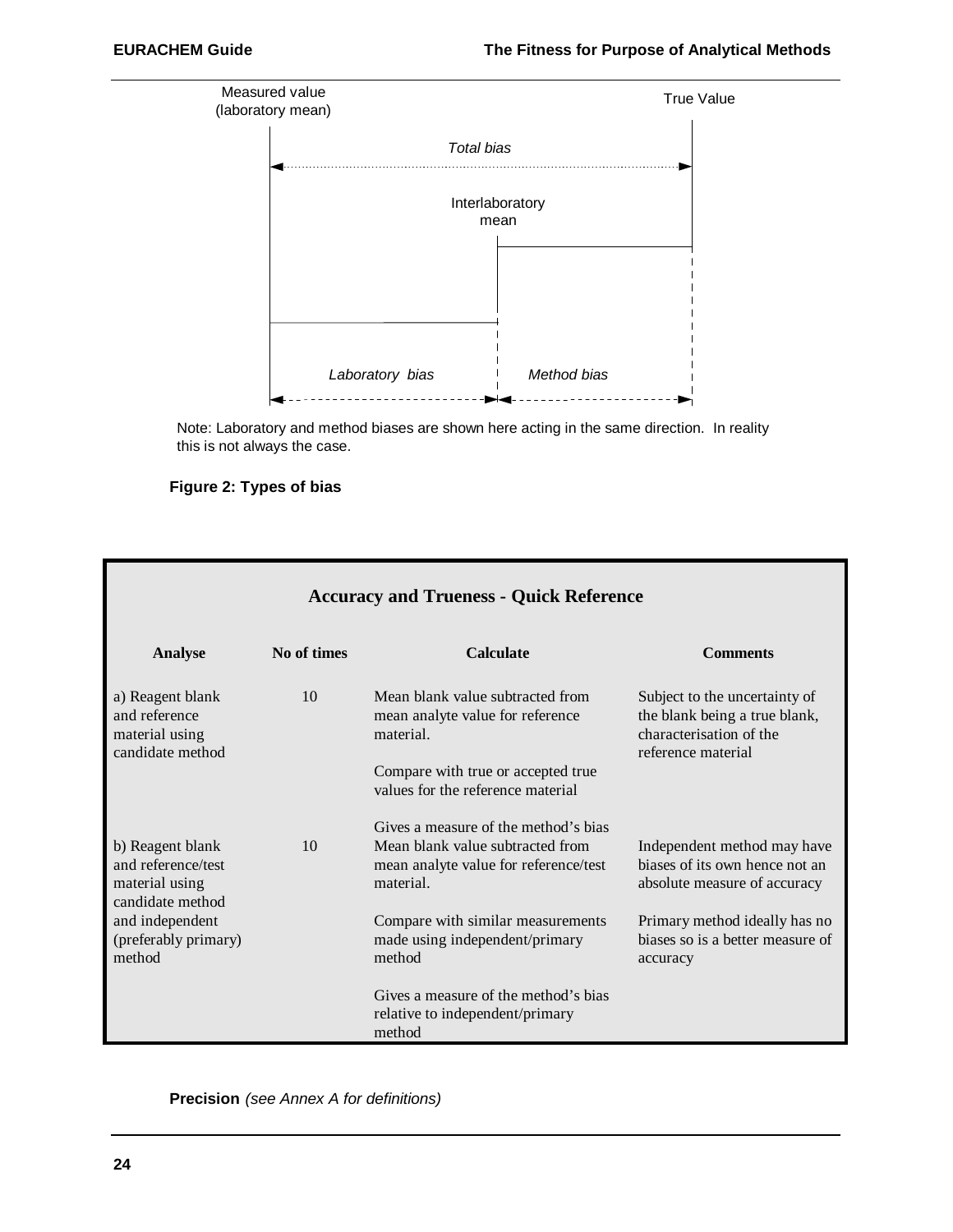#### **The Fitness for Purpose of Analytical Methods EURACHEM Guide**

- 6.37 'Precision' is normally determined for specific circumstances which in practice can be very varied. The two most common precision measures are 'repeatability' and 'reproducibility'. They represent the two extreme measures of precision which can be obtained. Repeatability (the smallest expected precision) will give an idea of the sort of variability to be expected when a method is performed by a single analyst on one piece of equipment over a short timescale, i.e. the sort of variability to be expected between results when a sample is analysed in duplicate. If a sample is to be analysed by a number of laboratories for comparative purposes then a more meaningful precision measure to use is reproducibility (this is the largest measure of precision normally encountered, although it does formally exclude variation with respect to time). It may be that some in-between measure is the most useful in particular cases; for example precision measured between different analysts, over extended timescales, within a single laboratory. This is sometimes known as 'intermediate precision', but the exact conditions should be stated. Precision is usually stated in terms of standard deviation or relative standard deviation. Both repeatability and reproducibility are generally dependent on analyte concentration, and so should be determined at a number of concentrations and if relevant, the relationship between precision and analyte concentration should be established. Relative standard deviation may be more useful in this case because concentration has been factored out and so it is largely constant over the range of interest provided this is not too great.
- 6.38 Note these statements of precision relate to quantitative analysis. Qualitative analysis can be treated in a slightly different way. Qualitative analysis is effectively a yes/no measurement at a given threshold of analyte concentration. For qualitative methods precision cannot be expressed as a standard deviation or relative standard deviation, but may be expressed as true and false positive (and negative) rates. These rates should be determined at a number of concentrations, below, at and above the threshold level. Data from a confirmatory method comparison should be used if such an appropriate method is available. If such a method is not available fortified and unfortified blank samples can be analysed instead.

% false positives = false positives  $X$  100/total known negatives % false negatives = false negatives  $X$  100/total known positives

Note that biological analytical chemists and microbiologists treat false positives and false negatives slightly differently, using the terms selectivity and specificity in a way that conflicts with chemical usage.

#### **Repeatability Precision and Reproducibility Precision - Quick Reference**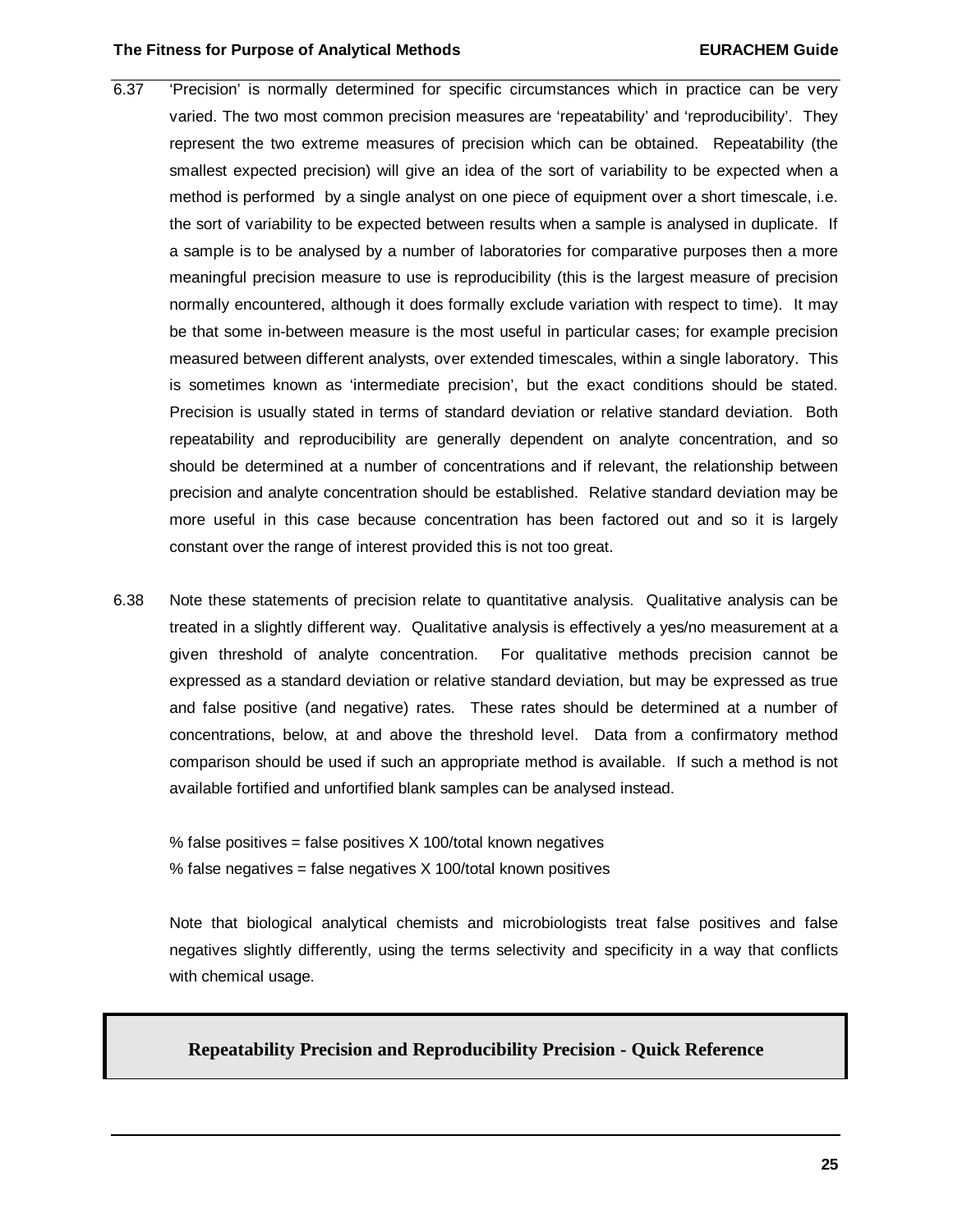| Analyse                                                                                                              | <b>Repeats</b><br>(indepen<br>-dent) | What to calculate from the data                             | <b>Comments</b>                                                                            |
|----------------------------------------------------------------------------------------------------------------------|--------------------------------------|-------------------------------------------------------------|--------------------------------------------------------------------------------------------|
| Standards, reference<br>materials or fortified<br>sample blanks at<br>various concentrations<br>across working range |                                      |                                                             |                                                                                            |
| a) Same analyst,<br>equipment, laboratory,<br>short timescale                                                        | 10                                   | Determine standard deviation $(s)$ at each<br>concentration | Determines repeatability<br>standard deviation at each<br>concentration                    |
| b) Different analysts,<br>equipment, same<br>laboratory, extended<br>timescale                                       | 10                                   | Determine standard deviation $(s)$ at each<br>concentration | Determines intra-laboratory<br>reproducibility standard<br>deviation at each concentration |
| c) Different analysts,<br>equipment,<br>laboratories, extended<br>timescale                                          | 10                                   | Determine standard deviation $(s)$ at each<br>concentration | Determines inter-laboratory<br>reproducibility standard<br>deviation at each concentration |
|                                                                                                                      |                                      |                                                             | Requires collaborative study                                                               |

#### **Repeatability** *(see Annex A for definitions)*

6.39 From the repeatability standard deviation σ<sub>r</sub> or s<sub>r</sub> it is useful to calculate the 'repeatability limit '*r*'', which enables the analyst to decide whether the difference between duplicate analyses of a sample, determined under repeatability conditions, is significant.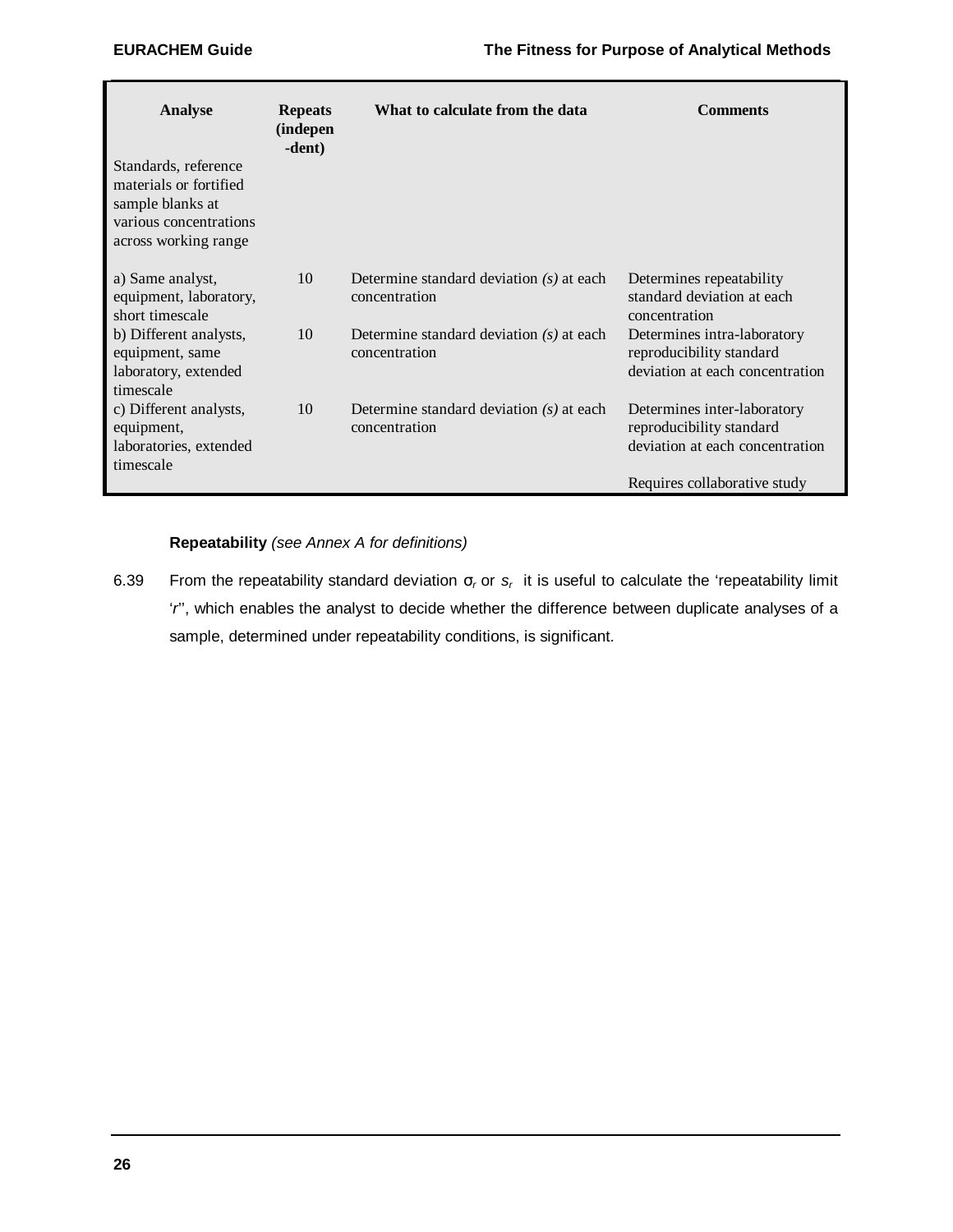#### **Reproducibility** *(see Annex A for definitions)*

6.40 From the reproducibility standard deviation σ*<sup>R</sup>* or *sR*, it is useful to calculate the 'reproducibility limit '*R*', 'which enables the analyst to decide whether the difference between duplicate analyses of a sample, determined under reproducibility conditions, is significant.

#### **Measurement uncertainty** *(see Annex A for definitions)*

6.41 A full discussion of measurement uncertainty is beyond the scope of this guide; detailed expositions will be found elsewhere  $[18-20]$ . Measurement uncertainty is a single parameter (usually a standard deviation or confidence interval) expressing the range of values possible on the basis of the measurement result. A measurement uncertainty estimate takes account of *all recognised effects* operating on the result; the uncertainties associated with each effect are combined according to well-established procedures.

An uncertainty estimate for analytical chemistry should take into account:

- the overall, long-term precision of the method;
- bias and its uncertainty, including the statistical uncertainty involved in the bias measurements, and the reference material or method uncertainty. It may be necessary to increase the estimate where a significant bias is detected but left uncorrected  $^{[20]}$ ;
- calibration uncertainties. As most equipment calibration uncertainties will be negligibly small by comparison with overall precision and uncertainty in the bias; this needs only to be verified;
- any significant effects operating in addition to the above. For example, temperature or time ranges permitted by the method may not be fully exercised in validation studies, and their effect may need to be added. Such effects can be usefully quantified by robustness studies (see 'Ruggedness' below) or related studies which establish the size of a given effect on the result.
- 6.42 Where the contribution of individual effects is important, for example in calibration laboratories, it will be necessary to consider the individual contributions from all individual effects separately.
- 6.43 Note that, subject to additional consideration of effects outside the scope of a collaborative trial, the reproducibility standard deviation forms a working estimate of measurement uncertainty provided that the laboratory's bias, measured on relevant materials, is small with respect to the reproducibility standard deviation, the in-house repeatability precision is comparable to the standard method repeatability, and the laboratory's intermediate precision is not larger than the published reproducibility standard deviation.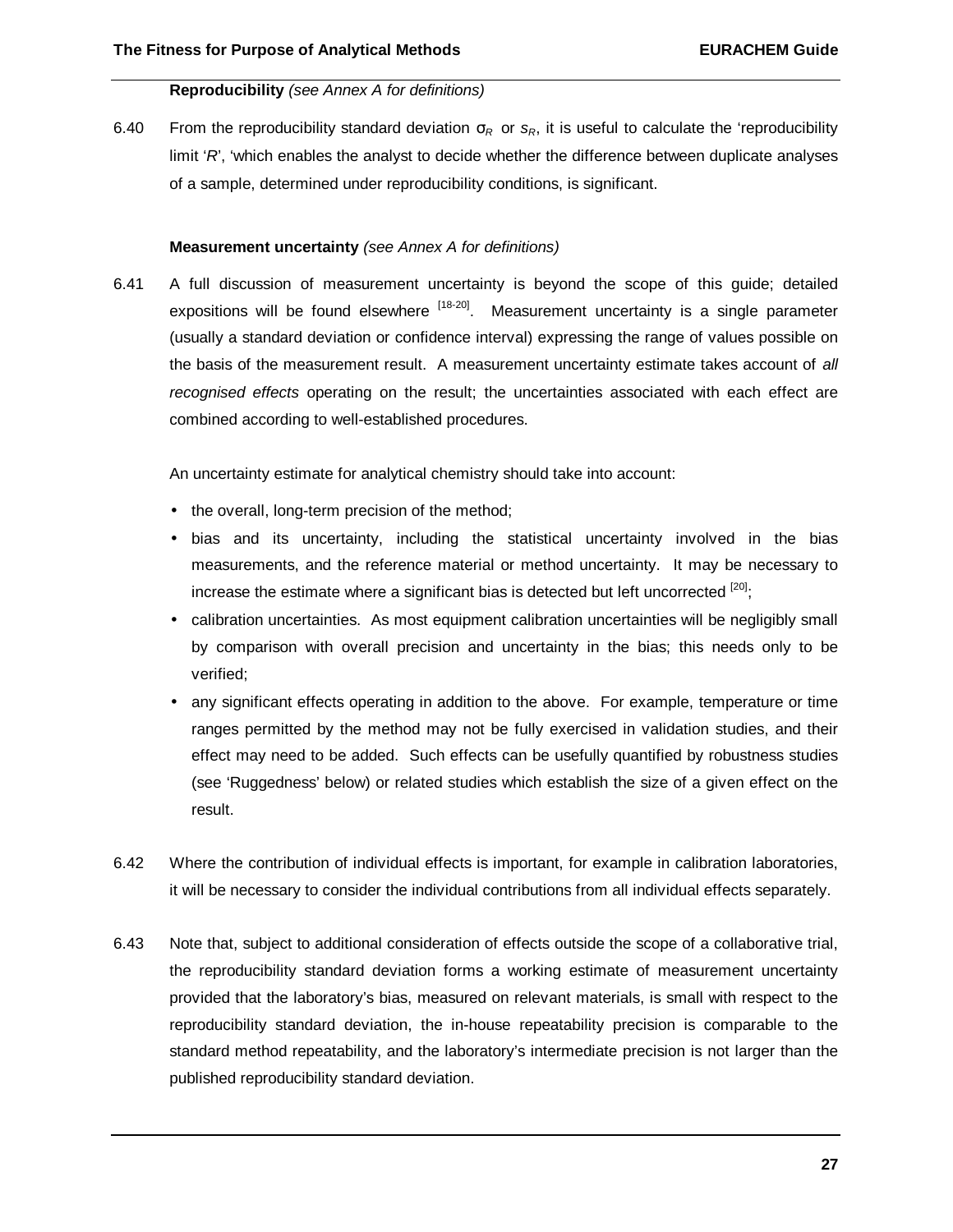#### **Sensitivity** *(see Annex A for definitions)*

6.44 This is effectively the gradient of the response curve, i.e. the change in instrument response which corresponds to a change in analyte concentration. Where the response has been established as linear with respect to concentration, i.e. within the linear range of the method, and the intercept of the response curve has been determined, sensitivity is a useful parameter to calculate and use in formulae for quantitation. Sensitivity is sometimes used to refer to limit of detection but this use is not generally approved.

#### **Ruggedness (or Robustness)** *(see Annex A for definitions)*

6.45 A measure of an effective analytical method is how well its performance stands up to less than perfect implementation. In any method there will be certain stages which, if not carried out sufficiently carefully, will have a severe effect on method performance and may even result in the method not working at all. These stages should be identified, usually as part of method development, and if possible, their influence on method performance evaluated using 'ruggedness tests', sometimes also called 'robustness tests'. This involves making deliberate variations to the method, and investigating the subsequent effect on performance. It is then possible to identify the variables in the method which have the most significant effect and ensure that, when using the method, they are closely controlled. Where there is a need to improve the method further, improvements can probably be made by concentrating on those parts of the method known to be critical. Ruggedness is normally evaluated during method development, typically by the originating laboratory, before collaborating with other laboratories. An established technique for ruggedness testing is described by the AOAC  $[21]$ . Ruggedness tests are normally applied to investigate the effect on either precision or accuracy.

| <b>Ruggedness Testing - Quick Reference</b>                                                                                                                                   |                                                        |                                                                                                    |                                                                            |  |  |  |
|-------------------------------------------------------------------------------------------------------------------------------------------------------------------------------|--------------------------------------------------------|----------------------------------------------------------------------------------------------------|----------------------------------------------------------------------------|--|--|--|
| <b>Analyse</b>                                                                                                                                                                | No of times                                            | <b>Calculate</b>                                                                                   | <b>Comments</b>                                                            |  |  |  |
| Identify variables which could have a<br>significant effect on method<br>performance Set up experiments<br>(analysing reference materials,<br>samples of known composition or | Analyse each set<br>of experimental<br>conditions once | Determine the effect of<br>each change of condition<br>on the mean.<br>Rank the variables in order | Design quality<br>control in order to<br>control the critical<br>variables |  |  |  |
| certified reference materials) to<br>monitor the effect on accuracy and<br>precision of systematically changing<br>the variables                                              |                                                        | of the greatest effect on<br>method performance                                                    | Concentrate on these<br>variables for method<br>improvement                |  |  |  |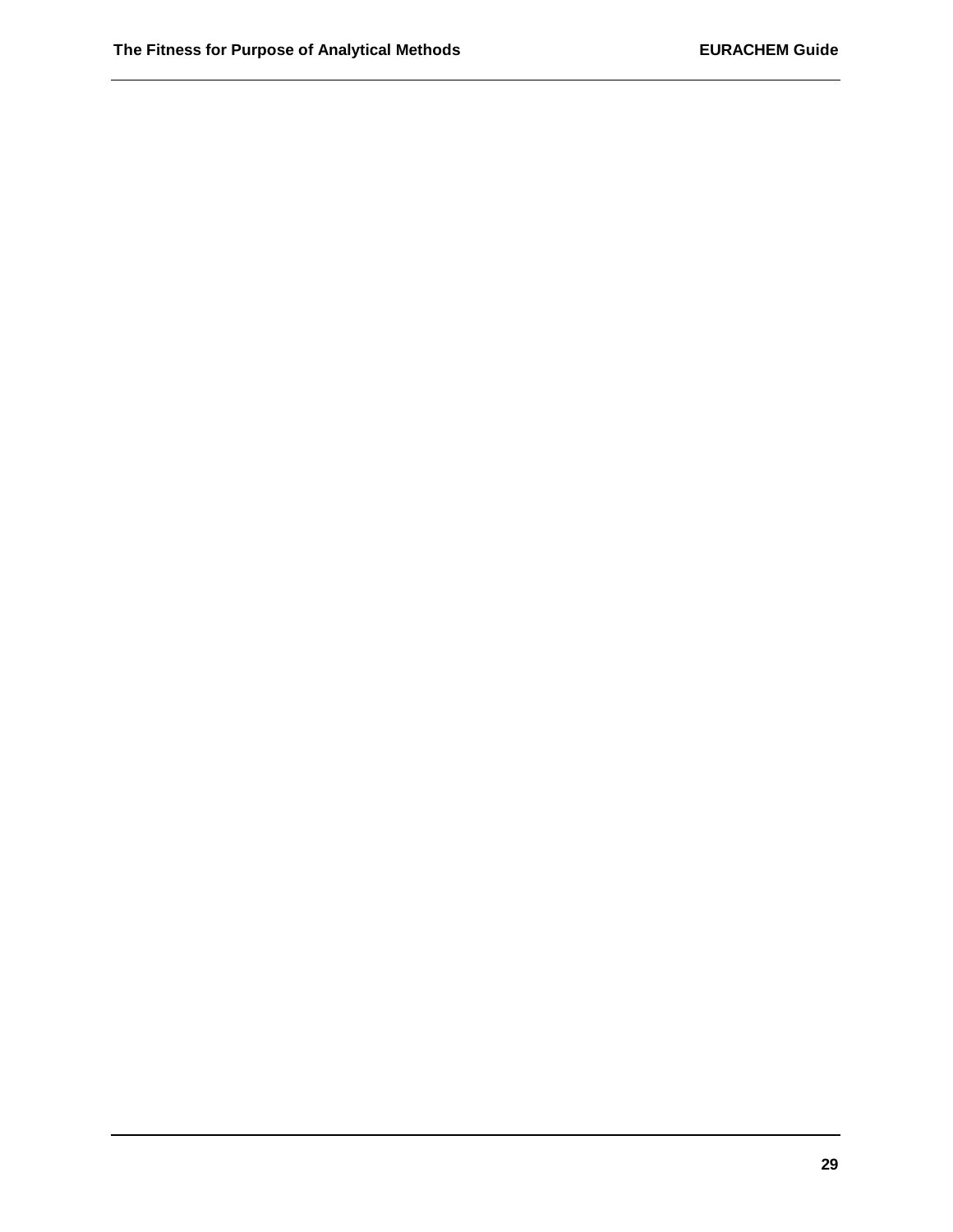#### **Recovery** *(see Annex A for definitions)*

- 6.46 Analytical methods do not always measure all of the analyte of interest present in the sample. Analytes may be present in a variety of forms in samples not all of interest to the analyst. The method may thus be deliberately designed to determine only a particular form of the analyte. However a failure to determine all of the analyte present may reflect an inherent problem in the method. Either way, it is necessary to assess the efficiency of the method in detecting all of the analyte present.
- 6.47 Because it is not usually known how much of a particular analyte is present in a test portion it is difficult to be certain how successful the method has been at extracting it from the matrix. One way to determine the efficiency of extraction is to spike test portions with the analyte at various concentrations, then extract the fortified test portions and measure the analyte concentration. The inherent problem with this is that analyte introduced in such a way will probably not be held as strongly as that which is naturally present in the test portion matrix and so the technique will give an unrealistically high impression of the extraction efficiency. It is however the most common way of determining recovery efficiency, and it is recognised as an acceptable way of doing so. However the drawback of the technique should be borne in mind. Alternatively it may be possible to carry out recovery studies on reference materials, if suitable materials are available. Provided these have been produced by characterisation of natural materials rather than by characterisation of synthetic materials into which the analyte has been spiked, then the recovery study should accurately represent the extraction of real test portions.

| <b>Recoveries - Quick Reference</b>                           |                |                                                                                                                                                                      |                                                                                                                                                 |  |  |  |  |
|---------------------------------------------------------------|----------------|----------------------------------------------------------------------------------------------------------------------------------------------------------------------|-------------------------------------------------------------------------------------------------------------------------------------------------|--|--|--|--|
| Analyse                                                       | <b>Repeats</b> | What to calculate from the data                                                                                                                                      | <b>Comments</b>                                                                                                                                 |  |  |  |  |
| Matrix blanks or<br>samples unfortified<br>and fortified with | 6              | Determine recovery of analyte at the<br>various concentration                                                                                                        | Fortified samples should be<br>compared with the same sample<br>unfortified to assess the net                                                   |  |  |  |  |
| the analyte of<br>interest at a range of                      |                | Recovery $% = (C1-C2)/C3$ X 100                                                                                                                                      | recovery of the fortification                                                                                                                   |  |  |  |  |
| concentrations                                                |                | where<br>$C1$ = concentration determined in<br>fortified sample<br>$C2$ = concentration determined in<br>unfortified sample<br>$C3$ = concentration of fortification | Recoveries from fortified samples<br>or matrix blanks will usually be<br>better than real samples in which<br>the analyte is more closely bound |  |  |  |  |
| Certified reference<br>materials (CRM)                        |                | Determine recovery of analyte relative to<br>the certified value                                                                                                     | Depending on how the CRM was<br>produced and characterised, it<br>may be possible to get $>100\%$<br>recovery.                                  |  |  |  |  |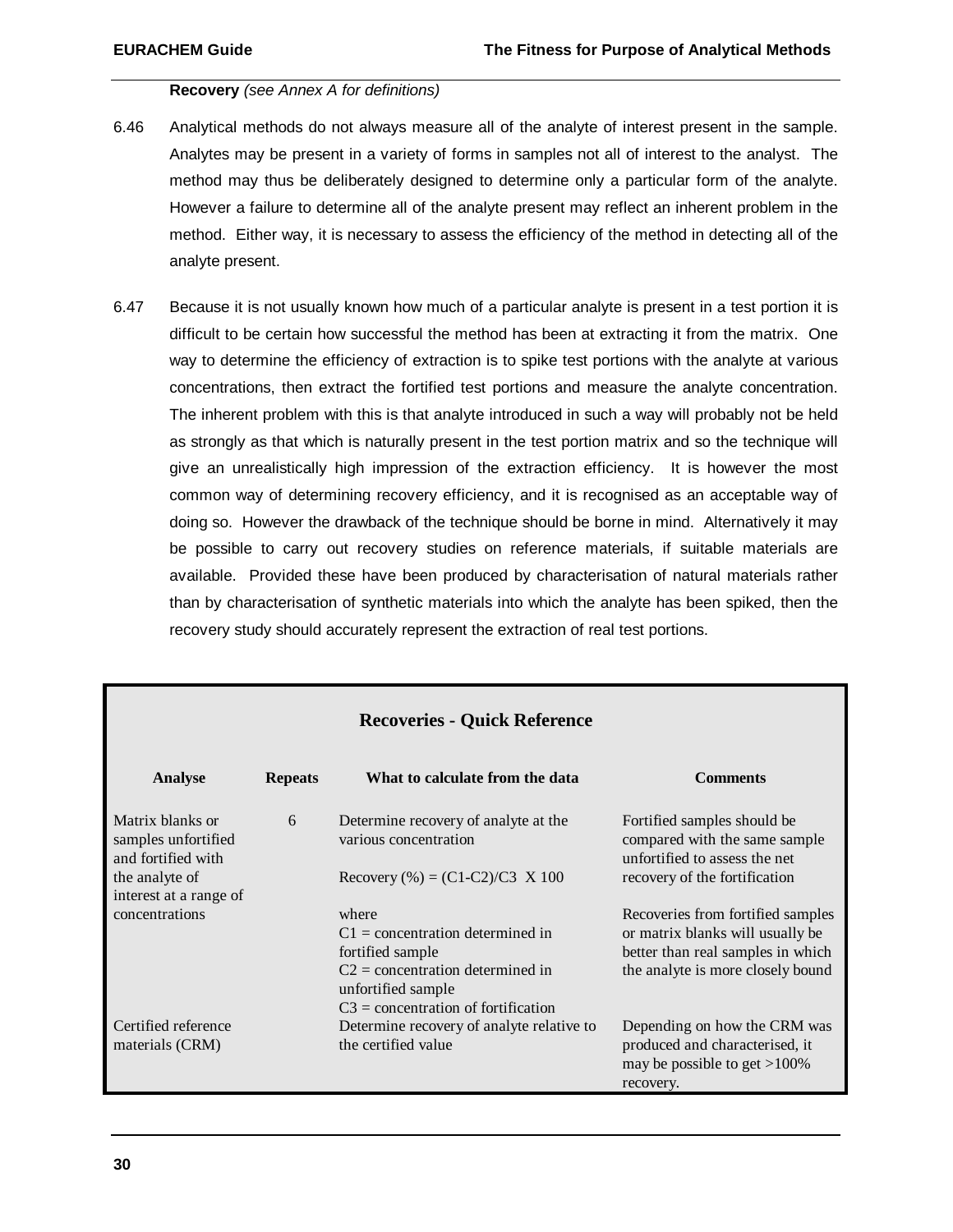# **(f) The tools of validation**

- 6.48 **Blanks**: Use of various types of blanks enable assessment of how much of the measured signal is attributable to the analyte and how much to other causes. Various types of blank are available to the user:
	- 6.48.1 **Reagent blanks**: Reagents used during the analytical process (including solvents used for extraction or dissolution) are analysed in isolation in order to see whether they contribute to the measurement signal. The measurement signal arising from the analyte can then be corrected accordingly.
	- 6.48.2 **Sample blanks**. These are essentially matrices with no analyte. They are difficult to obtain but such materials are necessary to give a realistic estimate of interferences that would be encountered in the analysis of test samples.
- 6.49 **Samples / test materials:** Test materials taken from real samples are useful because of the information they yield on interferences *etc*. which could be realistically encountered in day-today work. If the true analyte content of a test material is accurately known it can be used as a way of assessing the accuracy of the method. However the true analyte content is usually difficult to determine unless there is the possibility of using other methods which are known to show negligible bias.
- 6.50 **Fortified materials / solutions:** These are materials or solutions which have been fortified with the analyte(s) of interest. The fortification is usually made by spiking. These materials or solutions may already contain the analyte of interest so care is needed lest fortification inadvertently leads to levels outside of the range of applicability of the method. Fortification with a known amount of analyte enables the increase in response to the analyte to be measured and calculated in terms of the amount added (assuming 100% recovery), even though the absolute amounts of analyte present before and after the fortification are not known. Note that most methods of fortification add the analyte in such a way that it will not be as closely bound to the sample matrix as it would be if it was present naturally. Therefore, recovery determinations obtained by fortification can be expected to be over-optimistic.
- 6.51 **Spiked materials:** These are similar to fortified materials, indeed to some extent the terms are interchangeable. Spiking does not necessary have to be restricted to the analyte of interest. It could include anything added to the sample in order to gauge the effect of the addition. for example the sample could be spiked with varying amounts of a particular interference in order to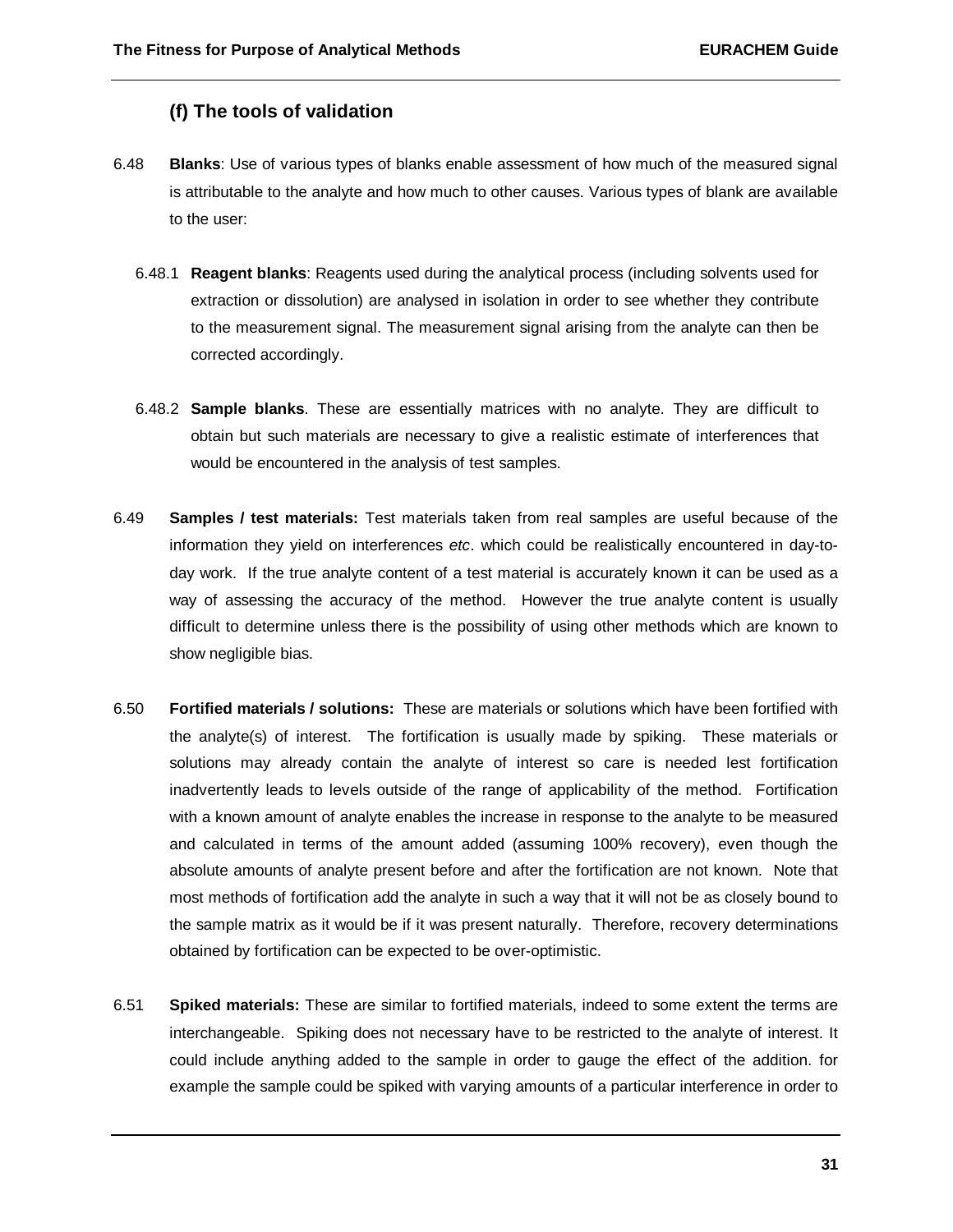judge at what concentration of the interferent, determination of the analyte was adversely affected. The nature of the spike obviously needs to be identified.

- 6.52 **Incurred materials:** These are materials in which the analyte of interest may be essentially alien, but has been introduced to the bulk at some point prior to the material being sampled. The analyte is thus more closely bound in the matrix than it would be had it been added by spiking. The analyte value will depend on the amounts of analyte in contact with the material, the rates of take-up and loss by the matrix and any other losses through metabolism. The value of incurred sample for calibration purposes depends on how well the analyte value can be characterised. The following are examples of incurred materials:
	- 1. Herbicides in flour from cereal sprayed with herbicides during its growth.
	- 2. Growth promoters in meat derived from beast fed with feeds containing the promoters
	- 3. Active ingredients in pharmaceutical formulations added at the formulation stage.
- 6.53 **Independently characterised materials:**. It is difficult to determine the bias of a method without knowing the true analyte content of the test material. If a material has been characterised by other means, for example, by a method which is known to have negligible bias, then it can be used as a reference material, a comparison can be made and the bias of the method under examination assessed.
- 6.54 **(Measurement) Standards:** Care must be taken when referring to standards as the term is also commonly used to refer to written standards, such as ISO standards. Where the term is used to refer to substances used for calibration or identification purposes it is convenient to refer to them as measurement standards or calibrants. These are traditionally thought of as solutions of single substances but in practice can be anything in which a particular parameter or property has been characterised to the extent it can be used for reference or calibration purposes. The term standard includes items in which a range of physical parameters may be calibrated (*e.g*. a calibrated thermometer). Strictly, these are physical standards.
- 6.55 **Reference materials:** It is commonplace to confuse *reference materials* with *certified reference materials* [22] ( and see Annex A). *Reference materials* can be virtually any material used as a basis for reference, and could include laboratory reagents of known purity, industrial chemicals, or other artefacts. The property or analyte of interest needs to be stable and homogenous but the material does not need to have the high degree of characterisation, traceability and certification more properly associated with certified reference materials.
- 6.56 **Certified reference materials:** The characterisation of the parameter of interest in a *certified reference material* is generally more strictly controlled than for a *reference material,* and in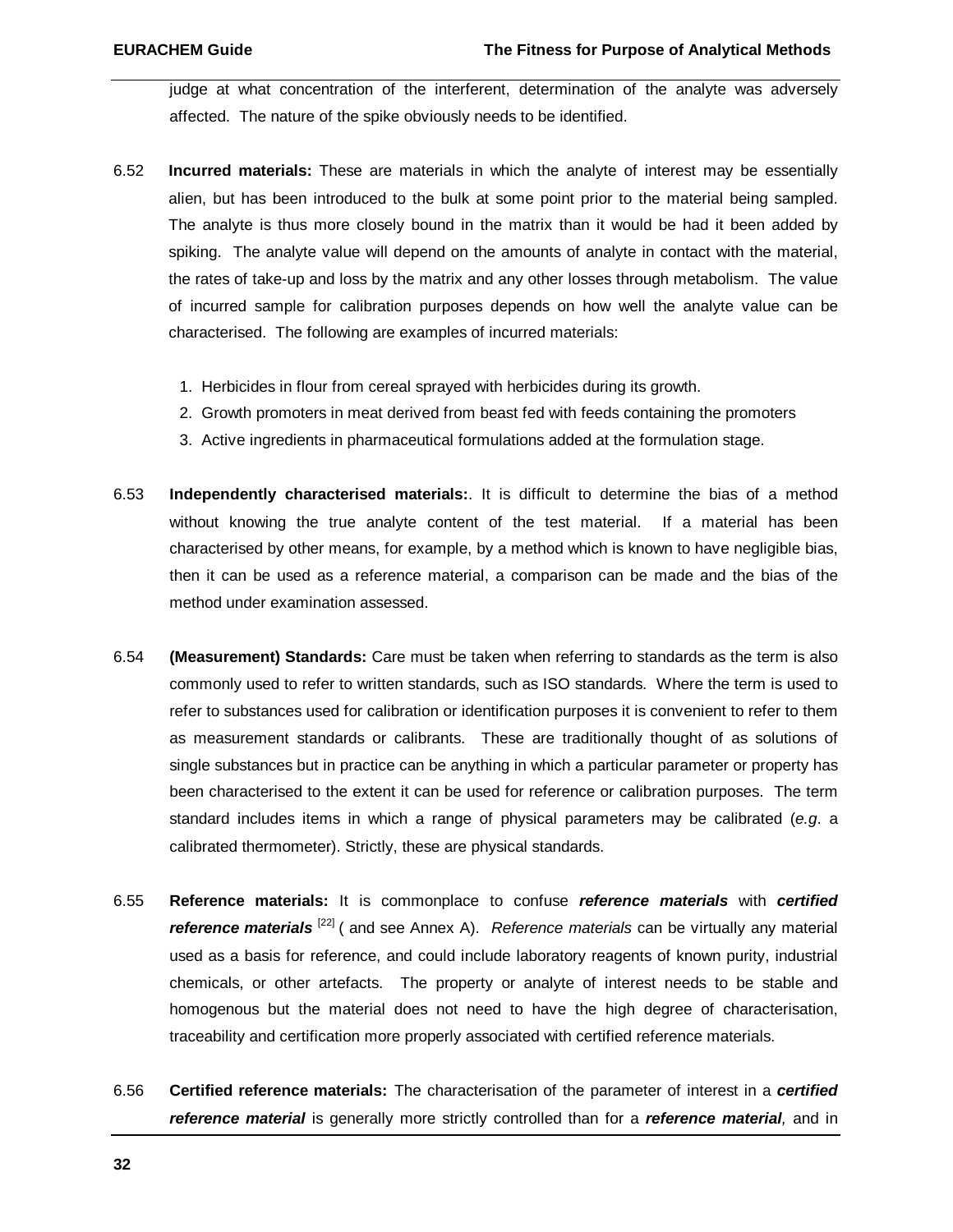addition the characterised value is certified with a stated uncertainty by a recognised institution. Characterisation is normally done using several different methods, so that as far as possible, any bias in the characterisation is reduced or even eliminated.

- 6.57 **Statistics:** This is useful for analysing the variability inherent in analytical measurements. Analysts should familiarise themselves with at least the more basic elements of statistical theory particularly as an aid to evaluation of accuracy, precision, linear range, limits of detection and quantification and measurement uncertainty. A number of useful books introducing statistics for analytical chemistry are listed in the bibliography.
	- 6.57.1 **Replication:** Properly used, this gives the analyst more information on the underlying statistics behind a particular measurement. Experiments involving replicate analysis should be designed to take into account all of the variations in operational conditions which can be expected during routine use of the method. The aim should be to determine typical variability and not minimum variability.

# **7. Using validated methods**

- 7.1 When using someone else's method, whether it is a method developed elsewhere within the laboratory, a published method, or even a standard or regulatory method, there are two issues which need to be considered. Firstly is the existing validation data adequate for the required purpose or is further validation necessary? Secondly, if the existing validation data is adequate, is the laboratory able to achieve the level of performance claimed possible in the method? In other words is the analyst sufficiently competent? Are the available equipment and facilities adequate? If the method has been validated by extensive testing under all extremes of operating conditions, then a new competent analyst will probably operate satisfactorily within the existing performance data, although actually it is more relevant to check the analyst's performance against what is required by the analytical specification, rather than against the existing published data. However, this should always at least be checked. It is the level of performance the analyst can achieve with the method that is important, not what other analysts have achieved in the past.
- 7.2 Usually, standard methods are generally produced by some form of collaborative study and the standardisation bodies which produce them frequently have statistical experts to help ensure that validation studies are correctly designed, performed and evaluated. The level of validation of methods is improving but it is dangerous to assume that just because a method is standard that you can take for granted that its published validation will be adequate.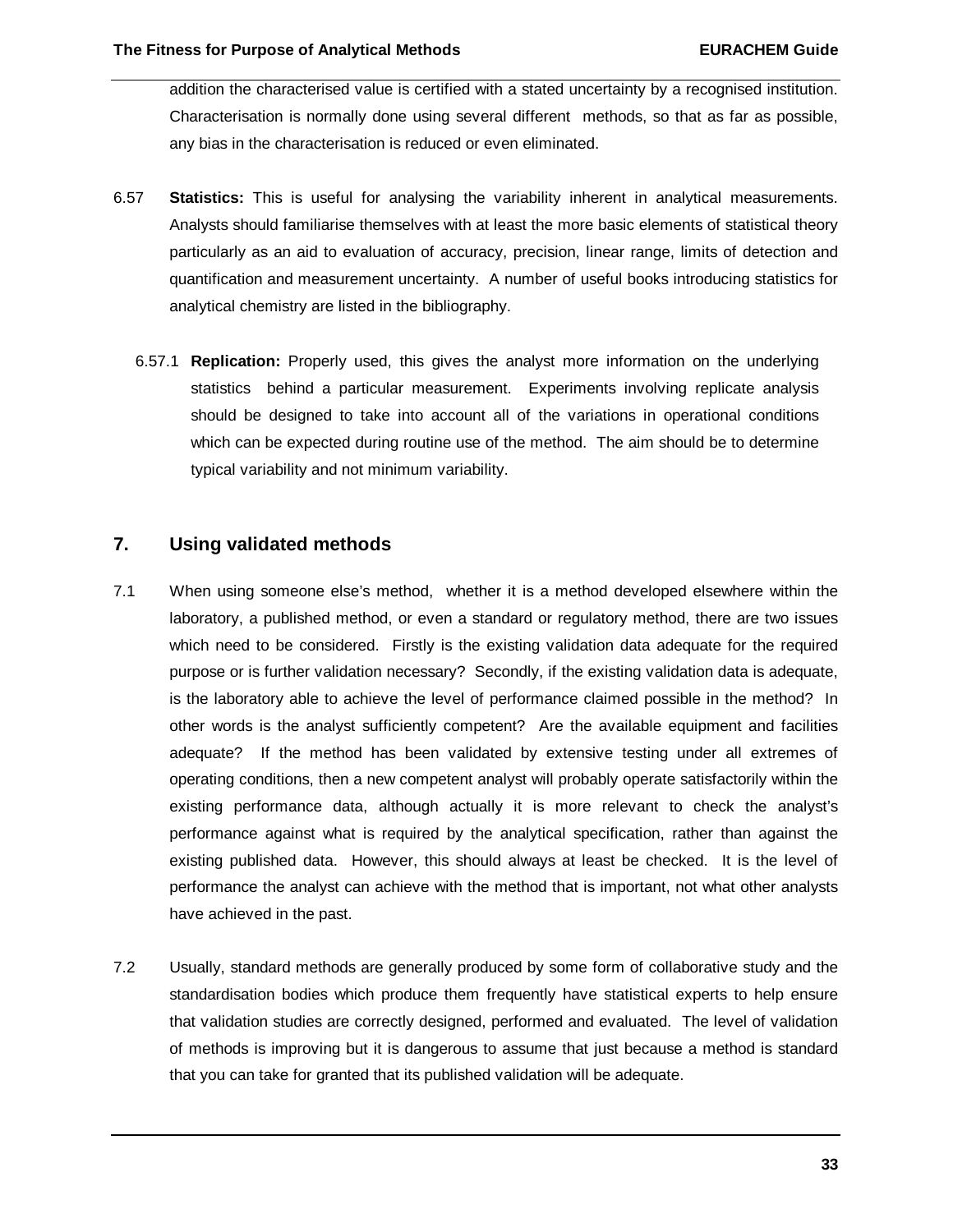- 7.3 Similarly, it is often assumed that standard methods can be used straight off the shelf and the published performance data achieved straight away by whoever uses the method. This is not a safe assumption. Even those who are familiar or expert in the particular field of chemistry covered by the method will need to practice before becoming fully proficient. This is covered more fully below.
- 7.4 When using validated methods (or for that matter any methods) the following rules are recommended to ensure that acceptable performance is achieved.
	- 7.4.1 Firstly, the analyst should make themselves completely familiar with a new method before using it for the first time. Ideally the method will first be demonstrated to the analyst by someone already expert in its use. The analyst should then use it under initially close supervision, working with reference materials or practice samples. The level of supervision will be stepped down until the analyst is deemed sufficiently competent to "go solo". For example competence might be established in terms of the analyst's ability to achieve the levels of performance stated in the method, such as repeatability, limit of detection, etc. This is typical of the way someone might be trained to use a new method and laboratory training procedures will frequently be designed in this way with objective measures in place to test competence at intervals during the training. In any case, the analyst should have read through the method and familiarised themselves with the theory behind the measurement, mentally rehearsing the various stages, identifying points where breaks can be taken, and parts of the process where the analyst is committed to continuous work. Where reagents need to be prepared, how stable are they once prepared? Do they need to be prepared in advance? A classic pitfall is to spend several hours preparing a number of samples and then finding the preparation of the reagent needed for the next stage of the work involves a complicated synthesis. Meanwhile the samples themselves are degrading....
	- 7.4.2 Secondly, an assessment needs to be made of how many samples can be conveniently handled at a time. It is better to analyse a few samples well than to try to analyse a large number and have to repeat most of them.
	- 7.4.3 Finally, make sure every thing needed for the method is available before work is started. This involves gathering together the right sort of equipment, reagents and standards (with any attendant preparation), perhaps reserving space in fume-cupboards, etc.
- 7.5 If it is necessary to adapt or change someone else's validated method then appropriate revalidation will be necessary. Depending on their nature, the changes may well render the original validation data irrelevant.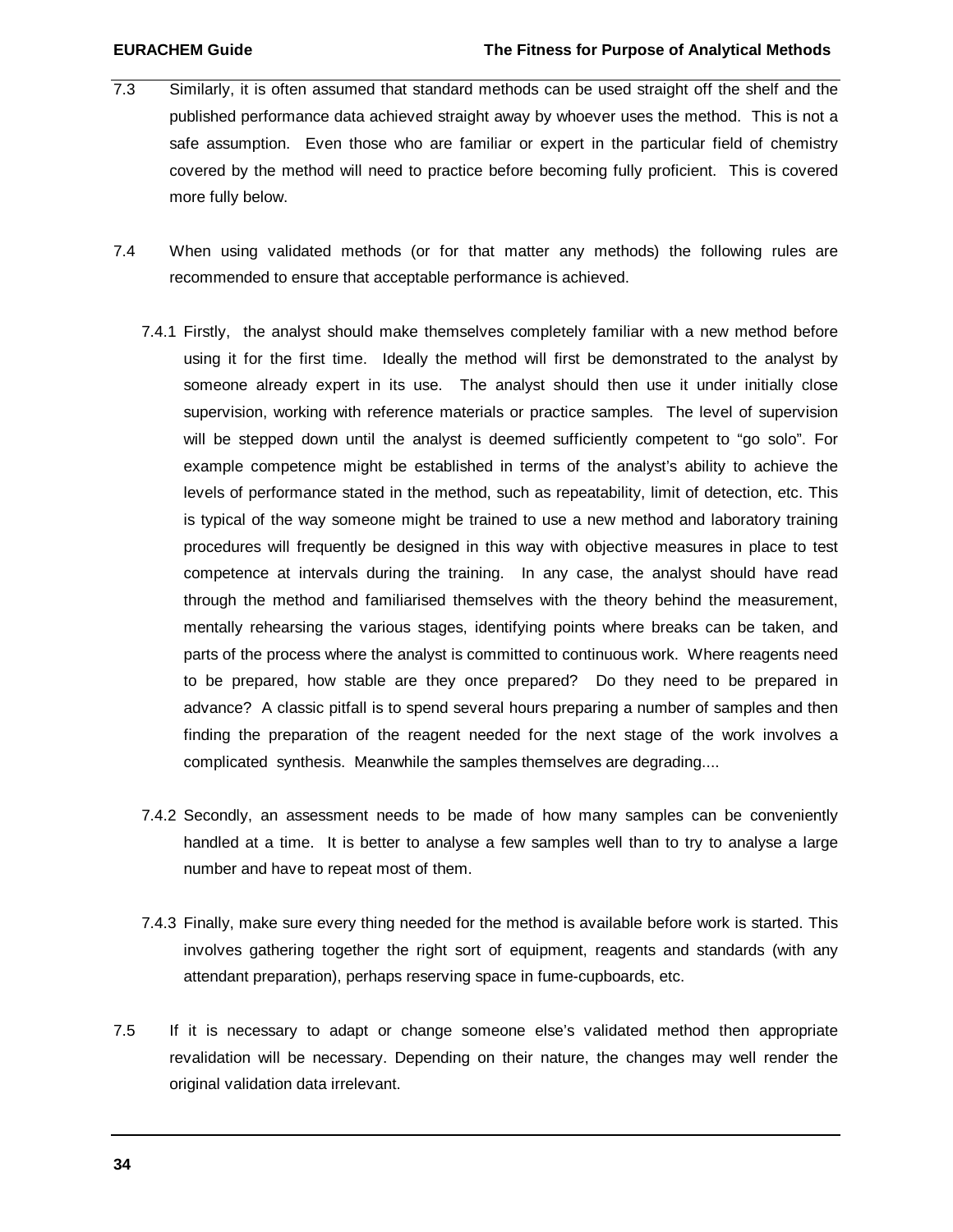# **8. Using validation data to design QC**

- 8.1  $\cdot$  'Quality control' and 'quality assurance'  $^{[23]}$  are terms whose meanings are often varied according to the context. In practical terms quality assurance relates to the overall measures taken by the laboratory to ensure and regulate quality, whereas quality control describes the individual measures which relate to the monitoring and control of particular analytical operations.
- 8.2 Method validation gives an idea of a method's performance capabilities and limitations which may be experienced in routine use while the method is in control. In routine use, specific controls need to be applied to the method to verify that it remains in control, *i.e.* is performing in the way expected. During the validation stage the method was largely applied to samples of known content. Once the method is in routine use it is used for samples of unknown content. Suitable control can be applied by continuing to measure samples of known content, thus allowing the analyst to decide whether the variety of answers obtained truly reflects the diversity of samples analysed or whether unexpected and unwanted changes are occurring in the method performance. In practice these known samples should be measured with every batch of samples as part of the quality control process.
- 8.3 The sort of checks made will depend on the nature, criticality and frequency of the analysis, batch size, degree of automation, and test difficulty and also on the lessons learnt during development and validation processes. Quality control can take a variety of forms, both inside the laboratory (internal) and between the laboratory and other laboratories (external).
- 8.4 *Internal QC:* This includes the use of: blanks; chemical calibrants; spiked samples; blind samples; replicate analyses and QC samples  $^{[21]}$ . The use of control charts is recommended, particularly for monitoring results from QC control samples.
- 8.5 The sorts of QC adopted must be demonstrably sufficient to ensure the validity of the results. Different sorts of quality control may be used to monitor different types of variation within the process. QC samples, analysed at intervals in the analytical batch will indicate drift in the system; use of various types of blank will indicate what are the contributions to the instrument signal besides those from the analyte; duplicate analyses give a check of repeatability.
- 8.6 QC samples are typical samples which over a given period of time are sufficiently stable and homogeneous to give the same result (subject to random variation in the performance of the analytical method) and available in sufficient quantities as to be available for repetitive analysis. Over this period the random variation in performance of the analytical method can be monitored by monitoring the analysed value of the QC sample, usually by plotting it on a control chart  $25$ -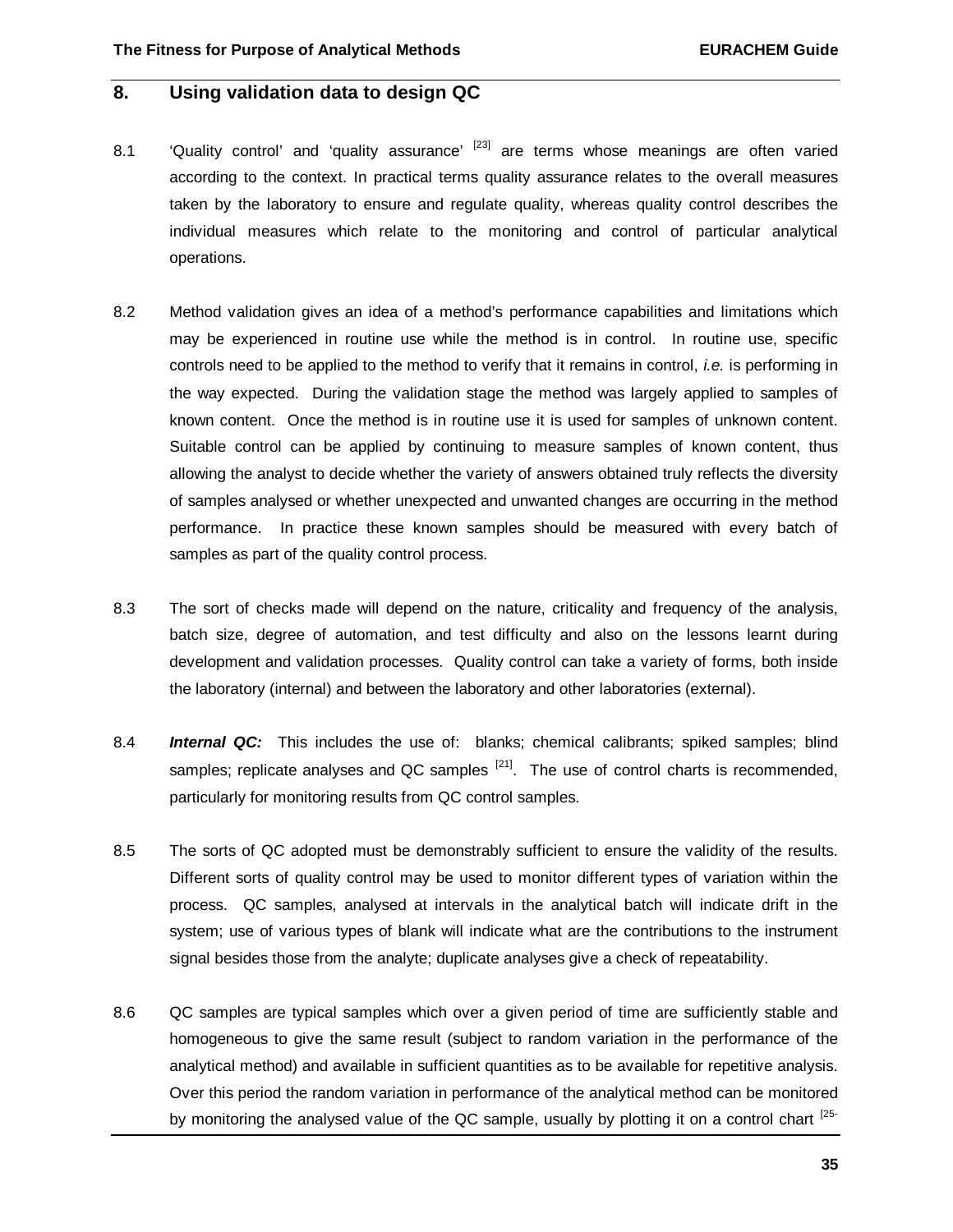- <sup>26]</sup>. Limits are set for the values on the chart (conventionally 'warning limits' are set at ±2σ (±2*s*) about the mean value, and 'action limits' are set at ±3σ (±3*s*) about the mean value. See Annex A, A28 for information on σ and *s*). Provided the plotted QC values conform to certain rules pertaining to the set limits, the QC is deemed to be satisfactory. As long as the QC sample value is acceptable it is likely that results from samples in the same batch as the QC sample can be taken as reliable. The acceptability of the value obtained with the QC sample should be verified as early as practicable in the analytical process so that in the event of a problem as little effort as possible has been wasted on unreliable analysis of the samples themselves.
- 8.7 In order to set realistic limits on the control chart, the initial calculations of mean and standard deviation must reflect the way the method is actually intended to be used on a day-to-day basis. Thus readings should mimic all possible variations in operating conditions: different analysts; variations in laboratory temperature *etc*.. If this is not done, then the standard deviation will be unrealistically small, resulting in limits being set on the chart , which cannot possibly be complied with in normal use.
- 8.8 The use of various types of blanks enable the analyst to ensure that calculations made for the analyte can be suitably corrected to remove any contributions to the response which are not attributable to the analyte.
- 8.9 Replicate analysis provides a means of checking for changes in precision in an analytical process, which could adversely affect the result. Replicates can be adjacent in a batch (to check repeatability) or placed randomly (to check for drift).
- 8.10 Blind analysis is effectively a form of repeat analysis and provides a means of checking precision. It consists of replicated test portions placed in the analytical batch, possibly by the laboratory supervisor, and is so-called because the analyst is not normally aware of the identity of the test portions or that they are replicates. Thus the analyst has no preconceived ideas that the particular results should be related.
- 8.11 Standards and chemical calibrants placed at intervals in an analytical batch enable checks to be made that the response of the analytical process to the analyte is stable.
- 8.12 It is the responsibility of the laboratory management to set and justify an appropriate level of quality control, based on risk assessment, taking into account the reliability of the method, the criticality of the work, and the feasibility of repeating the analysis if it doesn't work correctly first time. It is widely accepted that for routine analysis, a level of internal QC of 5% has been identified as reasonable, *i.e*., 1 in every 20 samples analysed should be a QC sample. However, for robust, routine methods with high sample throughput, a lower level of QC may be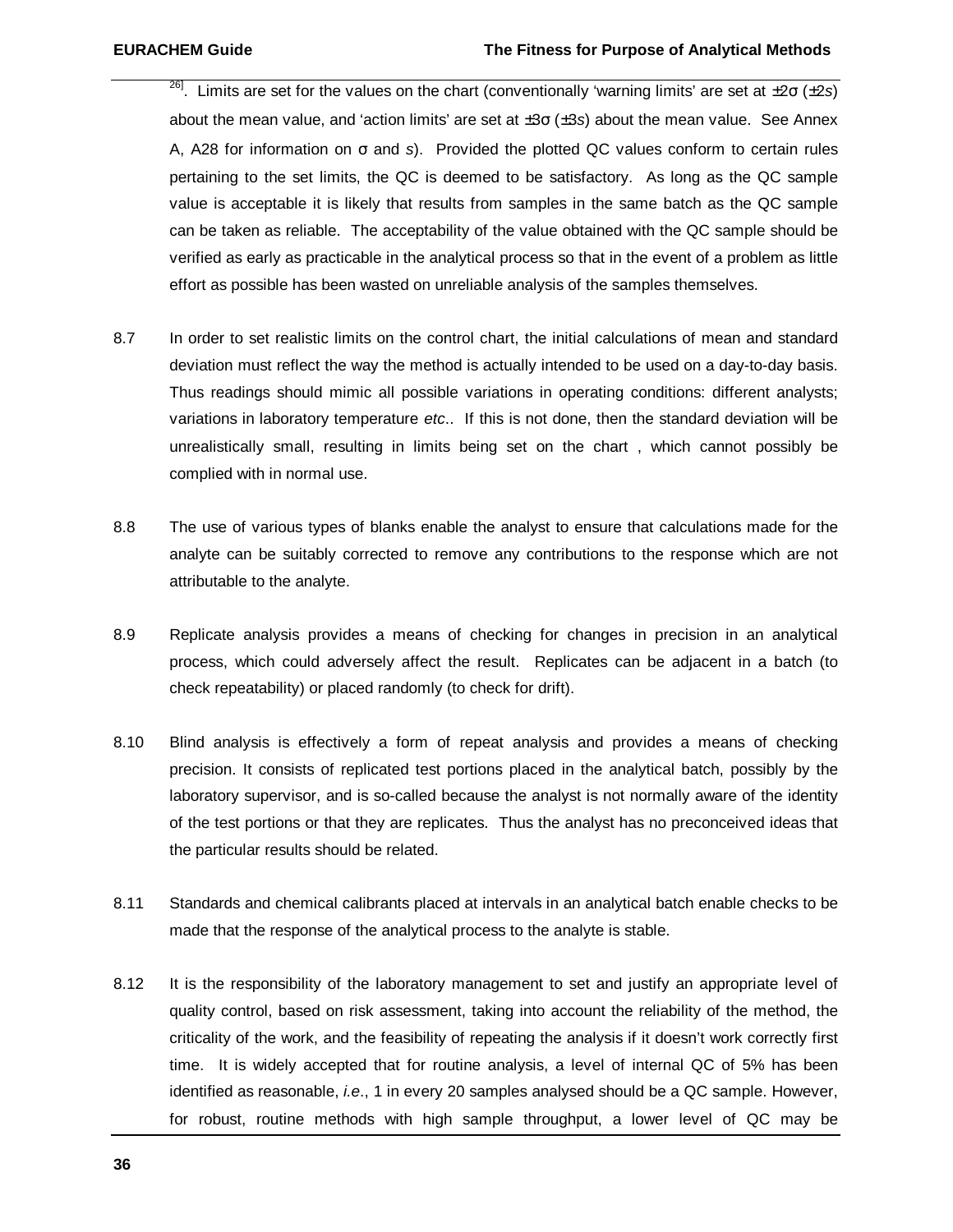reasonable. For more complex procedures, a level of 20% is not unusual and on occasions even 50% may be required. For analyses performed infrequently, a full system validation should be performed on each occasion. This may typically involve the use of a reference material containing a certified or known concentration of analyte, followed by replicate analyses of the sample and spiked sample (a sample to which a known amount of the analyte has been deliberately added). Those analyses undertaken more frequently should be subject to systematic QC procedures incorporating the use of control charts and check samples.

8.13 *External QC:* for example proficiency testing (also known as external quality assessment). A recognised way for a laboratory to monitor its performance against both its own requirements and the norm of peer laboratories is through regular participation in proficiency testing schemes. Proficiency testing helps to highlight reproducibility performance between laboratories and systematic errors, *i.e*. bias. It can also be used to determine repeatability but this can also be checked more cost effectively using internal controls. Proficiency testing and other types of intercomparison are accepted as being an important means of monitoring traceability at national and international levels. Accreditation bodies recognise the benefit of these schemes and strongly encourage laboratories to participate in proficiency testing as an integral part of their quality assurance protocols. It is important to monitor proficiency testing results as a means of checking quality assurance and take action as necessary. In certain instances, accreditation bodies may specify participation in a particular proficiency testing scheme as a requirement of accreditation. The value of proficiency testing is of course only as good as the schemes themselves. Very often there may not be scheme available which is relevant to the types of analysis that the laboratory wishes to check, especially if it is working in isolation.

# **9. Documentation of validated methods**

- 9.1 Once the validation process is complete it is important to document the procedures so that the method can be clearly and unambiguously implemented. There are a number of reasons for this. The various assessments of the method made during the validation process assume that, in use, the method will be used in the same way each time. If it is not, then the actual performance of the method will not correspond to the performance predicted by the validation data. Thus the documentation must limit the scope for introducing accidental variation to the method. In addition, proper documentation is necessary for auditing and evaluation purposes and may also be required for contractual or regulatory purposes.
- 9.2 Appropriate documentation of the method will help to ensure that application of the method from one occasion to the next is consistent.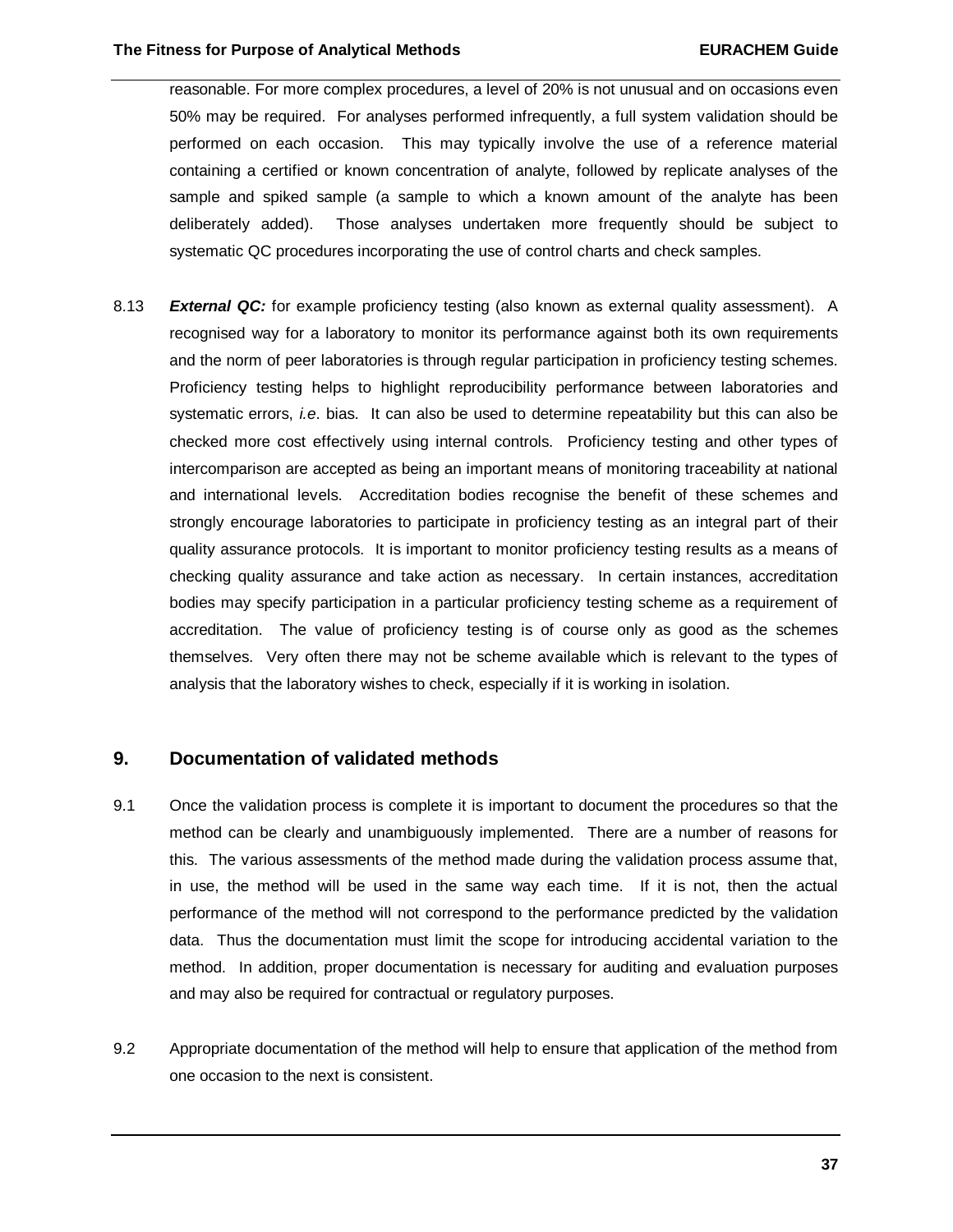- 9.3 Since the quality of documentation of a method has a direct effect on how consistently it can be applied, it therefore has an influence on its reproducibility and the likely estimate of uncertainty associated with it. In fact, the uncertainty contribution associated with inadequately documented methods could be so large that it effectively makes the method useless. Any anomalies in the documentation must be resolved before a sensible estimate of the uncertainty can be obtained.
- 9.4 It is not easy to document a method properly. Information should appear in roughly the order that the user will be expected to need it. A common trap is to assume that everyone will understand the mechanics of the method to the same extent as the person who has developed and documented the method. This assumed knowledge can be dangerous. A useful way to test the documentation is for a competent colleague to work through the documentation exactly in the way described. If this corresponds to what was intended then the documented method should stand up well to use by a variety of analysts and deliver consistent results. If not then redrafting is necessary to describe the procedures in more detail and reduce ambiguity.
- 9.5 A number of standards provide guidance on what sort of information should be included when documenting a method. From the chemists' point of view probably the most useful are the ISO 78 series, which describe the documentation of a number of different types of chemical analysis methods (Standardisation bodies produce, validate and of course document a large number of methods each year, and need as consistent an approach as possible and produce these standards principally for the benefit of their own technical committees). ISO 78/2<sup>[27]</sup> advises on method documentation for general chemical methods. A layout based around this standard is included in Annex B. The standards indicate a logical order for material with recommended headings and advice on the sort of information which should appear under each heading. When using these standards the reader should note the need to balance flexibility of approach against consistency. Whilst it is desirable that all methods should have the same document format, it should also be recognised that not all methods warrant the same degree of detail and frequently it will be appropriate to omit some of the recommended sections from the documentation.
- 9.6 A laboratory documenting its own methods may well benefit from developing a "house style". As well as presenting relevant information in a logical easy-to-use way, it also enables the burden of method writing to be spread across a number of authors. Draft generated by a number of authors can be checked for consistency using a single checking authority.
- 9.7 Documented methods form an important part of a laboratory's quality system and should be subject to an appropriate degree of document control. The purpose of this is to ensure that only methods and procedures which have been authorised as fit for use are actually used. Therefore as part of the documentation process methods should carry information which enables the user to judge whether the method has been authorised for use and whether it is complete. Other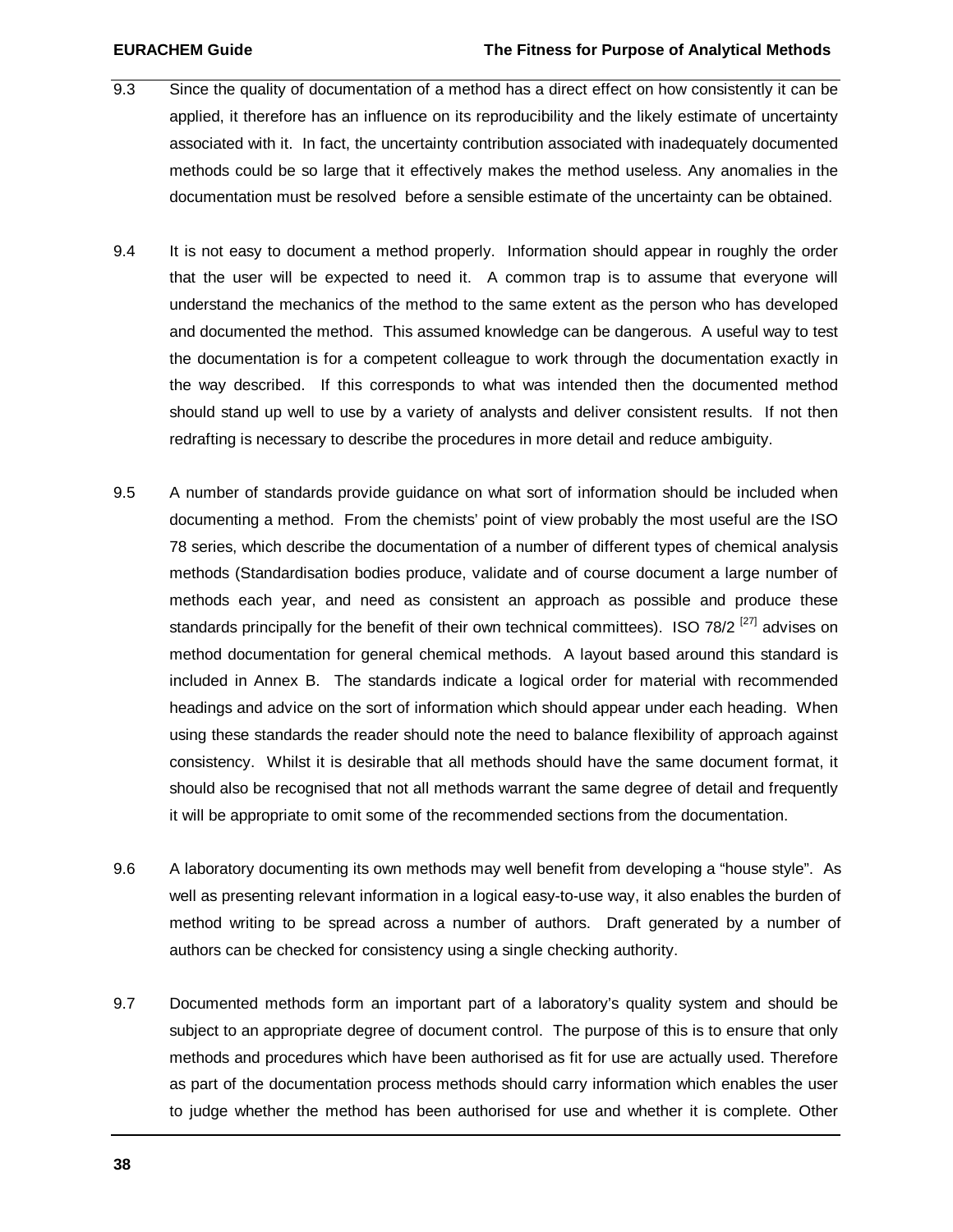information should be available regarding the version number and date of the method; the author; how many copies of the method exist; and any copying restrictions.

9.8 From time to time methods may require updating. The technology underpinning the procedure may for example have been improved, necessitating amendments to the documentation. Document control enables the smooth withdrawal of obsolete methods and issue of revised methods. These days the process of document control is greatly simplified using wordprocessing. Changes should be made only by those so authorised. This may be controlled in word processing where the relevant files may have widespread 'read-only' access and very limited 'write' access.

# **10. Implications of validation data for calculating results and reporting**

- 10.1 It is important that the analyst is able to translate the data, generated during analysis of samples using the validated method, into answers which directly relate to solving the customer's problem. The performance characteristics established during the validation process help to do this. Precision data for repeatability and reproducibility can be used to establish whether differences found when analysing samples are significant. Quality controls based on the validation data can be used to confirm that the method is in control and producing meaningful results. Estimation of the measurement uncertainty, associated with the method performance, enables expression of the result as a range of values in which the true value for the measurement can be said to lie with an accepted level of confidence.
- 10.2 It is important that the analyst has access to validation data which can be used to support the validity of the results. Whether or not such information is passed to the customer is another matter. Very often the customer will not have the technical skills to appreciate the significance of the data. In such circumstances it is perhaps safer to make the data available on request.
- 10.3 Issues such as method validation, variability and measurement uncertainty need to be treated carefully in certain circumstances, such as for example, in legal or forensic contexts. It may be better to be open about the existence of uncertainty attached to measurements and be prepared to justify decisions made in the light of knowing that uncertainty.
- 10.4 Care need to be taken when trying to use an analytical result with its accompanying uncertainty to try to decide whether or not the original consignment from which the sample has been taken complies with a specification or limit. Such a decision may not be the responsibility of the analyst however the analyst may be required to provide technical advice to assist in the decision making process.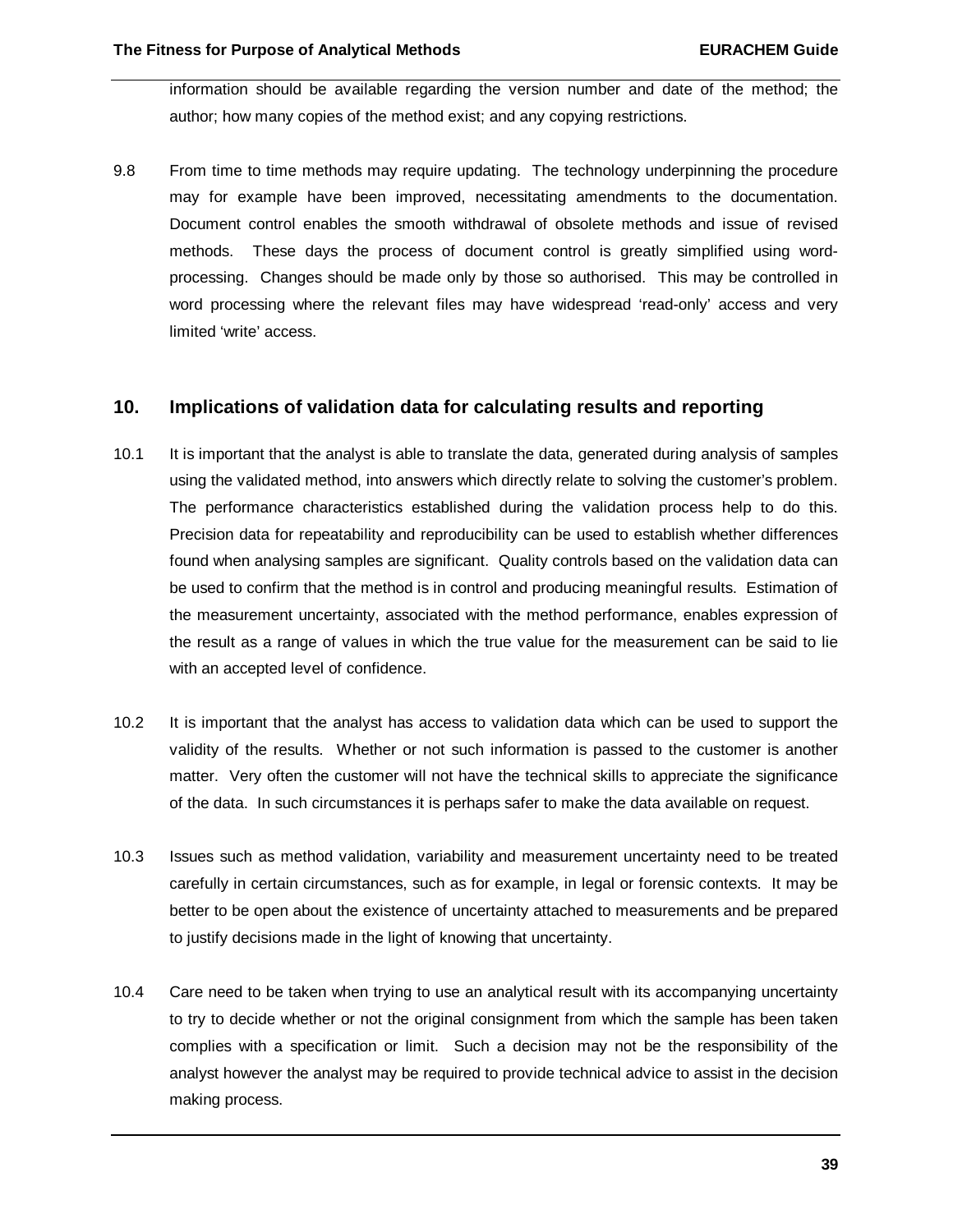- 10.5 When reporting results, the analyst must decide whether to correct for any biases which may have been detected or to report results uncorrected but acknowledge the existence of the bias.
- 10.6 Care should be taken when reporting results as 'not detected'. On its own this statement is uninformative and should be accompanied by an explanation of what is the limit of detection in that instance. Sometimes it is appropriate to report a numerical value even though this may be below the apparent limit of detection.
- 10.7 As has been explained above much of the information required to evaluate the uncertainty is obtainable from the validation process. It is assumed that before the method is used on unknown samples the laboratory will have demonstrated that it can achieve the performance parameters set out in the method and that it has satisfactory QC data and satisfactory results from measurements on reference materials. In which case the extra factors that need to be taken into account in evaluating the uncertainty on the result of a measurement on an unknown sample are any differences between the sample matrix composition and the sample used in the method validation. This would include differences that would affect analyte recovery or produce interferences that would affect the measured result.
- 10.8 Where a statement of uncertainty is required with results it may be appropriate to quote an expanded uncertainty by applying a suitable coverage factor, e.g. a coverage factor of 2, approximates to 95% confidence.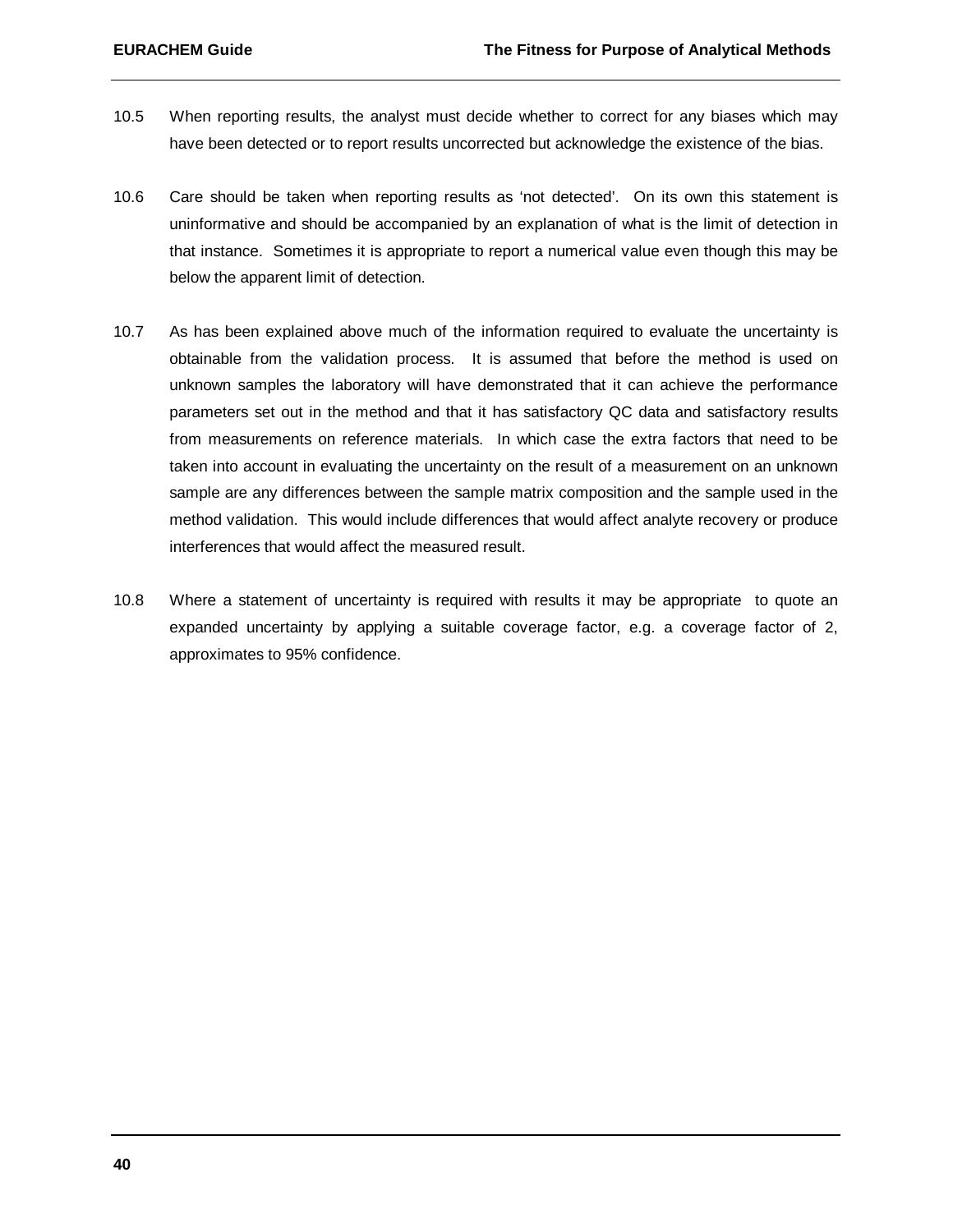# **11. References and Bibliography**

#### *(a) References cited in the text*

- 1. The Manager's Guide to VAM, UK Department of Trade and Industry, Valid Analytical Measurement Programme
- 2. Characterisation and Validation of Test Methods, J.S. Morkowski, paper presented at the EUROLAB Symposium, Berlin, 5-7 June 1996.
- 3. Guidelines for Collaborative Study Procedures to Validate Characteristics of a Method of analysis, AOAC International, revised May 1994, originally published *J. Assoc. Off. Anal. Chem.* 72, 694-704 (1989).

Note 3, 4, & 6 are effectively the same text but differ slightly editorially.

- 4. Harmonised Protocols for the Adoption of Standardised Analytical Methods and for the presentation of their Performance Characteristics, (IUPAC), *Pure & Appl. Chem*., 1990, **62(1)**, pp. 149-162.
- 5. Pocklington, W.D., "Guidelines for the development of standard methods by collaborative trial", LGC, 5th Edition, 1990. ISBN 0 948926 03 1.
- 6. Protocol for the Design, Conduct and Interpretation of Method-Performance Studies, (IUPAC), *Pure & Appl. Chem*., 1995, **67(2)**, pp. 331-343.
- 7. ASTM E 1060 85: Standard Practice for Interlaboratory Testing of Spectrochemical Methods of Analysis.
- 8. UK Drinking Water Inspectorate (DWI) Information Letter 8/93.
- 9. AOAC Peer Verified Methods Program Manual on policies and procedures, AOAC International, Arlington VA 22201-3301, USA
- 10. International Conference on Harmonisation*, Draft Guideline on Validation of Analytical Procedures: Definitions and Terminology*, Federal Register, Volume 60, pp.11260, March 1 1995.
- 11. ISO 11843-1:1997. Capability of detection Part 1 Terms and definitions.
- 12. Nomenclature in evaluation of analytical methods, including detection and quantification capabilities (IUPAC Recommendations 1995). *Pure & appl. Chem*., 1995, **67**, 1699 - 1723.
- 13. Detection in analytical Chemistry Importance, Theory, and Practice. L. A. Currie, ACS Symposium Series 361, American Chemical Society, Washington, DC 1988. Various chapters are recommended, particularly Ch4 (Kirchmer C.J.) and Ch 16 (Kurtz D.A. *et al*.).
- 14. Analytical Methods Committee, "Recommendations for the Definition, Estimation and Use of the Detection Limit", *The Analyst*, 1987, **112**, 199-204.
- 15. Sahai, H., Singh, R.P., "The Use of  $R^2$  as a Measure of Goodness of Fit: An Overview", *Virginia Journal of Science,* 1989, **40(1)**, 5-9.
- 16. Analytical Methods Committee, "Uses (Proper and Improper) of Correlation Coefficients", *The Analyst*, 1988, **113**, 1469-1471.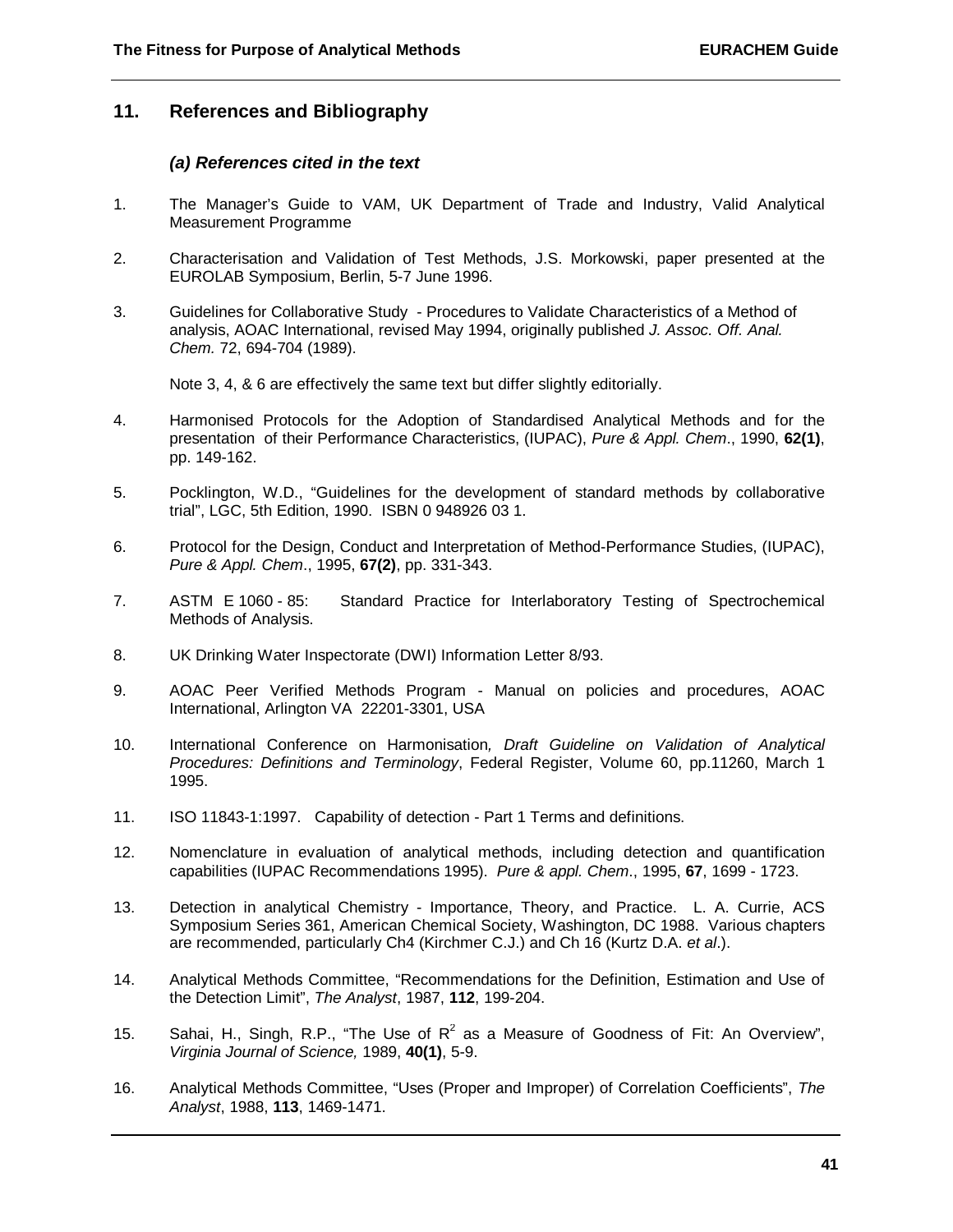- 17. Miller, J.N., "Basic Statistical Methods for Analytical Chemistry Part 2. Calibration and Regression Methods, A Review", *The Analyst*, 1991, **116**, 3-14.
- 18. ISO/IEC (with BIPM, IFCC, IUPAC, IUPAP, OIML): "Guide to the expression of uncertainty in measurement", 1993. ISBN 92 67 10188 9.
- 19. Quantifying Uncertainty in Analytical Measurement, 1st Ed, 1995, EURACHEM
- 20. Ellison, S.L.R., Williams, A., "Measurement Uncertainty: the Key to the Use of Recovery Factors?", from "The Use of Recovery Factors in Trace Analysis", edited by Parkany, M., pub. Royal Society of Chemistry, 1996. ISBN:0-85404-736-0.
- 21. Youden, W. J., and Steiner, E. H., "Statistical Manual of the AOAC", Association of Official Analytical Chemists, 1975.
- 22 ISO/IEC Guide 30:1992. Terms and definitions used in conjunction with reference materials.
- 23. ISO 8402:1994. Quality Vocabulary .
- 24. Harmonised guidelines for internal quality control in analytical chemistry laboratories, (IUPAC), *Pure & Appl. Chem*., 1995, **67(4)**, pp.649-666,
- 25. ISO 7870:1993. Control charts General guide and introduction.
- 26. British Standard BS 5700:1984, + AMD 5480:1987. "Guide to process control using quality control chart methods and cusum techniques". (complements BS 5701:1980 and BS 5703:1980).
- 27. ISO 78-2:1982. Layouts for standards Part 2: Standard for chemical analysis (under revision).

# *(b) Bibliography related to method development and validation in specific sectors*

|                                                                                                                                                                         | <b>Sector</b>                                 |  |
|-------------------------------------------------------------------------------------------------------------------------------------------------------------------------|-----------------------------------------------|--|
| A Manual on Analytical Quality Control for the Water Industry, NS30,<br>Water Research Centre, UK, 1989, ISBN 0 902156 85 3                                             | Environmental<br>water analysis               |  |
| AOAC International - AOAC Peer-verified Methods Program.                                                                                                                | Food analysis                                 |  |
| ASTM D 2777 - 86: Standard Practice for Determination of Precision<br>and Bias of Applicable Methods of Committee D-19 on Water.                                        | Environmental<br>analysis, precision,<br>bias |  |
| Codex Alimentarius Commission on Methods of Analysis and<br>Sampling (CX/MAS 95/3; 1995); Criteria for evaluating acceptable<br>methods of analysis for Codex purposes. | Food analysis                                 |  |
| Green, J.M., "A Practical guide to Analytical Method Validation", Pharmaceuticals<br>Analytical Chemistry News & Features, 1/5/96, pp305A - 309A.                       |                                               |  |
| Guideline for Submitting Samples and Analytical Data for Methods Pharmaceuticals<br>Validation, Food and Drug Administration, 1987.                                     |                                               |  |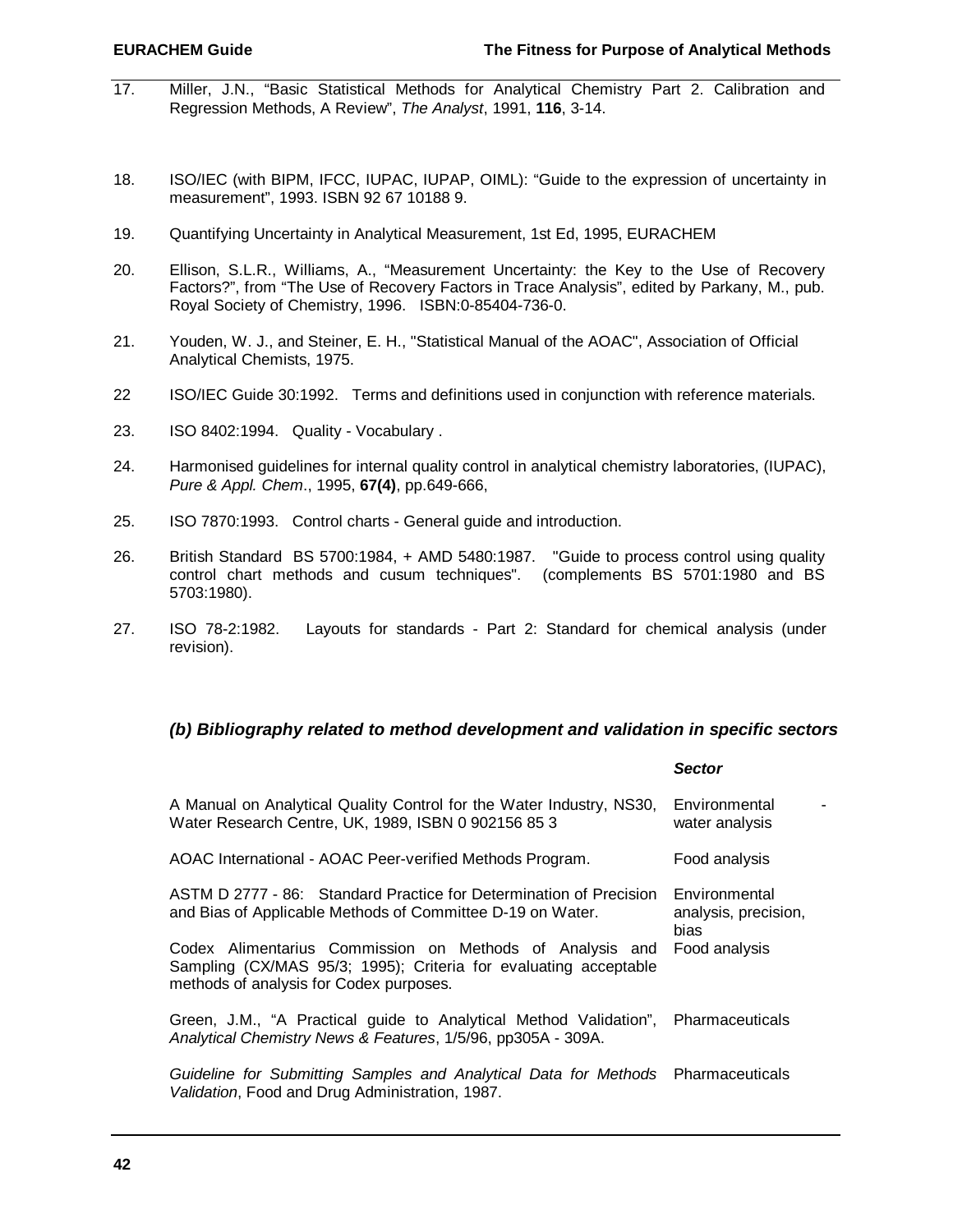| Reviewer Guidance, Validation of Chromatographic Methods, Center<br>for Drug Evaluation and Research, Food and Drug Administration,<br>1994.                                    | Pharmaceuticals                         |
|---------------------------------------------------------------------------------------------------------------------------------------------------------------------------------|-----------------------------------------|
| ICH Topic Q2 Validation of Analytical Methods, The European Agency<br>for the Evaluation of Medicinal Products:                                                                 | Pharmaceuticals                         |
| ICH Topic Q 2 A - Definitions and Terminology (CPMP/ICH/381/95)<br>ICH Topic Q 2 B - Methodology (CPMP/ICH/281/95)                                                              |                                         |
| USA - Environment Protection Agency - Report on Minimum Criteria<br>to Assure Data Quality, July 1989.                                                                          | General QA<br>Environmental<br>analysis |
| Validation of methods for the analysis of soils from potential<br>contaminated land. Recommendations of the Working group on Soil<br>Analysis, UK Department of the Environment | Environmental<br>analysis               |
| (c) Other references and bibliography                                                                                                                                           |                                         |
|                                                                                                                                                                                 | <b>Relevance</b>                        |
| Analytical Methods Committee, "Uncertainty of measurement:<br>Implications of its use in analytical science, The Analyst, 1995, 120,<br>2303-2308.                              | Measurement<br>uncertainty              |
| Association of Public Analysts, "A Protocol for Analytical Quality<br>Assurance in Public Analysts' Laboratories", APA, London, 1986.                                           | General QA                              |
| ASTM C-26 Proposal P 207. "Proposed Terminology Relating to<br>Precision and Bias Statements in Test Method Standards".                                                         | Terminology,<br>precision, bias         |
| "Standard guide for Establishing a Quality<br>ASTM C 1009 - 83:<br>Assurance Program for Analytical Chemistry Laboratories Within the<br>Nuclear Industry".                     | General QA                              |
| ASTM D 4210 - 89:<br>"Standard Practice for Intra laboratory Quality<br>Control Procedures and a Discussion on reporting Low-level Data".                                       | QC                                      |
| ASTM D 4621 - 92b: "Standard Guide for Accountability and Quality QA, QC<br>Control in the Coal Analysis Laboratory".                                                           |                                         |
| ASTM D 4697 - 87: "Standard Guide for Maintaining Test Methods in<br>the User's Laboratory".                                                                                    | QA, QC                                  |
| ASTM E 1212 - 92: "Standard Practice for Establishment and<br>Maintenance of Quality Control Systems for non-destructive Testing<br>Agencies".                                  | General QA, QC                          |
| ASTM E 882 - 87: "Standard Guide for Accountability and Quality<br>Control in the Chemical Analysis Laboratory".                                                                | QC                                      |
| BS 4778: Part 2:1991. "Quality vocabulary, part 2 - Quality concepts<br>and related definitions".                                                                               | Terminology                             |
| Caulcutt, R., Boddy, R., "Statistics for Analytical Chemists", Chapman<br>and Hall, London, 1991.                                                                               | <b>Statistics</b>                       |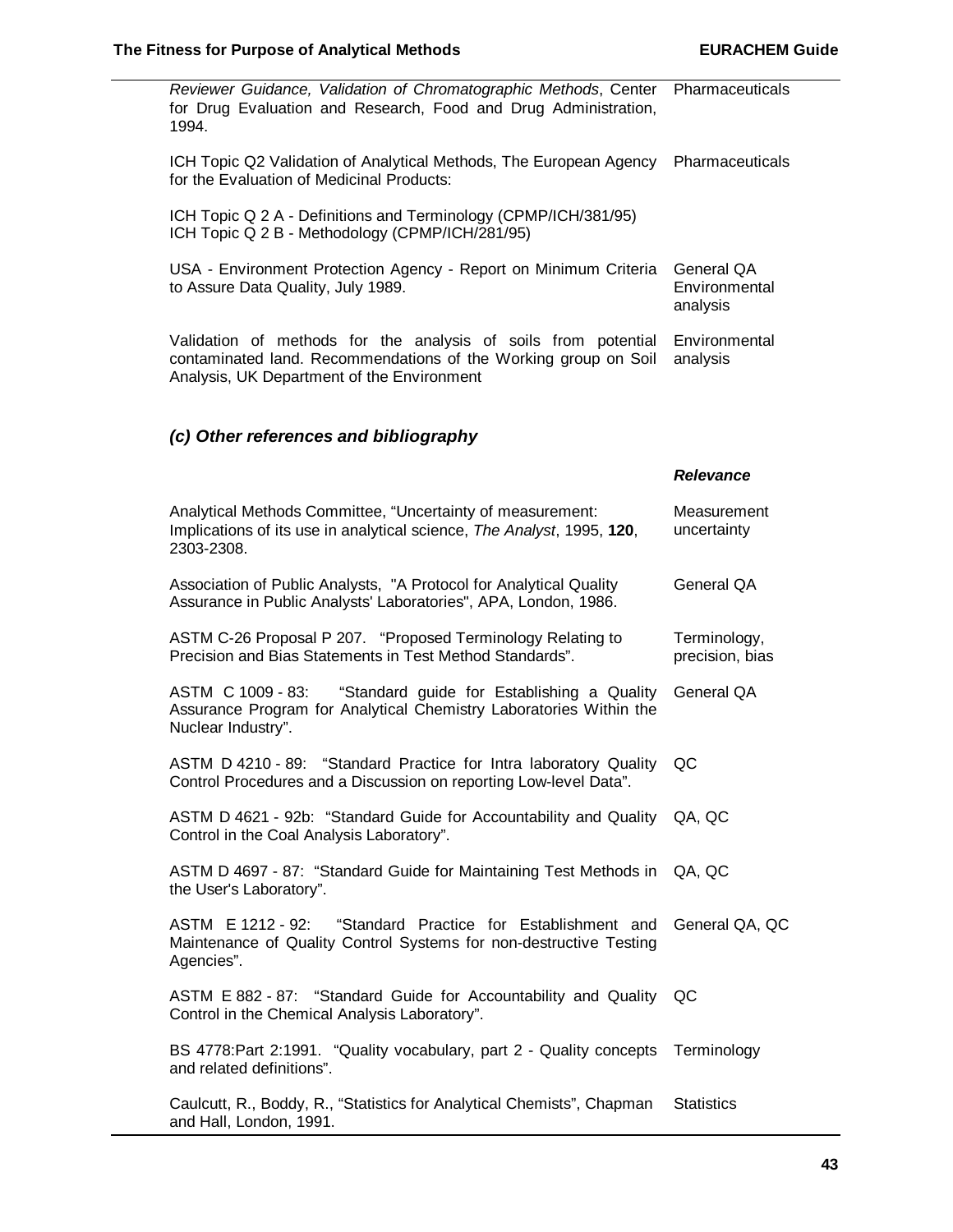| Compendium of Chemical Technology (IUPAC Recommendations), Terminology<br>Blackwell Scientific, 1987, ISBN 0-632-01767-8.                                                                                               |                                                         |
|-------------------------------------------------------------------------------------------------------------------------------------------------------------------------------------------------------------------------|---------------------------------------------------------|
| Dell, D., "Views on method validation", Methodol. Surv. Biochem.<br>Anal., 1990, Vol. 20, pp. 9-22.                                                                                                                     | Method validation                                       |
| Dietrich, C. F., "Uncertainty, calibration and probability", 2nd edition<br>1991, Adam Hilger, London.                                                                                                                  | Measurement<br>uncertainty                              |
| Dux, J. P., "Handbook of Quality Assurance for the Analytical<br>Chemistry Laboratory", Van Nostrand Reinhold, New York, 1986.                                                                                          | General QA                                              |
|                                                                                                                                                                                                                         | <b>Relevance</b>                                        |
| EAL-G4 - "Accreditation for Chemical Laboratories - Guidance on the<br>interpretation of the EN 45000 series of Standards and ISO/IEC Guide<br>25", edition 1, 4/93 (originally EURACHEM/ WELAC GD1/WGD2).              | General QA                                              |
| "Estimating uncertainties in testing - A guide to estimating and<br>reporting uncertainties of measurement in testing" - 1st edition,<br>October 1994 - British Measurement and Testing Association (BMTA).             | Measurement<br>uncertainty                              |
| Garfield, F. M., "Quality Assurance Principles for Analytical<br>Laboratories", Association of Official Analytical Chemists", Arlington<br>VA, 1992.                                                                    | General QA                                              |
| "General Guidelines for use with a Protocol for Quality Assurance of<br>Trace Analysis" (2nd draft), UK DTI VAM Programme.                                                                                              | General QA                                              |
| Günzler, H., "Accreditation and Quality Assurance in Analytical<br>Chemistry", Pub. Springer Verlag, 1994. ISBN 3-540-60103-1.                                                                                          | General QA including<br>chapter on method<br>validation |
| ISO "VIM (International vocabulary of basic and general terms in<br>metrology)", 2nd edition, 1993.                                                                                                                     | Terminology                                             |
| ISO 3534-1:1993. "Statistics - Vocabulary and symbols - Part 1:<br>Probability and general statistical terms".                                                                                                          | Statistics,<br>terminology                              |
| ISO 3534-2:1993. "Statistics - Vocabulary and symbols - Part 2:<br>Statistical quality control".                                                                                                                        | Statistics,<br>terminology                              |
| ISO 3534-3:1985. "Statistics - Vocabulary and symbols - Part 3:<br>Design of experiments".                                                                                                                              | Statistics,<br>terminology                              |
| ISO 5725-1:1994. "Accuracy (trueness and precision) of measure-<br>ment methods and results - Part 1. General principles and definitions".                                                                              | Terminology,<br>accuracy                                |
| ISO 5725-2:1994. "Accuracy (trueness and precision) of measure-<br>ment methods and results - Part 2. Basic methods for the<br>determination of repeatability and reproducibility of a standard<br>measurement method". | Accuracy                                                |
| ISO 5725-3:1994. "Accuracy (trueness and precision) of measure-<br>ment methods and results - Part 3. Intermediate measures of the<br>precision of a standard measurement method".                                      | Accuracy                                                |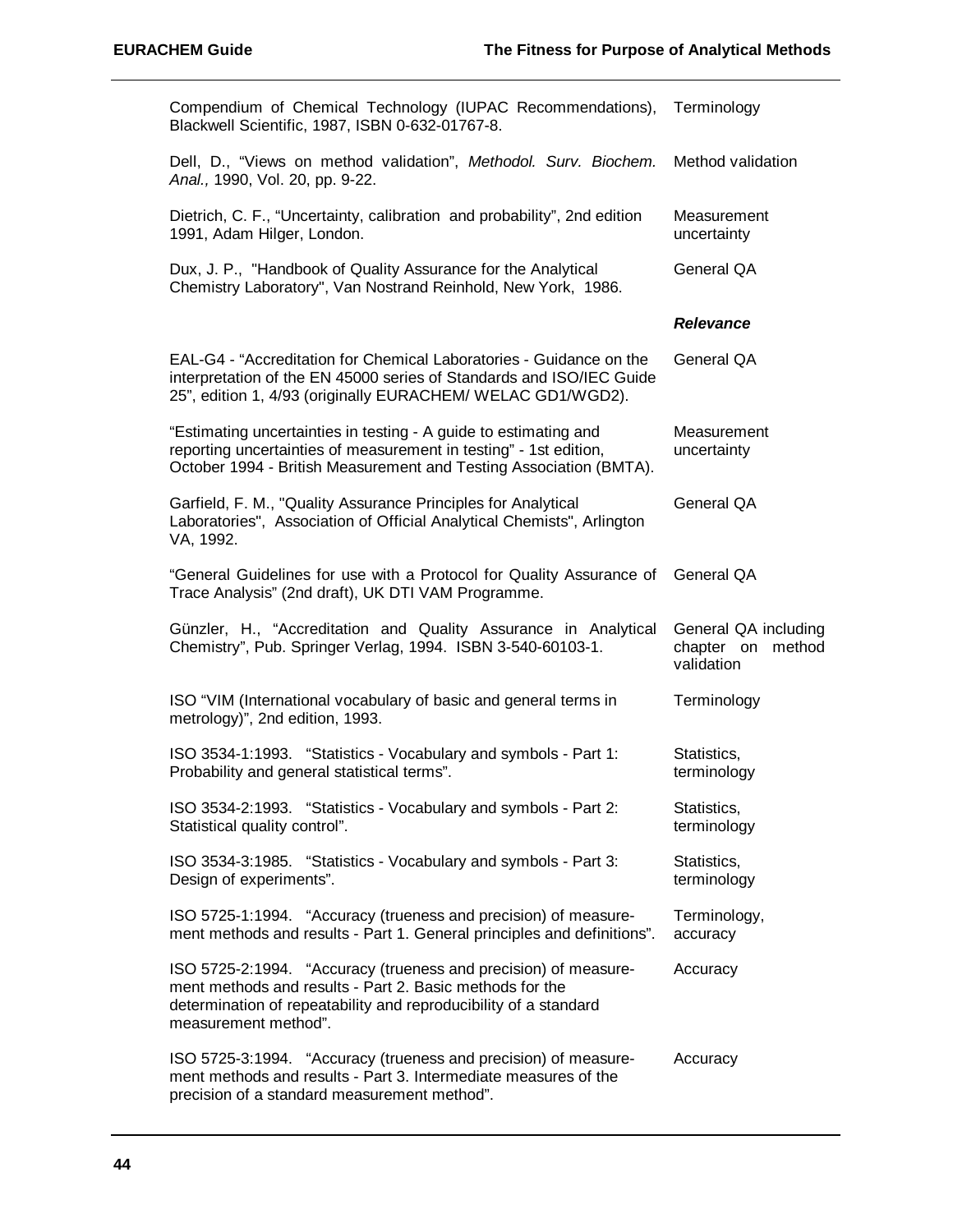| ISO 5725-4:1994. "Accuracy (trueness and precision) of measure-<br>ment methods and results - Part 4. Basic methods for the<br>determination of the trueness of a standard measurement method".    | Accuracy                                                  |
|----------------------------------------------------------------------------------------------------------------------------------------------------------------------------------------------------|-----------------------------------------------------------|
| ISO 5725-6:1994. "Accuracy (trueness and precision) of measure-<br>ment methods and results - Use in practice of accuracy values".                                                                 | Accuracy                                                  |
| ISO 7873:1993. "Control charts for arithmetic average with warning<br>limits".                                                                                                                     | Statistics, QC                                            |
| ISO 7966:1993. "Acceptance control charts".                                                                                                                                                        | Statistics, QC                                            |
| ISO 8258:1991. "Shewhart control charts".                                                                                                                                                          | Statistics, QC                                            |
| ISO/CD 5725-5. "Accuracy (trueness and precision) of measurement<br>methods and results - Part 5. Alternative methods for the<br>determination of the precision of a standard measurement method". | Accuracy                                                  |
|                                                                                                                                                                                                    | <b>Relevance</b>                                          |
| ISO/DIS 11095 (April 1993). "Linear calibration using reference<br>materials".                                                                                                                     | Calibration, reference<br>materials                       |
| ISO/IEC Guide 2:1991. "General terms and their definitions<br>concerning standardisation and related activities".                                                                                  | Terminology                                               |
| ISO/IEC Guide 32 (in preparation). "Calibration of chemical analyses<br>and use of certified reference materials".                                                                                 | Calibration, reference<br>materials                       |
| ISO/IEC Guide 33:1989. "Uses of certified reference materials".                                                                                                                                    | Reference materials                                       |
| ISO/TAG4/WG3:1993.<br>"Guide to the Expression of Uncertainty in<br>Measurement".                                                                                                                  | Measurement<br>uncertainty                                |
| Kateman, G., Buydens, L., "Quality Control in Analytical Chemistry",<br>J Wiley & Sons, 1991.                                                                                                      | General QA, QC                                            |
| Mesley, R. J., Pocklington, W. D., Walker R. F., "Analytical Quality<br>Assurance - A Review", Analyst, 1991, 116 (10), 975-1092.                                                                  | General QA                                                |
| Miller, J. C., and Miller, J. N., "Statistics for Analytical Chemistry",<br>Ellis Horwood, Chichester, 1988.                                                                                       | <b>Statistics</b>                                         |
|                                                                                                                                                                                                    |                                                           |
| Murdoch, J., "Control Charts", Macmillan 1979.                                                                                                                                                     | Statistics, QC                                            |
| NATA - Technical Note #17 - "Requirements for the Format and<br>Content of Test Methods and Recommended Procedures for the<br>Validation of Test Methods".                                         | Documentation of<br>methods, general<br>method validation |
| "Nomenclature for the Presentation of Results of chemical analysis<br>(IUPAC Recommendations 1994)", Pure & Appl. Chem., 1994, 66(3),<br>pp. 595-608,.                                             | Terminology,<br>statistics                                |
| Parkany, M., "Quality Assurance for Analytical Laboratories." Special<br>publication 130, Royal Society of Chemistry, UK. ISBN 0-85186-705-<br>7                                                   | General QA                                                |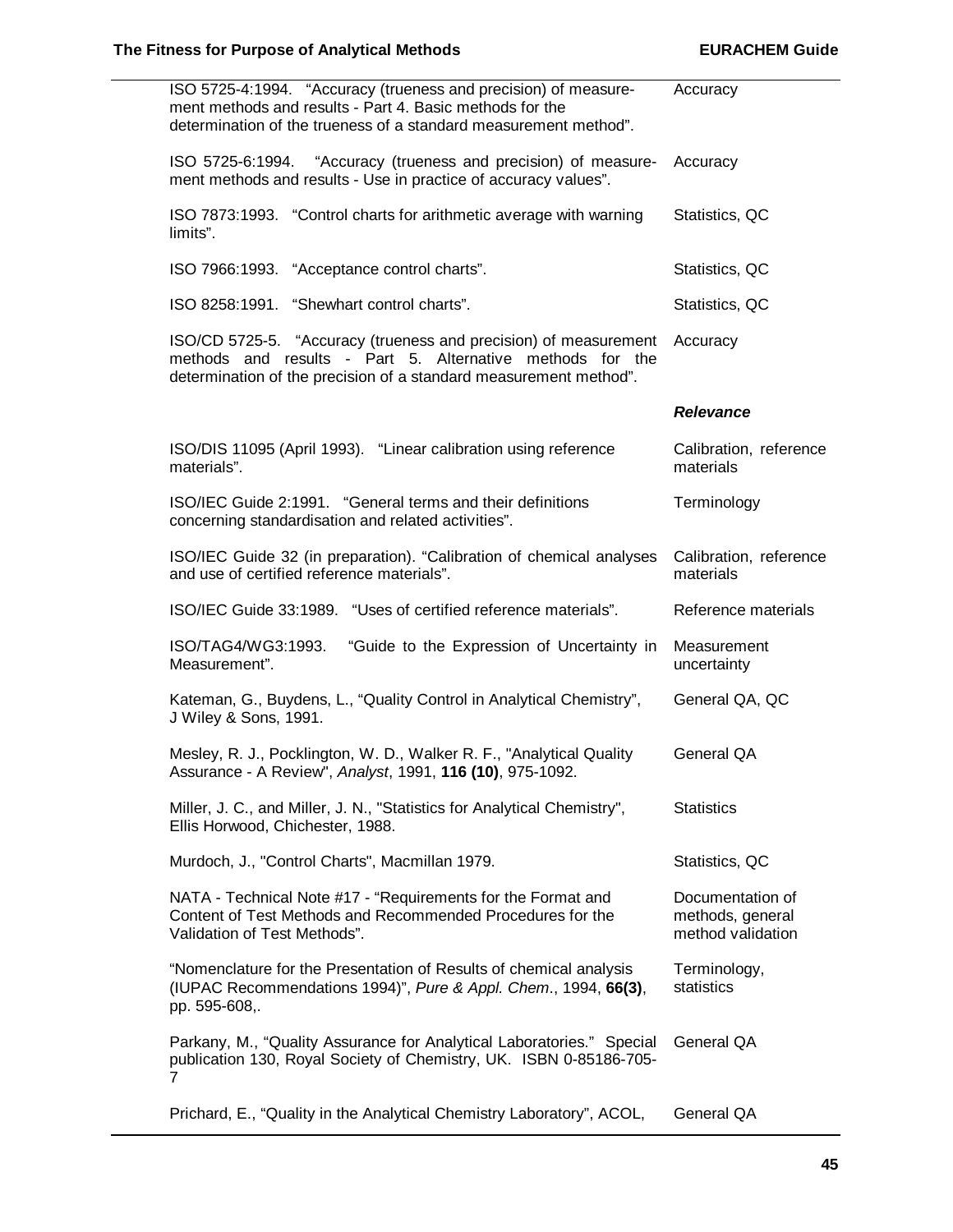Wiley.

| Taylor, B. N., Kuyatt, C. E., "Guidelines for evaluating and expressing<br>uncertainty in NIST measurement results", NIST technical note 1297,<br>1994, National Institute of Standards and Technology. | Measurement<br>uncertainty |
|---------------------------------------------------------------------------------------------------------------------------------------------------------------------------------------------------------|----------------------------|
| Taylor, J. K., "Quality Assurance of Chemical Measurements", Lewis<br>Publishers, Michigan, 1987. ISBN 0-87371-097-5                                                                                    | General QA                 |
| "Validation of test methods - General principles and consepts (sic)",<br>Committee paper EAL/GA(96)58, European Accreditation of<br>Laboratories, Oct. 1996                                             | Method validation          |
| WECC Document 19 1990.                                                                                                                                                                                  | Measurement<br>uncertainty |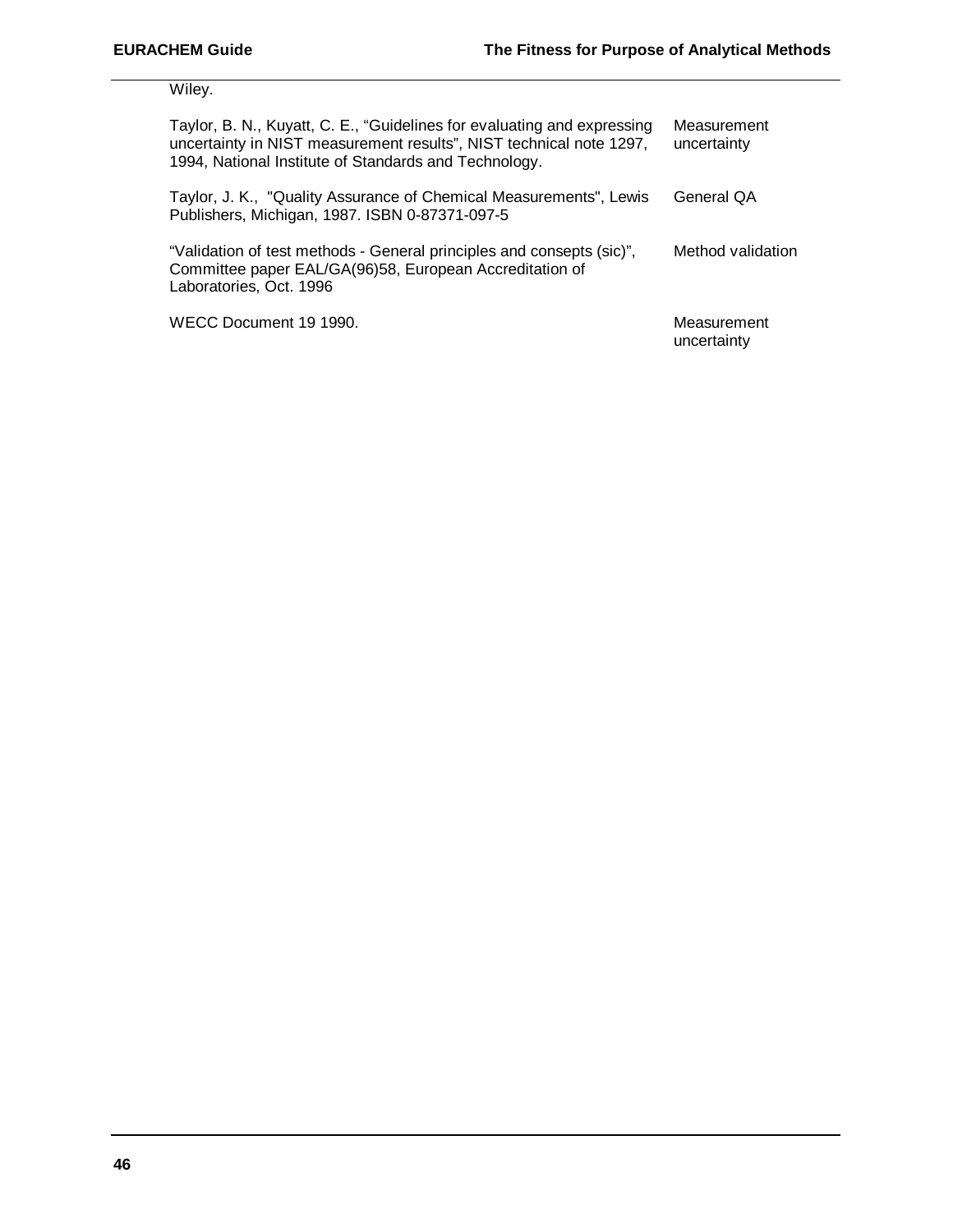# **Annex A - Definitions**

# **Contents**

| A <sub>1</sub>                | <b>Accuracy</b>                                                                      | A19 | <b>Recovery</b>                                                                                                                                              |
|-------------------------------|--------------------------------------------------------------------------------------|-----|--------------------------------------------------------------------------------------------------------------------------------------------------------------|
| A2                            | of a Measuring Instrument<br><b>Bias</b>                                             | A20 | <b>Reference Material</b><br>Certified                                                                                                                       |
| A3                            | <b>Calibration Curve</b>                                                             | A21 | <b>Repeatability</b>                                                                                                                                         |
| A4                            | <b>Cross Reactivity</b>                                                              |     | Of Results of Measurements                                                                                                                                   |
| A5                            | <b>Discrimination</b><br>Threshold                                                   |     | Of a Measuring Instrument<br>Standard Deviation<br>.Limit'                                                                                                   |
| A6                            | Error<br>of Measurement<br>Random                                                    | A22 | <b>Reproducibility</b><br>Standard Deviation<br>. Limit $R$                                                                                                  |
|                               | Systematic                                                                           | A23 | <b>Response Time</b>                                                                                                                                         |
| A7                            | <b>False Negatives/Positives</b>                                                     | A24 | <b>Result of a Measurement</b>                                                                                                                               |
| A8                            | <b>Fitness for Purpose</b>                                                           | A25 | <b>Ruggedness Test</b>                                                                                                                                       |
| A9<br>A10                     | <b>Limiting Mean</b><br><b>Limit of Detection</b>                                    | A26 | <b>Selectivity</b><br>in Analysis                                                                                                                            |
|                               | Minimum Detectable Net Concentration<br>Limit of Decision                            | A27 | <b>Sensitivity</b>                                                                                                                                           |
|                               | Limit of Determination                                                               | A28 | <b>Specificity</b>                                                                                                                                           |
| A11                           | <b>Limit of Quantitation</b>                                                         | A29 | <b>Standard Deviation</b>                                                                                                                                    |
|                               | Limit of Reporting                                                                   | A30 | <b>Traceability</b>                                                                                                                                          |
| A12                           | Linearity                                                                            | A31 | <b>Trueness</b>                                                                                                                                              |
| A13<br>A14<br>A <sub>15</sub> | <b>Measurand</b><br><b>Measurement</b><br>Procedure<br>Method of<br><b>Precision</b> | A32 | <b>Uncertainty (of Measurement)</b><br><b>Standard Uncertainty</b><br><b>Combined Standard Uncertainty</b><br><b>Expanded Uncertainty</b><br>Coverage Factor |
|                               | Intermediate                                                                         | A33 | <b>Validation</b>                                                                                                                                            |
| A16                           | <b>Proficiency Testing</b>                                                           |     | Method                                                                                                                                                       |
| A17                           | Quality<br>Assurance<br>Control<br><b>Internal Quality Control</b>                   | A34 | Value<br>Accepted Reference<br>True<br>Conventional True                                                                                                     |
| A18                           | Range<br>Measuring and working                                                       | A35 | <b>Verification</b>                                                                                                                                          |

# A1 **Accuracy:**

'The closeness of agreement between a test result and the accepted reference value.

Note: *The term accuracy, when applied to a set of test results, involves a combination of random components and a common systematic error or bias component.*'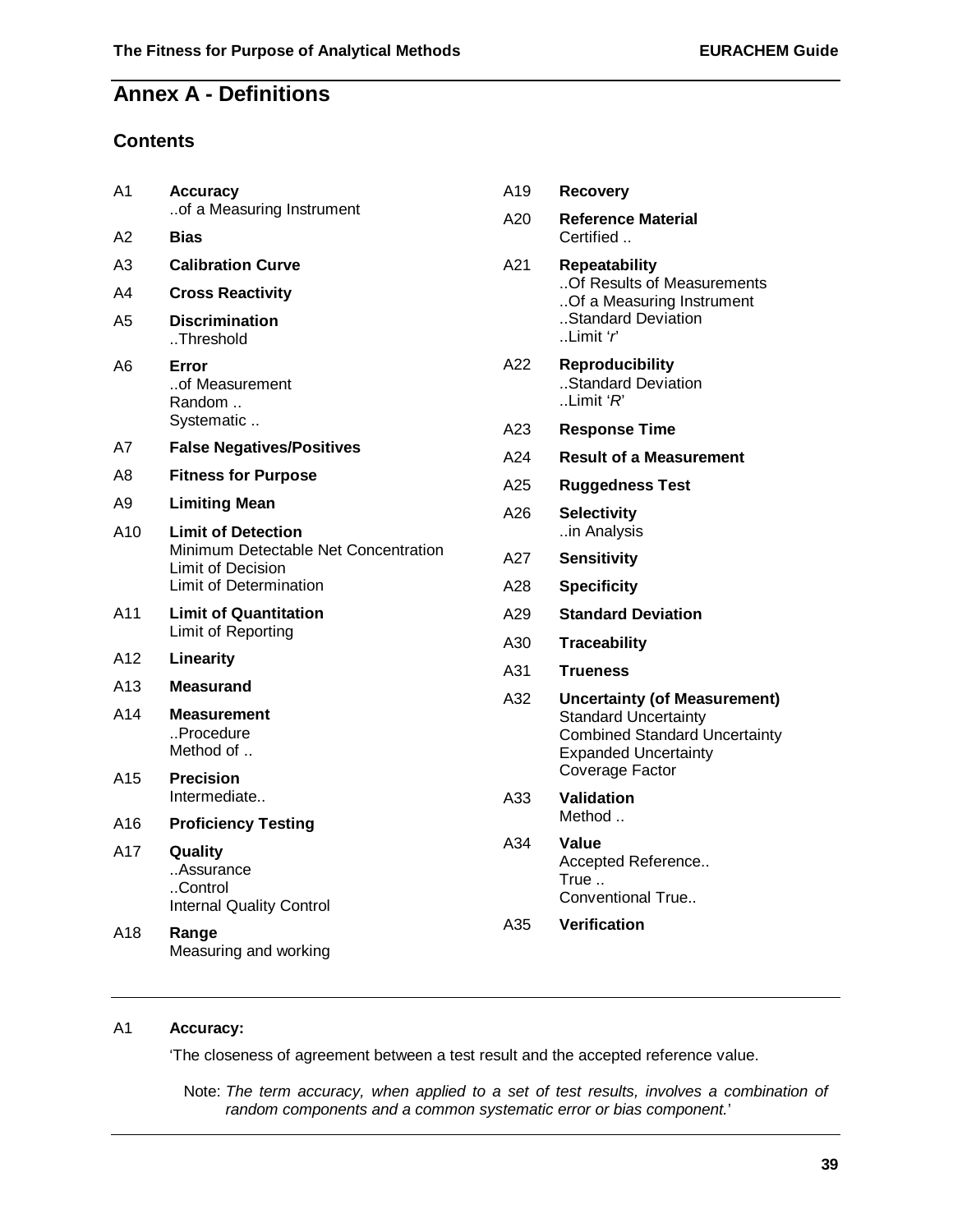[ISO 3534-1]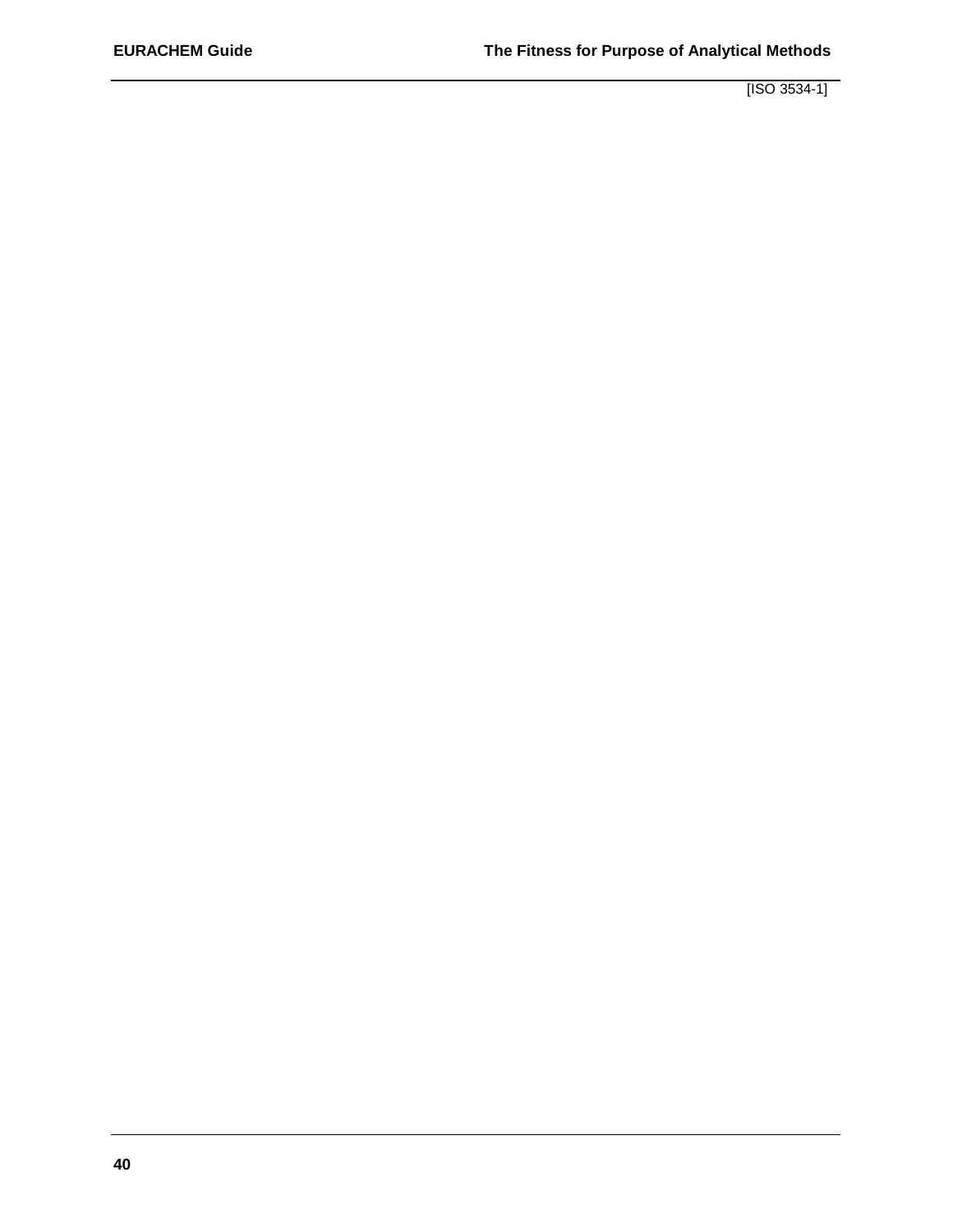'A quantity referring to the differences between the mean of a set of results or an individual result and the value which is accepted as true or correct value for the quantity measured.' [IUPAC Compendium of Chemical Technology, 1985]

## A1.1 **Accuracy (of a Measuring Instrument):**

'Ability of a measuring instrument to give responses close to a true value.

Note: *In this context accuracy is a qualitative concept.*'

## A2 **Bias:**

'The difference between the expectation of the test results and an accepted reference value.

Note: *Bias is the total systematic error as contrasted to random error. There may be one or more systematic error components contributing to the bias. A larger systematic difference from the accepted reference value is reflected by a larger bias value.*' [ISO 3534-1]

'Characterises the systematic error in a given analytical procedure and is the (positive or negative) deviation of the mean analytical result from the (known or assumed) true value.'

[IUPAC Compendium of Chemical Technology, 1985]

The difference between the limiting mean (μ) and the true value (τ); i.e.,  $\Delta = \mu - \tau$ . [IUPAC 'Orange' Book]

#### A3 **Calibration Curve:**

'Graphical representation of measuring signal as a function of quantity of analyte.'

[AOAC - PVMC]

#### A4 **Cross Reactivity:**

'Response (of method) to analogues, metabolites, or other non-target components that may be present in the matrix(es).'

[AOAC - PVMC]

#### A5 **Discrimination**

'The ability of a measuring instrument to respond to small changes in the value of the stimulus.' [VIM 1984]

#### A5.1 **Discrimination Threshold**:

'The smallest change in a stimulus which produces a perceptible change in the response of a measuring instrument.

Note: *The discrimination threshold may depend on, for example, noise (internal or external), friction, damping, inertia, quantization.*'

[VIM 1984]

#### A6 **Error (of Measurement):**

'The result of a measurement minus the true value of the measurand.'

Note: *Since a true value cannot be determined, in practice a conventional true value is used.* [VIM 1993]

'The value of a result minus the true value.'

[IUPAC Compendium of Chemical Technology, 1985]

[IUPAC 'Orange' Book]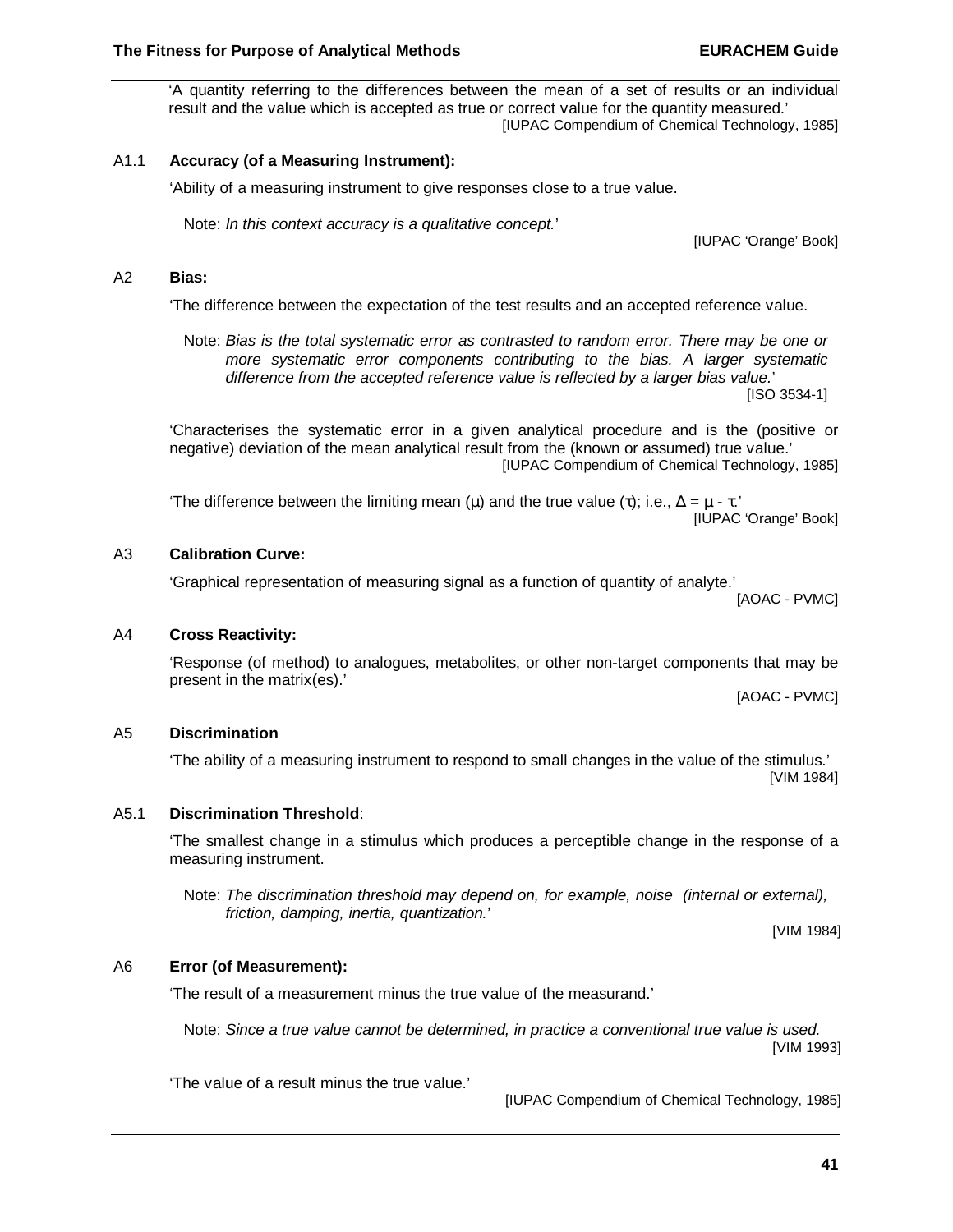#### A6.1 **Random Error:**

'Result of a measurement minus the mean that would result from an infinite number of measurements of the same measurand carried out under repeatability conditions.

Note: *Random error is equal to error minus systematic error. Because only a finite number of measurements can be made, it is possible to determine only an estimate of random error.'*

[VIM 1993]

The difference between an observed value (x<sub>i</sub>) and the limiting mean (μ); i.e.  $\delta = x_i - \mu$ . [IUPAC 'Orange' Book]

#### A6.2 **Systematic Error:**

'Mean that would result from an infinite number of measurements of the same measurand carried out under repeatability conditions minus a true value of the measurand.'

Note: *Systematic error is equal to error minus random error. Like true value, systematic error and its causes cannot be known.*

[VIM 1993]

#### A7 **False Negatives / Positives:**

'For qualitative methods the false positives/negatives rate may be determined. Data from a confirmatory method comparison should be provided if such method(s) is applicable to the same matrix(es) and concentration range(s). In the absence of a method comparison, populations of negative and positive fortified samples must be analysed. False positives / negatives may be determined as follows:

False positive rate  $\frac{9}{6}$  = false positives X 100/total known negatives

False negative rate  $\frac{9}{6}$  = false negatives X 100/total known positives [AOAC Research Institute - Performance tested Methods Programme, Procedure]

#### A8 **Fitness for Purpose:**

'Degree to which data produced by a measurement process enables a user to make technically and administratively correct decisions for a stated purpose.'

[IUPAC 'Orange' Book]

#### A9 **Limiting Mean:**

'The asymptotic value or population mean of the distribution that characterises the measured quantity; the value that is approached as the number of observations approaches infinity.'

[IUPAC 'Orange' Book]

#### A10 **Limit of Detection:**

'The lowest content that can be measured with reasonable statistical certainty.'

[AOAC - PVMC]

'The lowest concentration of analyte in a sample that can be detected, but not necessarily quantitated under the stated conditions of the test'.

[NATA Tech Note#13]

'The limit of detection, expressed as the concentration  $c<sub>L</sub>$ , or the quantity  $q<sub>L</sub>$ , is derived from the smallest measure *xL*, that can be detected with reasonable certainty for a given analytical procedure. The value of *x<sup>L</sup>* is given by the equation:

$$
x_L = x_{bl} + k s_{bl}
$$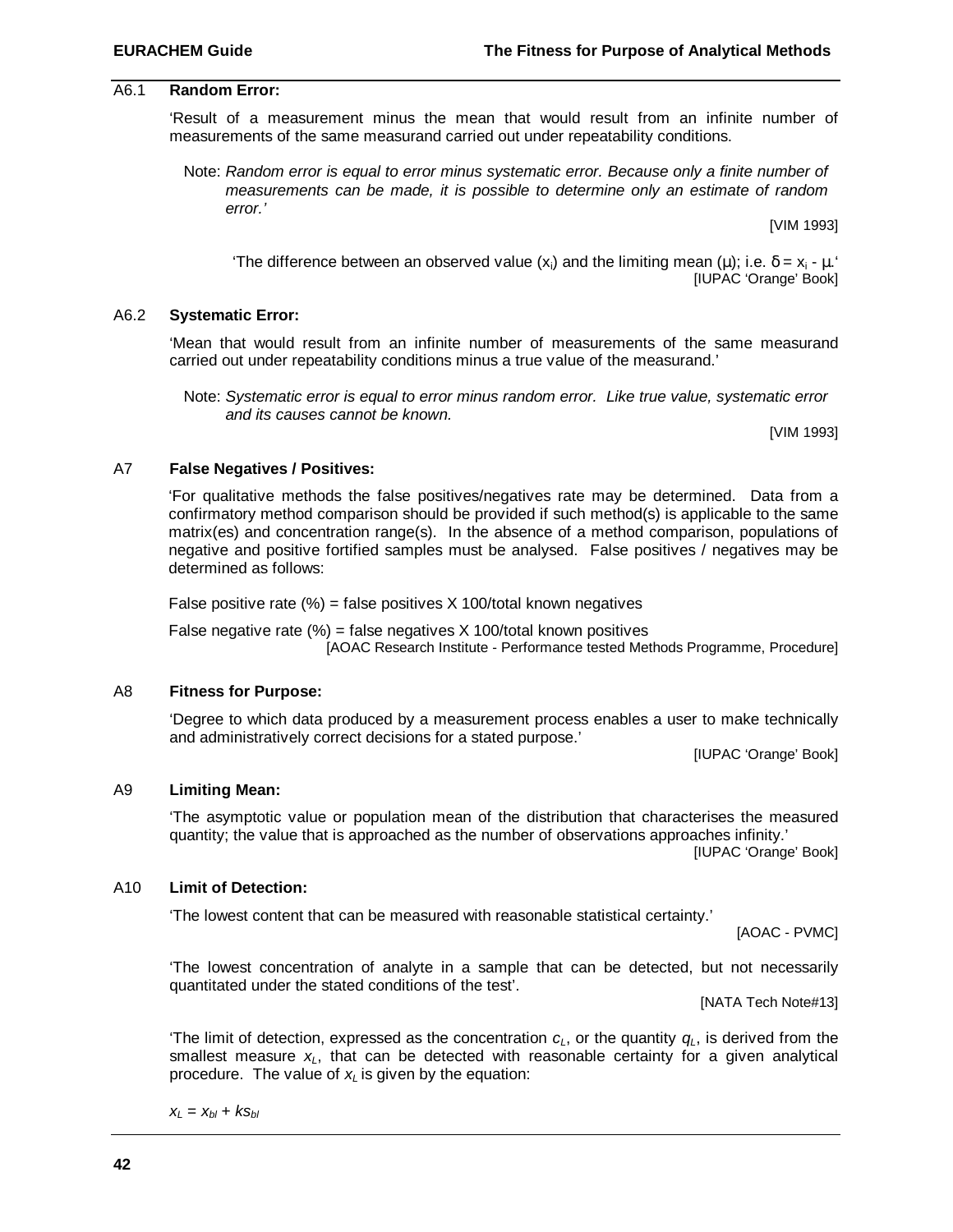where  $x_{b}$  is the mean of the blank measures and  $s_{b}$  the standard deviation of the blank measures, and *k* is a numerical factor chosen according to the confidence level desired.'

[IUPAC Compendium of Chemical Technology, 1985] It may also be known as **Minimum detectable net concentration**, or **Limit of Determination /Limit of Decision,** which are respectively defined as:

'The true net concentration or amount of the analyte in the material to be analysed which will lead with probability (1-β), to the conclusion that the concentration of the analyte in the analysed material is larger than that of the blank matrix.'

[ ISO/DIS 11843-1]

and

'The lowest analyte content, if actually present, that will be detected and can be identified.' [AOAC - PVMC]

This whole subject is dealt with in great detail by IUPAC  $^{[12]}$ .

#### A11 **Limit of Quantitation**:

'(The content) equal to or greater than the lowest concentration point on the calibration curve.' [AOAC - PVMC]

It is also known as **Limit of Reporting:**

'The lowest concentration of an analyte that can be determined with acceptable precision (repeatability) and accuracy under the stated conditions of the test.'

[NATA Tech Note #13]

#### It is also known as **Quantification Limit:**

'Quantification limits are performance characteristics that mark the ability of a chemical measurement process to adequately 'quantify' an analyte.

Note: *The ability to quantify is generally expressed in terms of the signal or analyte (true) value that will produce estimates having a specified relative standard deviation (RSD), commonly 10%.*

*Thus:*  $L_0 = k_0 s_0$ 

*Where L*<sup> $O$ </sup> *is the Quantification Limit,*  $S<sub>O</sub>$  *<i>is the standard deviation at that point, and k*<sup> $O$ </sup> *is the multiplier whose reciprocal equals the selected quantifying RSD. The IUPAC default value for kQ is 10.*'

[IUPAC 'Orange' Book]

#### A12 **Linearity:**

'Defines the ability of the method to obtain test results proportional to the concentration of analyte.

Note: *The Linear Range is by inference the range of analyte concentrations over which the method gives test results proportional to the concentration of the analyte.* '

[AOAC - PVMC]

#### A13 **Measurand:**

'Particular quantity subject to measurement.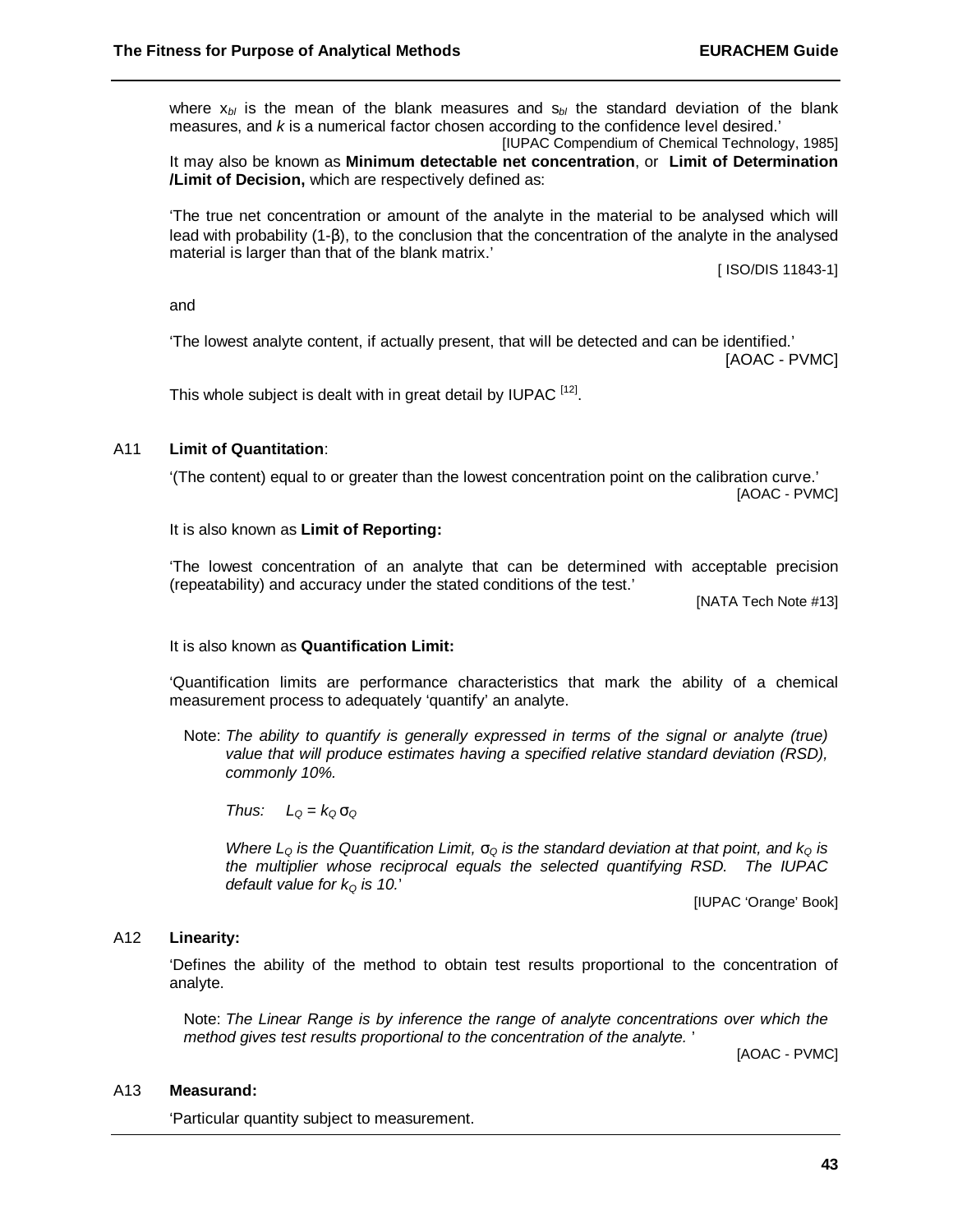Note: *Specification of a measurand may require statements about quantities such as time, temperature and pressure.* '

[VIM 1993]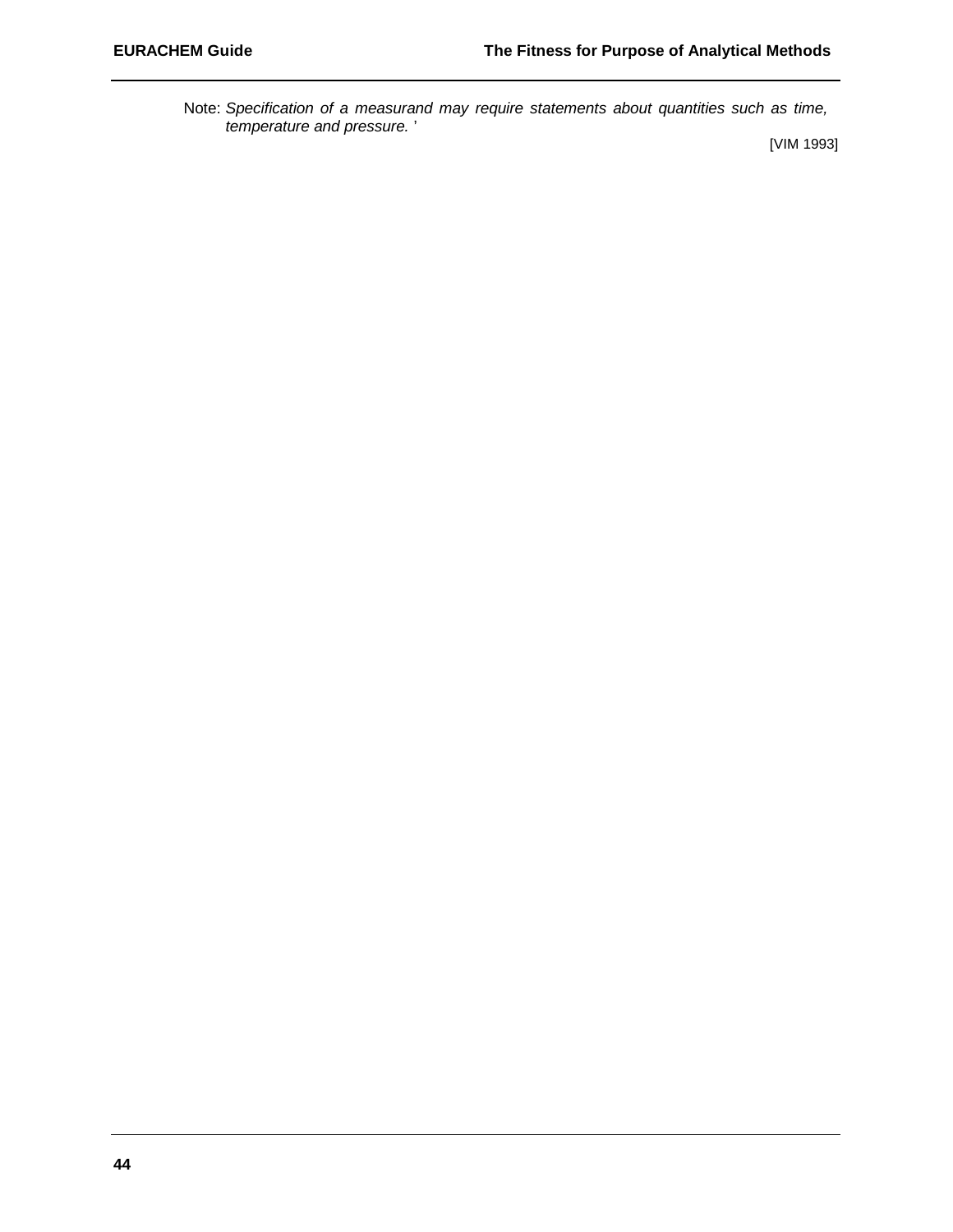# A14 **Measurement:**

'Set of operations having the object of determining a value of a quantity.'

[VIM 1993]

#### A14.1 **Measurement Procedure:**

'Set of operations, described specifically, used in the performance of measurements according to a given method.

Note: *A measurement procedure is normally recorded in a document that is sometimes itself a measurement procedure or measurement method and is usually in sufficient detail to enable the operator to carry out a measurement without additional information.* '

[VIM 1993]

#### A14.2 **Method of Measurement:**

'A logical sequence of operations, described generically, used in the performance of measurements.'

[VIM 1993]

#### A15.1 **Precision:**

'The closeness of agreement between independent test results obtained under stipulated conditions.'

Note: *Precision depends only on the distribution of random errors and does not relate to the true value or specified value. The measure of precision is usually expressed in terms of imprecision and computed as a standard deviation of the test results. "Independent test results" means results obtained in a manner not influenced by any previous result on the same or similar test object. Quantitative measures of precision depend critically on the stipulated conditions. Repeatability and Reproducibility are particular sets of extreme conditions.*

[ISO 3534-1]

'A measure for the reproducibility of measurements within a set, that is, of the scatter or dispersion of a set about its central value.'

[IUPAC Compendium of Chemical Technology, 1985]

#### A15.2 **Intermediate Precision:**

'Intermediate precision expresses within laboratories variation: different days, different analysts, different equipment, etc.'

[ICH Q2A, CPMP/ICH/381/95]

#### A16 **Proficiency Testing:**

'A periodic assessment of the performance of individual laboratories and groups of laboratories that is achieved by the distribution by an independent testing body of typical materials for unsupervised analysis by the participants.'

[IUPAC 'Orange' Book]

#### A17 **Quality:**

'The totality of features and characteristics of a product or service that bear on its ability to satisfy stated or implied needs.'

[ISO 8402:1994]

#### A17.1 **Quality Assurance**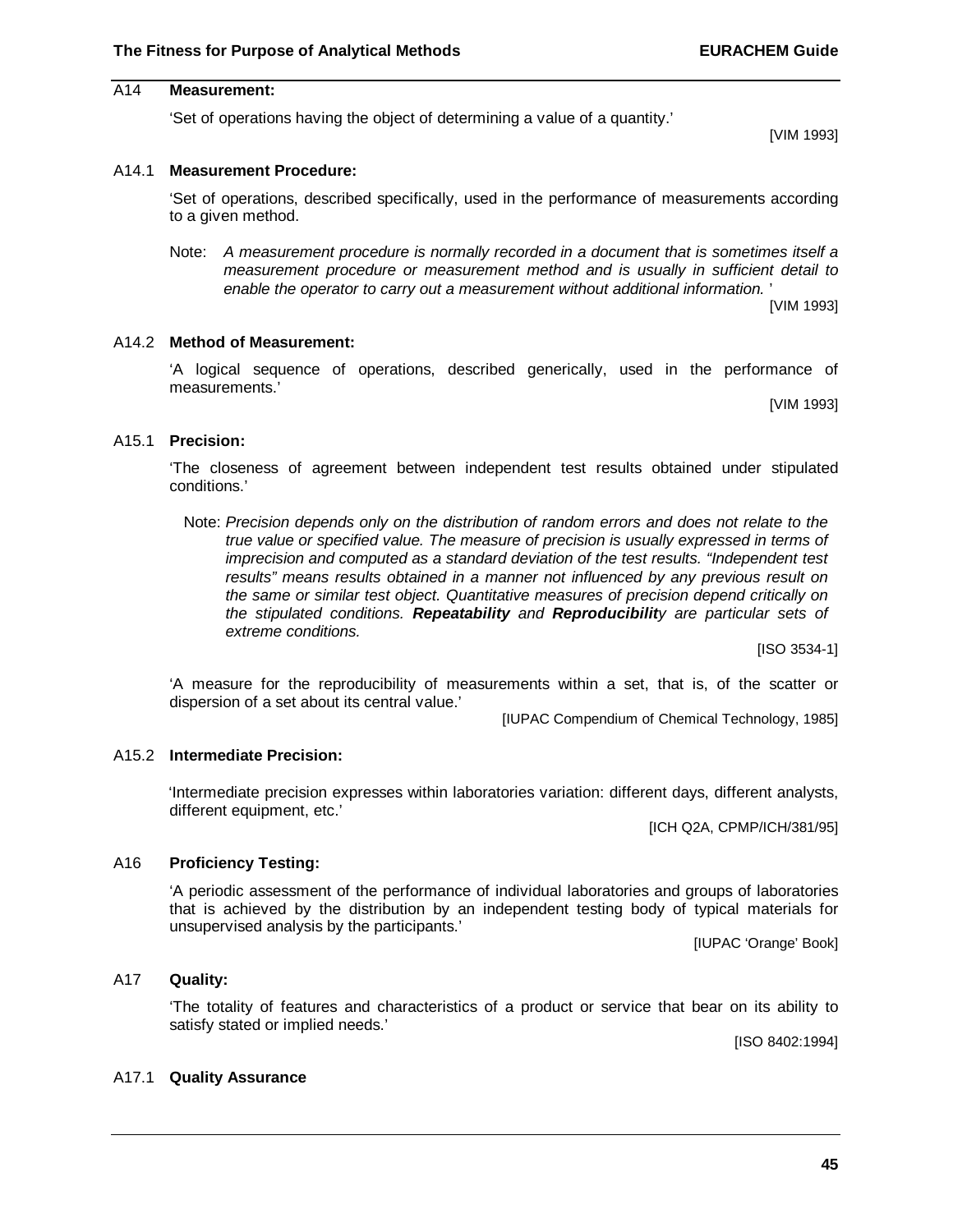'All those planned and systematic activities implemented within the quality system , and demonstrated as needed, to provide adequate confidence that an entity will fulfil requirements for quality.'

[ISO 8402:1994]

# A17.2 **Quality Control:**

'The operational techniques and activities that are used to fulfil requirements of quality.' [ISO 8402:1994]

# A17.3 **Internal Quality Control:**

'Set of procedures undertaken by laboratory staff for the continuous monitoring of operations and the results of measurements in order to decide whether results are reliable enough to be released.'

[IUPAC 'Orange' Book]

# A18 **Range (Measuring - Working):**

'Set of values of measurands for which the error of a measuring instrument is intended to lie within specified limits.'

[IUPAC 'Orange' Book]

# A19 **Recovery:**

'The fraction of analyte added to a test sample (fortified or spiked sample) prior to analysis, the unfortified and fortified samples, percentage recovery (%R) is calculated as follows:

$$
\%R = [(CF-CU)/CA] \times 100
$$

Where CF is the concentration of analyte measured in the fortified sample; CU is the concentration of analyte measured in the unfortified sample; CA is the concentration of analyte added (measured value, not determined by method) in fortified sample.'

[AOAC-PVMC]

# A20 **Reference Material (RM):**

'Material or substance one or more of whose property values are sufficiently homogeneous and well established to be used for the calibration of an apparatus, the assessment of a measurement method, or for assigning values to materials.'

Note: *The term reference material describes materials which are often also called measurement standards, e.g. chemical substances used for calibration or identification purposes Care is necessary when using the term 'standard' as it is commonly used in two different contexts. The term may refer to 'measurement standards' in the reference material sense, or it may refer to written standards, such as standard methods. It is important to ensure the distinction is always clear.*

[ISO/IEC Guide 30 - 1992, 2.1]

# A20.1 **Certified Reference Material (CRM):**

'Reference material, accompanied by a certificate, one or more of whose property values are certified by a procedure, which establishes its traceability to an accurate realisation of the unit in which the property values are expressed, and for which each certified value is accompanied by an uncertainty at a stated level of confidence.'

[ISO/IEC Guide 30 - 1992, 2.2]

# A21 **Repeatability:**

#### **EURACHEM Guide The Fitness for Purpose of Analytical Methods**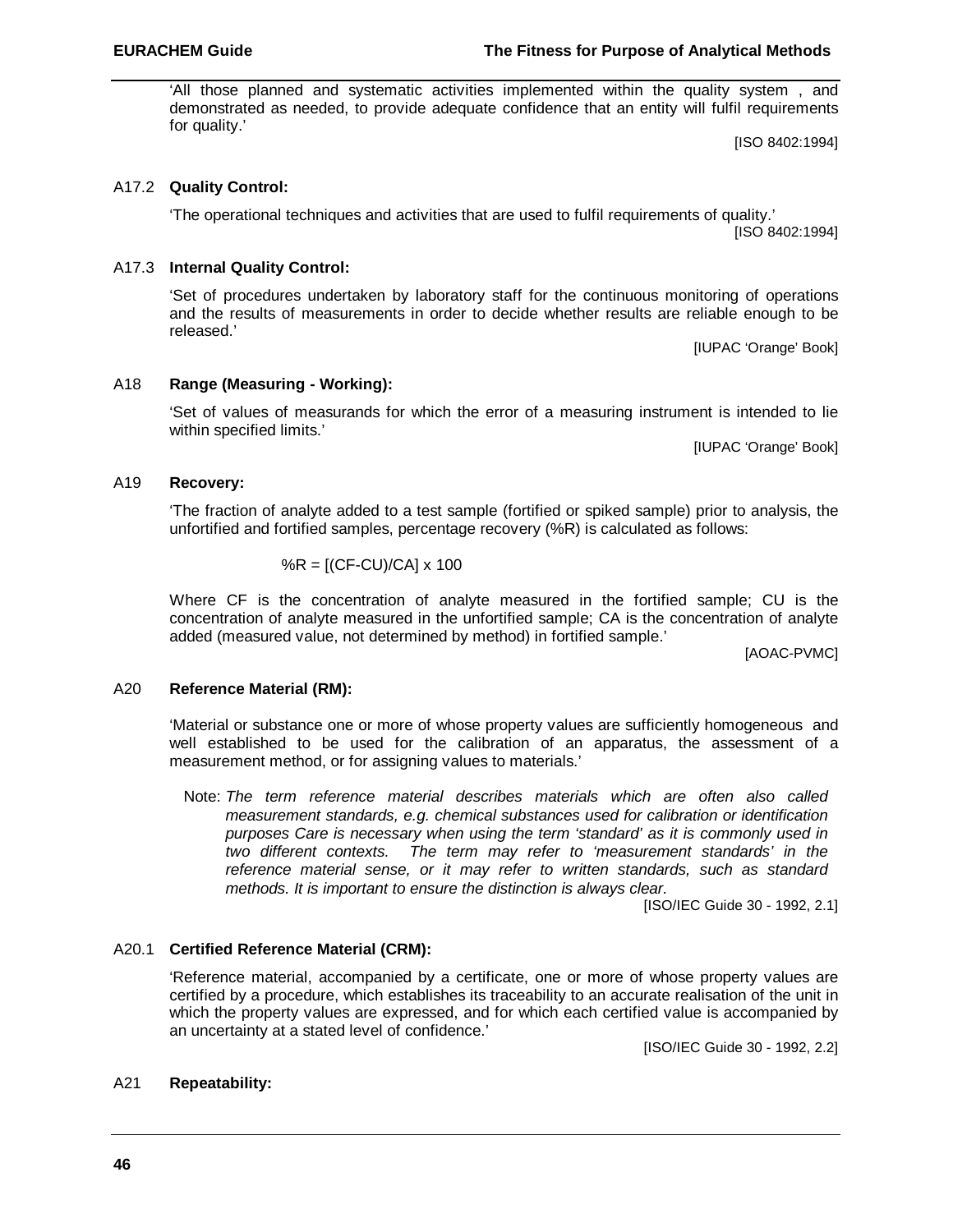'Precision under repeatability conditions, i.e. conditions where independent test results are obtained with the same method on identical test items in the same laboratory by the same operator using the same equipment within short intervals of time.'

[ISO 3534-1]

#### A21.1 **Repeatability (of results of measurements):**

Closeness of the agreement between the results of successive measurement of the same measurand carried out in the same conditions of measurement.'

[IUPAC 'Orange' Book]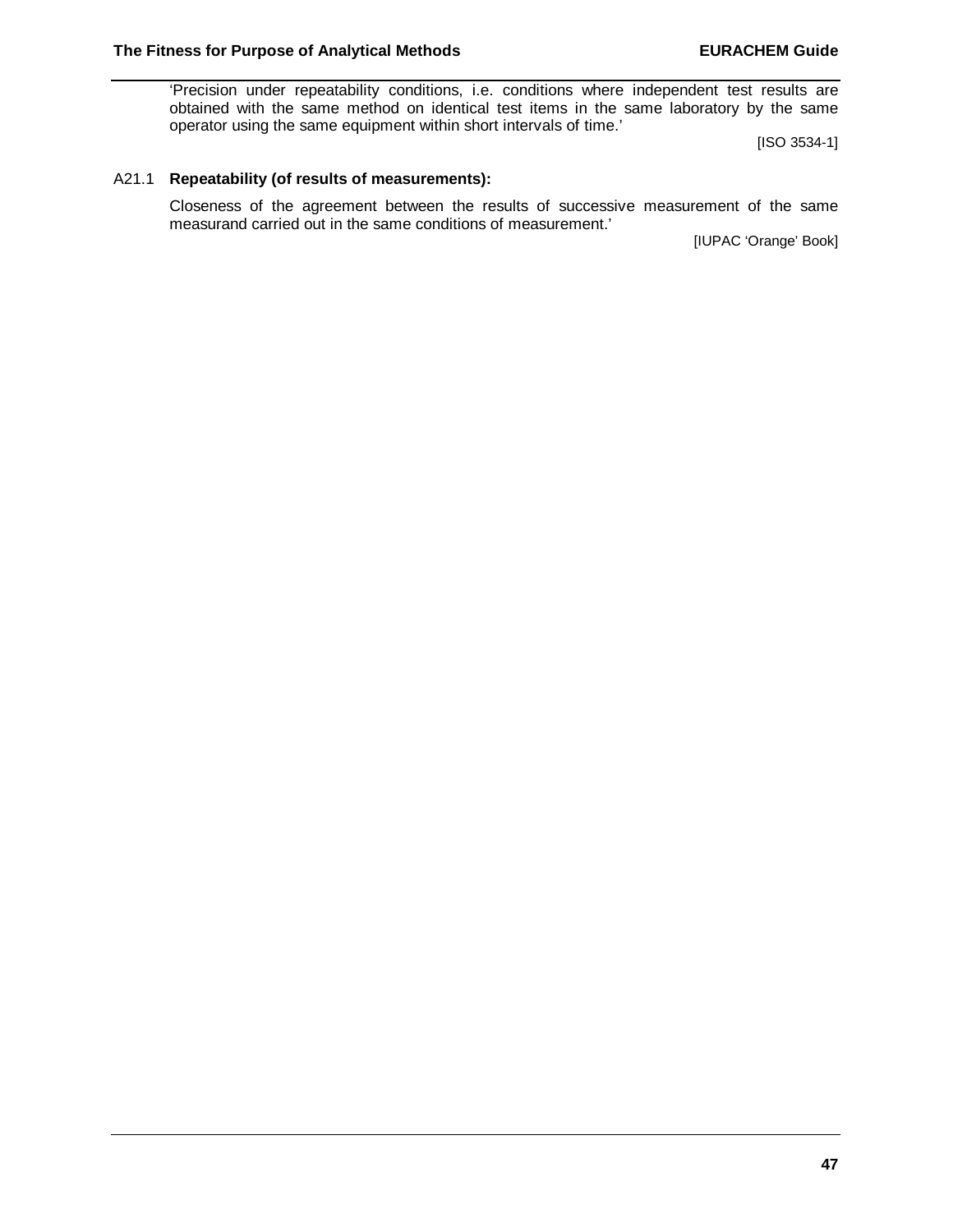#### A21.2 **Repeatability (of a measuring instrument):**

'Ability of a measuring instrument to provide closely similar indications for repeated applications of the same measurand under the same conditions of measurement.'

[IUPAC 'Orange' Book]

#### A21.3 **Repeatability Standard Deviation:**

'The standard deviation of test results obtained under repeatability conditions.

Note: *This is a measure of dispersion of the distribution of test results under repeatability conditions. Similarly "repeatability variance" and "repeatability coefficient of variation" could be defined and used as measures of the dispersion of test results under repeatability conditions.* '

[ISO 3534-1]

# A21.4 **Repeatability Limit "***r***":**

'The value less than or equal to which the absolute difference between two test results obtained under repeatability conditions may be expected to be with a probability of 95%.'

Repeatability (limit) is given by the formula:

$$
r = t_{\infty} \times \sqrt{2} \times \mathbf{s}_r
$$

where  $t_{\infty}$  is the Student's two tailed value for  $v = \infty$  for a given confidence (normal confidence level state is 95% where the value is 1.96), and *s<sup>r</sup>*  is the standard deviation measured under repeatability conditions (see A20.3).

[ISO 3534-1]

#### A22 **Reproducibility:**

'Precision under reproducibility conditions, i.e. conditions where test results are obtained with the same method on identical test items in different laboratories with different operators using different equipment.

Note: *A valid statement of reproducibility requires specification of the conditions changed. Reproducibility may be expressed quantitatively in terms of the dispersion of the results.*'

[ISO 3534-1]

#### A22.1 **Reproducibility Standard Deviation:**

'The standard deviation of test results obtained under reproducibility conditions.

Note: *This is a measure of dispersion of the distribution of test results under reproducibility conditions. Similarly "reproducibility variance" and "reproducibility coefficient of variation" could be defined and used as measures of the dispersion of test results under reproducibility conditions.* '

[ISO 3534-1]

#### A22.2 **Reproducibility Limit "R":**

'The value less than or equal to which the absolute difference between two test results obtained under reproducibility conditions may be expected to be with a probability of 95%.

Reproducibility (limit) is given by the formula:

$$
R = t_{\infty} \times \sqrt{2} \times \mathbf{S}_{R}
$$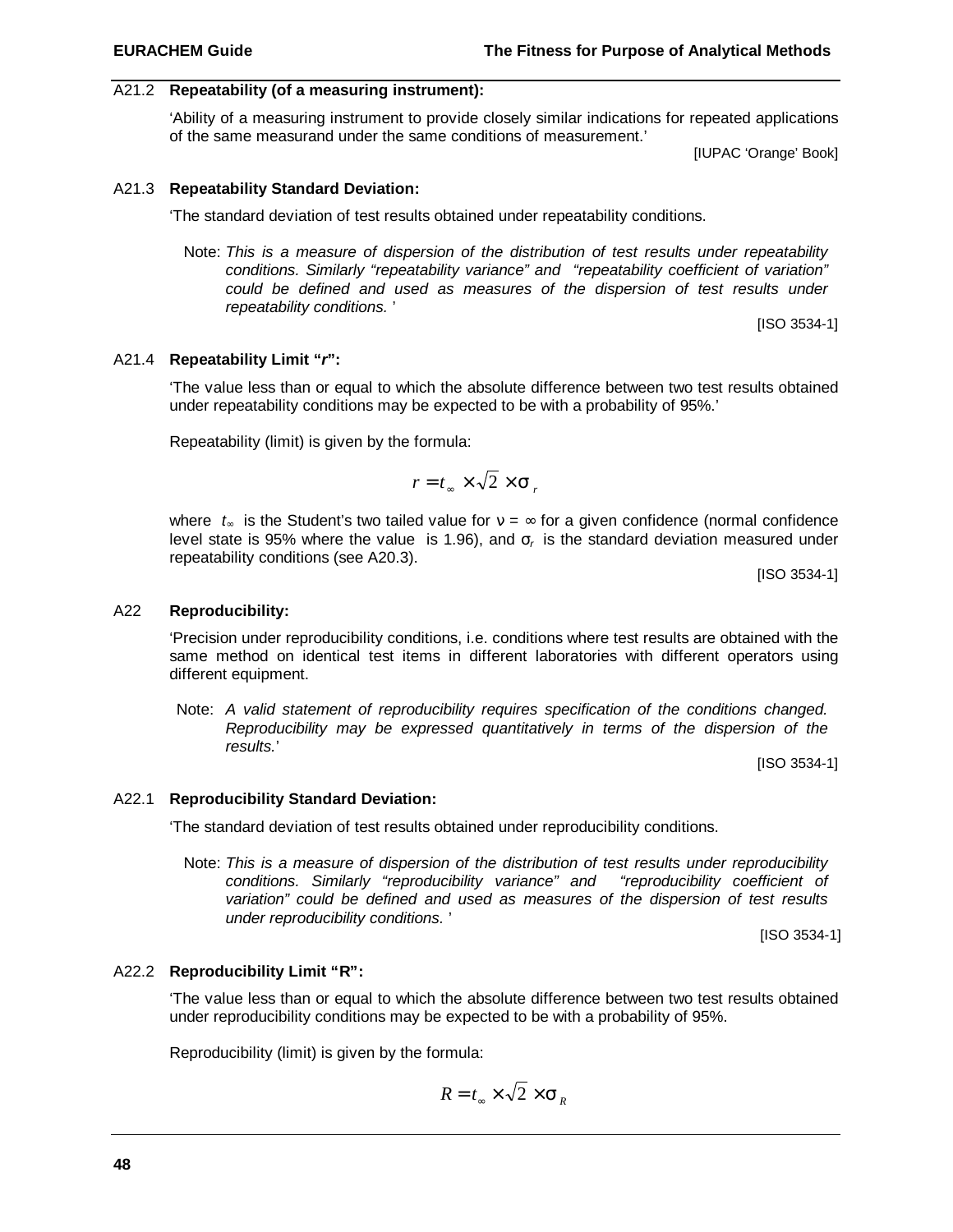where  $t_{\infty}$  is the Student's two tailed value for  $v = \infty$  for a given confidence (normal confidence level state is 95% where the value is 1.96) and *s<sup>R</sup>*  is the standard deviation measured under reproducibility conditions (see A21). '

'The time interval between the instant when a stimulus is subjected to specified abrupt change

[ISO 353 4-1]

and the instant when the response reaches and remains within specified limits of its final steady

'Value attributed to a measurand, obtained by measurement.

Note: *When the term "result of a measurement" is used, it should be made clear whether it refers to: the indication; the uncorrected result; the corrected result, and whether several values are averaged. A complete statement of the result of a measurement includes information about the uncertainty of measurement.* '

[VIM 1993]

# A25.1 **Ruggedness Test:**

A23 **Response Time**:

value.'

A24 **Result of a Measurement:**

'Intra-laboratory study to study the behaviour of an analytical process when small changes in the environmental and/or operating conditions are made, akin to those likely to arise in different test environments. Ruggedness testing allows information to be obtained on effects of minor changes in a quick and systematic manner.'

[AOAC - PVMC]

'The robustness of an analytical procedure is a measure of its capacity to remain unaffected by small, but deliberate variations in method parameters and provides an indication of its reliability during normal usage.'

[ICH Q2A, CPMP/ICH/381/95]

# A26 **Selectivity (or Specificity):**

'The ability of a method to determine accurately and specifically the analyte of interest in the presence of other components in a sample matrix under the stated conditions of the test.'

[NATA Tech Note #13]

#### A26.1 **Selectivity (in analysis):**

'Qualitative - the extent to which other substances interfere with the determination of a substance according to a given procedure.'

[IUPAC Compendium of Chemical Terminology, 1987]

'Quantitative - A term used in conjunction with another substantive (e.g. constant, coefficient, index, factor, number) for the quantitative characterisation of interferences.'

[IUPAC Compendium of Chemical Terminology, 1987]

#### A27 **Sensitivity**:

'The change in the response of a *measuring instrument* divided by the corresponding change in the stimulus.

Note: *Stimulus may for example be the amount of the measurand present*. *Sensitivity may depend on the value of the stimulus. Although this definition is clearly applied to a*

#### A25.2 **(Robustness):**

[VIM 1984]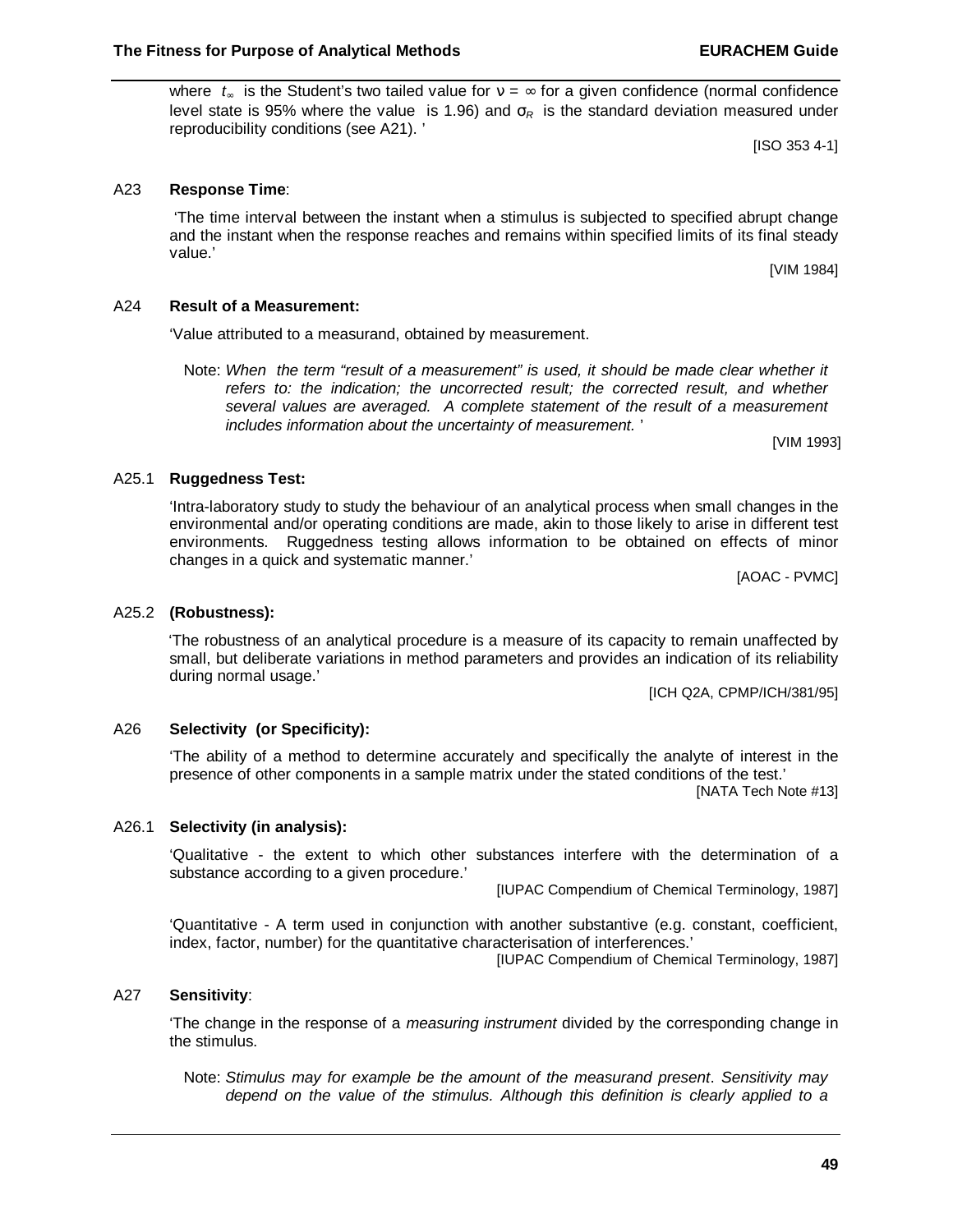*measuring instrument, it can also be applied to the analytical method as a whole, taking into account other factors such as the effect of concentration steps.* ' [VIM 1984 and IUPAC 'Orange' Book]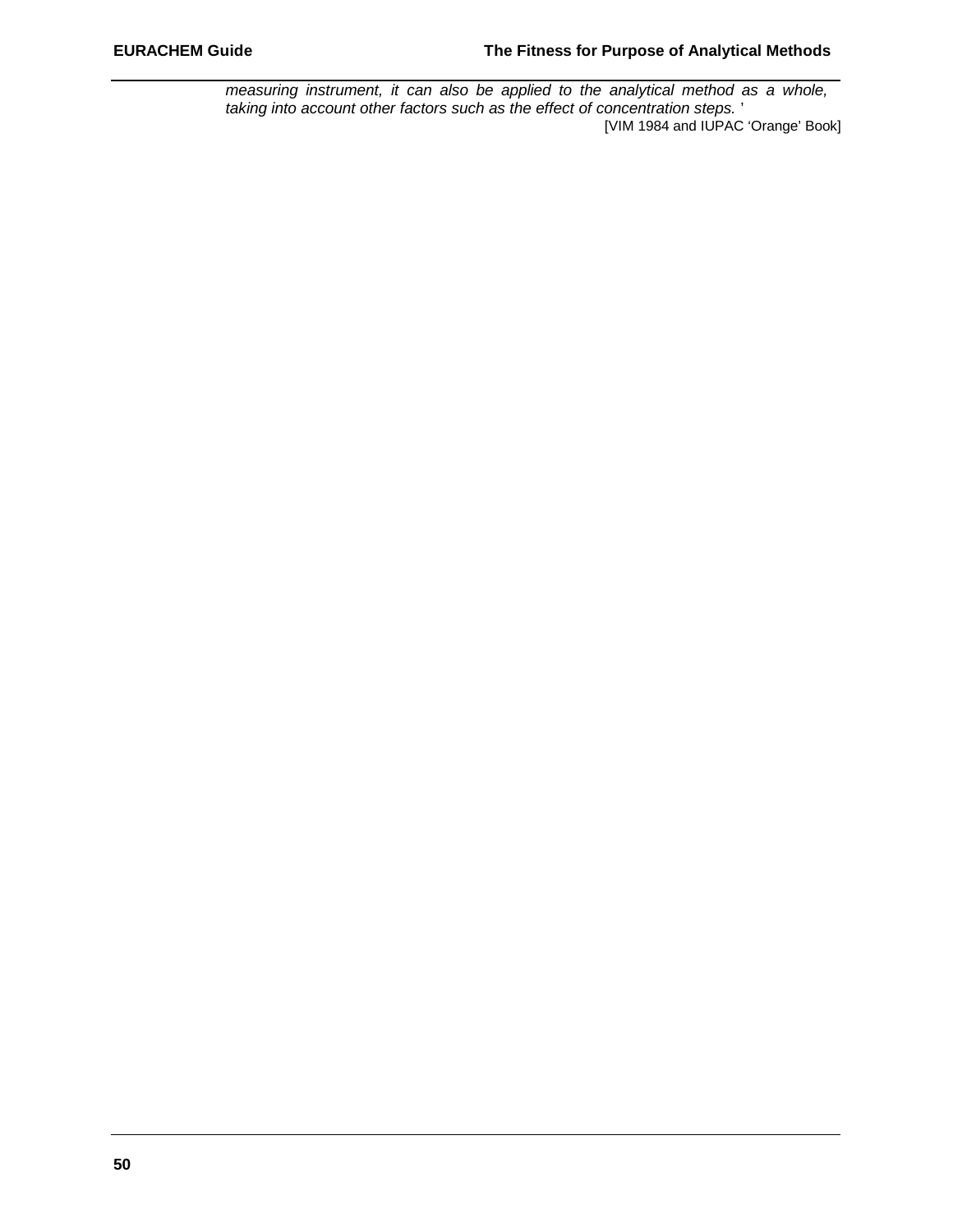# A28 **Specificity:**

'The ability of a method to measure only what it is intended to measure.'

[AOAC - PVMC].

'Specificity is the ability to assess unequivocally the analyte in the presence of components which may be expected to be present. Typically these might include impurities, degradants, matrix, etc.'

[ICH Q2A, CPMP/ICH/381/95]

#### A29 **Standard Deviation:**

This is a measure of how values are dispersed about a mean in a distribution of values:

The standard deviation σ for the whole population of *n* values is given by:



In practice we usually analyse a sample and not the whole population The standard deviation *s* for the sample is given by:

$$
s = \sqrt{\frac{\sum_{i=1}^{n} (x_i - \overline{x})^2}{n-1}}
$$

#### A30 **Traceability:**

'Property of the result of a measurement or the value of a standard whereby it can be related with a stated uncertainty, to stated references, usually national or international standards (i.e. through an unbroken chain of comparisons.'

Note: *The standards referred to here are measurement standards rather than written standards.*

[ISO/IEC Guide 30 - 1992, 3.8]

#### A31 **Trueness:**

'The closeness of agreement between the average value obtained from a large set of test results and an accepted reference value.

Note: *The measure of trueness is normally expressed in terms of bias. The reference to trueness as "accuracy of the mean" is not generally recommended.* '

[ISO 3534-1]

#### A32 **Uncertainty (of Measurement) i.e. Measurement Uncertainty:**

'Parameter associated with the result of a measurement, that characterises the dispersion of the values that could reasonably be attributed to the measurand.

Note: *The parameter may be, for example, a standard deviation (or a given multiple of it), or the width of a confidence interval. Uncertainty of measurement comprises, in general, many components. Some of these components may be evaluated from the statistical distribution of the results of a series of measurements and can be characterised by experimental standard deviations. The other components which can also be characterised by standard deviations, are evaluated from assumed probability*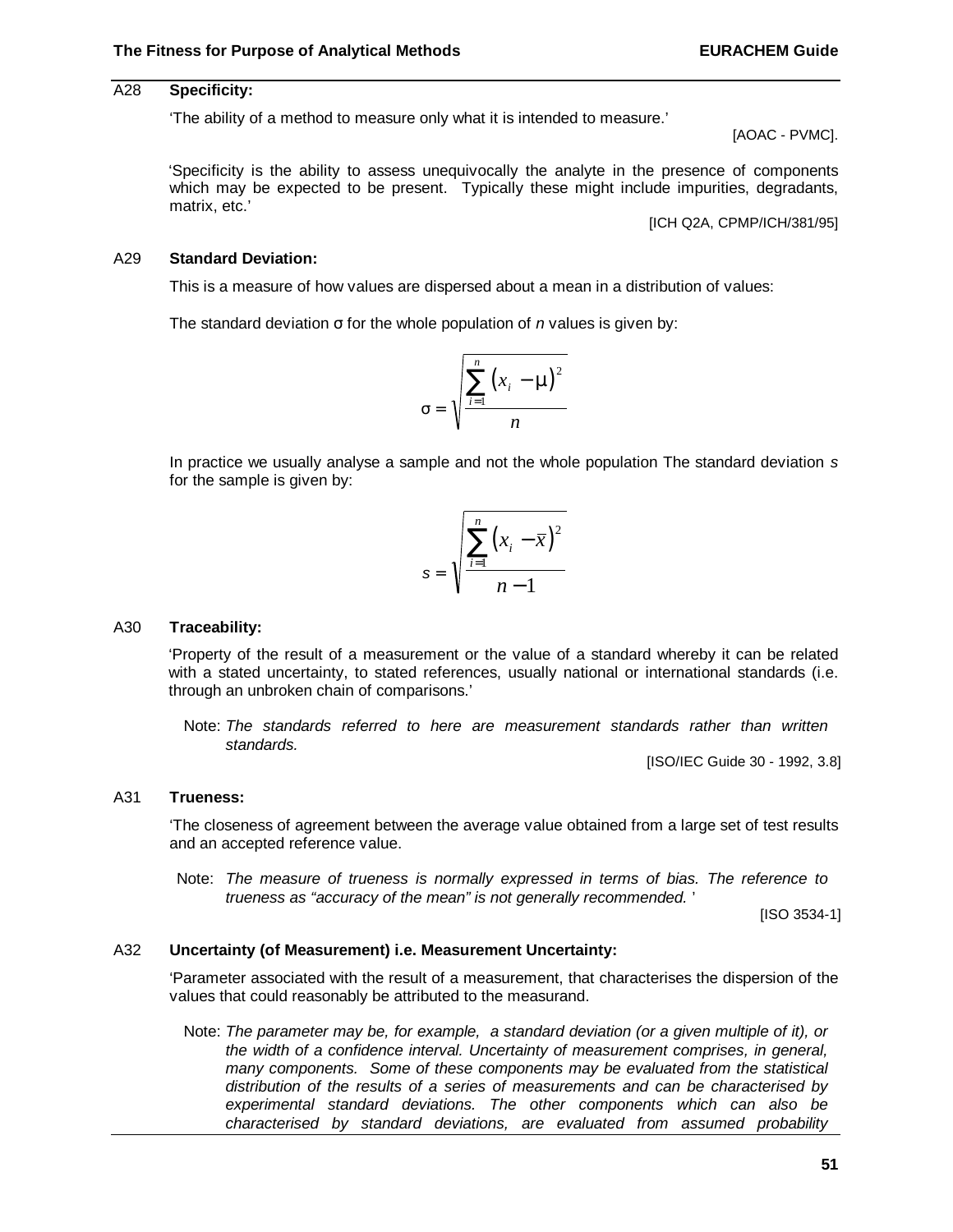*distributions based on experience or other information. It is understood that the result of the measurement is the best estimate of the value of the measurand and that all components of uncertainty, including those arising from systematic effects, such as components associated with corrections and reference standards, contribute to the dispersion.* '

[VIM 1993]

#### A32.1 **Standard Uncertainty**

'**u(xi)** - uncertainty of the result of a measurement expressed as a standard deviation.'

[ISO GUM]

### A32.2 **Combined Standard Uncertainty**

'**uc(y)** - standard uncertainty of the result of a measurement when the result is obtained from the values of a number of other quantities, equal to the positive square root of a sum of terms, the terms being the variances or co-variances of these other quantities weighted according to how the measurement result varies with these quantities.'

[ISO GUM]

#### A32.3 **Expanded Uncertainty**

'**U** - quantity defining an interval about a result of a measurement that may be expected to encompass a large fraction of the distribution of values that could reasonably be attributed to the measurand.

*Note 1 The fraction may be regarded as the coverage probability or level of confidence of the interval.*

*Note 2 To associate a specific level of confidence with the interval defined by the expanded uncertainty requires explicit or implicit assumptions regarding the probability distribution characterised by the measurement result and its combined standard uncertainty. The level of confidence that may be attributed to this interval can be known only to the extent to which such assumptions can be justified.*

*Note 3 An expanded uncertainty U is calculated from a combined standard uncertainty uc and a coverage factor k using:*

 $U = k \times u_c$ 

#### A32.4 **Coverage factor**

'**k** - numerical factor used as a multiplier of the combined standard uncertainty in order to obtain an expanded uncertainty.

*Note A coverage factor is typically in the range 2 to 3.* '

[ISO GUM]

[ISO GUM]

#### A33.1 **Validation:**

'Confirmation by examination and provision of objective evidence that the particular requirements for a specified intended use are fulfilled.'

[ISO 8402:1994]

# A33.2 **Method Validation:**

1. The process of establishing the performance characteristics and limitations of a method and the identification of the influences which may change these characteristics and to what extent.

**EURACHEM Guide The Fitness for Purpose of Analytical Methods**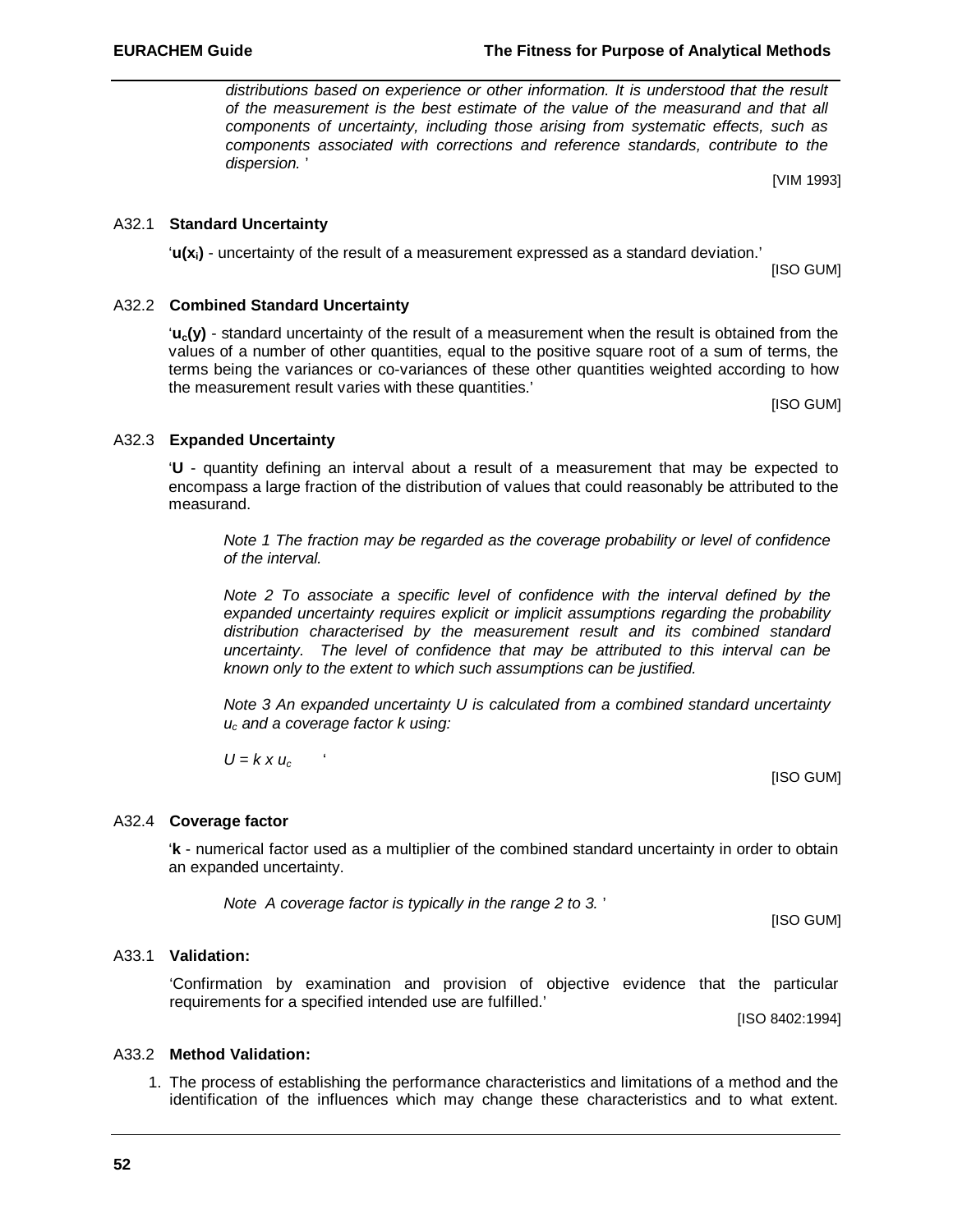Which analytes can it determine in which matrices in the presence of which interferences? Within these conditions what levels of precision and accuracy can be achieved?

2. The process of verifying that a method is fit for purpose, i.e. for use for solving a particular analytical problem.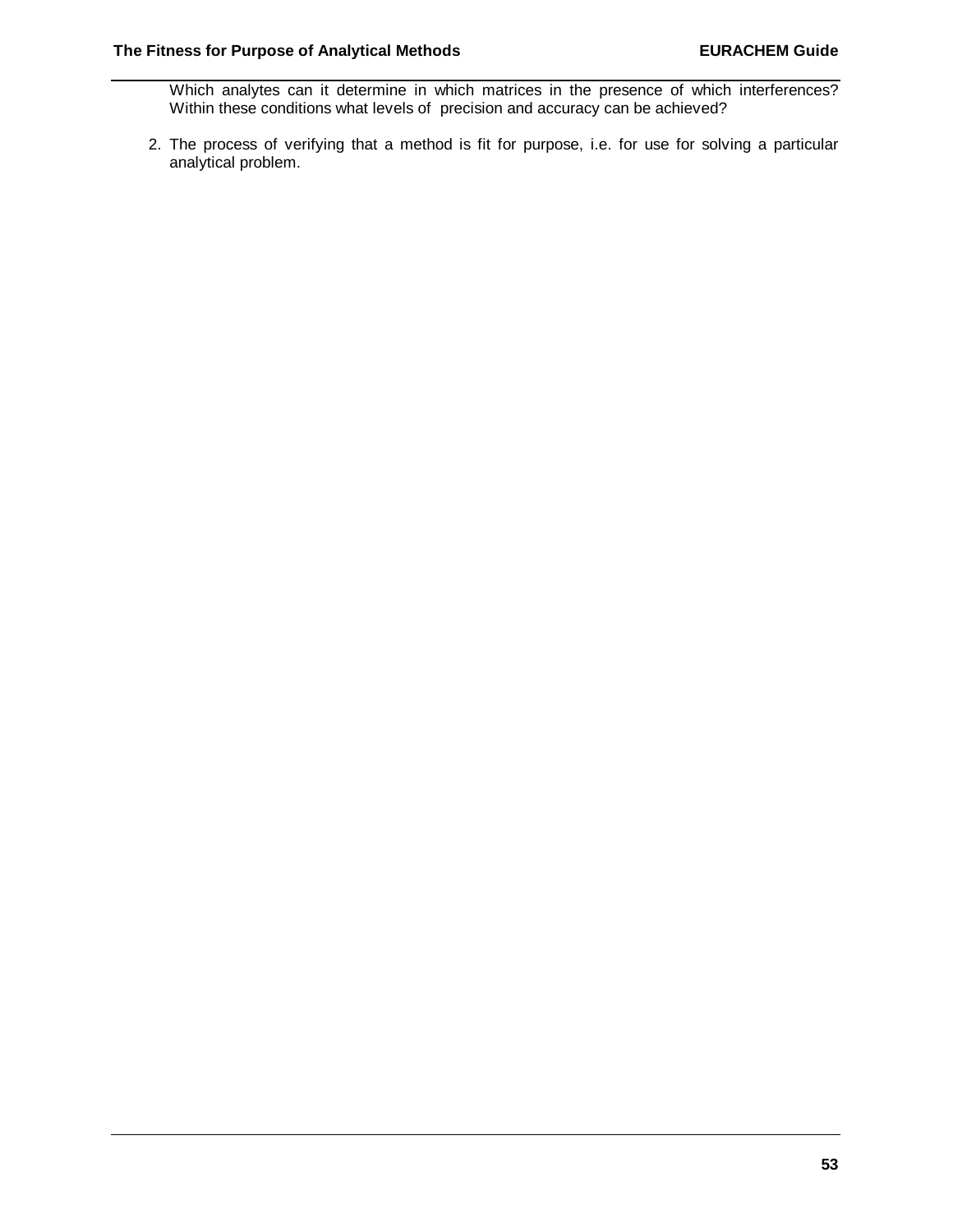Note: *1. is applicable where a method is developed without any particular problem in mind. 2 is applicable where a method is being developed for a specific purpose. In analytical chemistry the other commonly encountered use of the term validation is in the context of instrumentation. Instrument validation is used to describe the process of establishing that an instrument at any given moment is able to perform according to its design specification This process might be achieved for example by means of calibration or performance checks.*

## A34 **Value:**

#### A34.1 **Accepted Reference Value:**

'A value that serves as an agreed-upon reference for comparison and which is derived as:

- a) a theoretical or established value, based on scientific principles;
- b) an assigned or certified value, based on experimental work of some national or international organisation;
- c) a consensus or certified value , based on collaborative experimental work under the auspices of a scientific or engineering group;
- d) when a), b), and c) are not available, the experimentation of the (measurable) quantity, i.e. the mean of a specified population of measurements.'

[ISO 3534-1]

# A34.2 **True Value:**

'Value consistent with the definition of a given particular quantity.

Note: *This is a value that would be obtained by a perfect measurement. True values are by nature indeterminate. The indefinite article "a" rather than the definite article "the" is used in conjunction with "true value" because there may be many values consistent with the definition of a particular quantity.* '

[VIM 1993]

## A34.3 **Conventional True Value:**

'Value attributed to a particular quantity and accepted, sometimes by convention, as having an uncertainty appropriate for a given purpose.

Note: *"Conventional true value" is sometimes called "assigned value", "best estimate" of the value, "conventional value" or "reference value". Frequently a number of results of measurements of a quantity is used to establish a conventional true value.* '

[VIM 1993]

'Conventional true value (of a quantity) is the value attributed to a particular quantity and accepted, sometimes by convention, as having an uncertainty appropriate for a given purpose.

Note: *Should not be confused with reference value*'

[IUPAC 'Orange' Book]

# A35 **Verification:**

'Confirmation by examination and provision of objective evidence that specified requirements have been fulfilled.'

[ISO 8402:1994]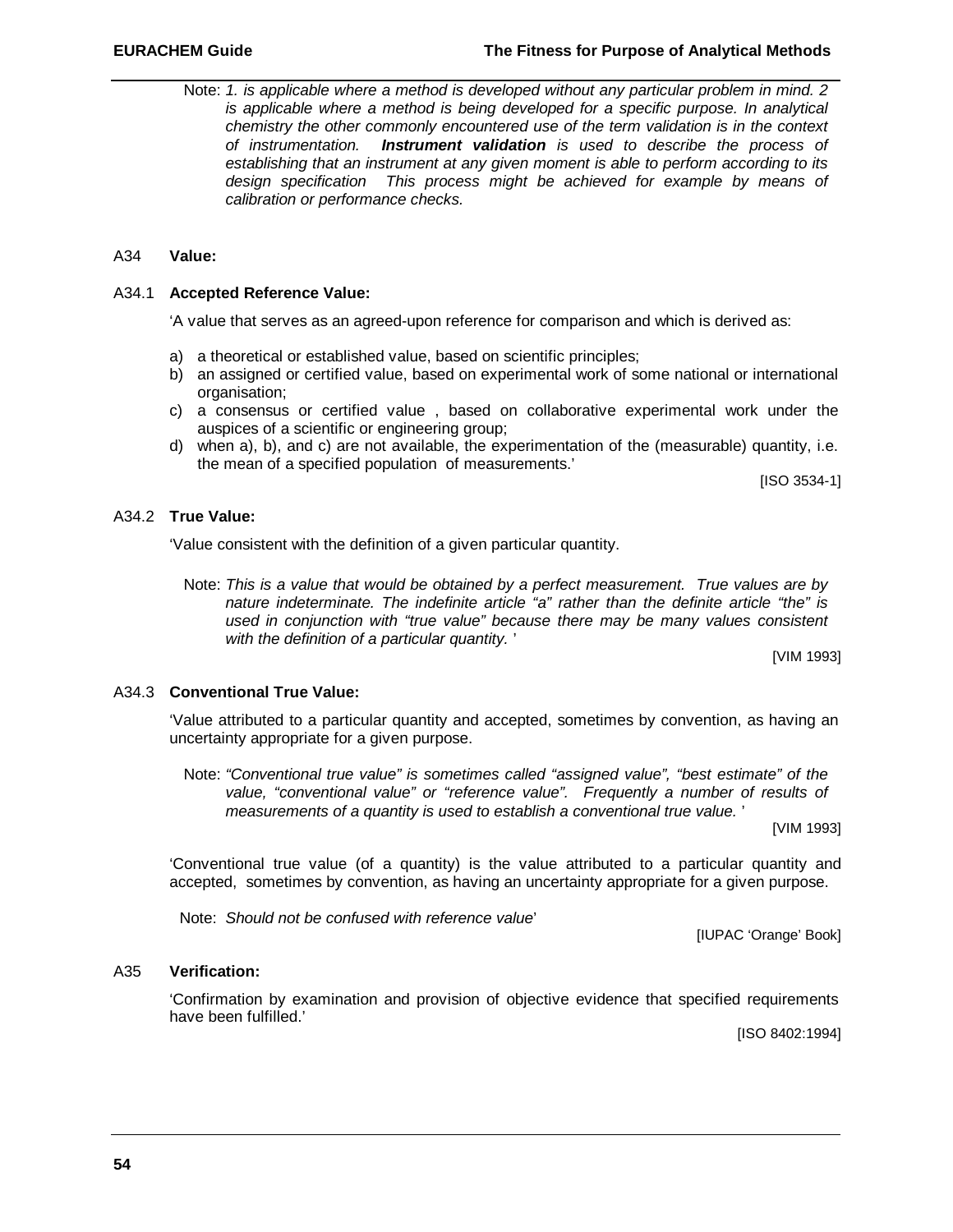# **Annex B - Method Documentation Protocol**

The adequate documentation of methods is discussed in chapter 9 of the guide. The following format is included for reference as a suitable layout. It is based loosely on ISO 78-2  $(27)$ , but contains additional advice on calibration and quality control, and document control.

#### B0 **UPDATE & REVIEW SUMMARY**

This section has a twofold purpose. Firstly, it is intended to enable minor changes to be made to the text of the method without the need for a full revision and reprint of the method. Secondly, it is recommended that every method should be reviewed for fitness-for-purpose periodically and the summary serves as a record that this has been done. The summary typically would be located at the front of the method, just inside the front cover.

#### B0.1 *Updates*

Any hand written changes to the text of the method would be accepted provided the changes were also recorded in the table below (hand-written entries acceptable) and appropriately authorised. It would be implicit that the authorisation endorsed the fact that the effects of the changes on the method validation had been investigated and caused no problems, and that the changes had been made to all copies of the method.

|         | <b>Section</b> | <b>Nature of Amendment</b>       | Date   | Authorisation |
|---------|----------------|----------------------------------|--------|---------------|
| 1 (e.g. |                | Change flow rate to 1.2 ml.min-1 | 8/2/96 | DGH           |
|         |                |                                  |        |               |

#### B0.2 *Review*

At any given time it would be expected that the date at which a method was seen to be in use would be between the *review* and *next review* dates, as shown in the table. Two years has been suggested as a suitable interval.

| Review Date   Outcome of Review |  | <b>Next Review Date</b> | <b>Authorisation</b> |
|---------------------------------|--|-------------------------|----------------------|
|                                 |  |                         |                      |

# B1 **TITLE**

Preferred format:

Determination of A{*analyte or measurand*} (in the presence of B{*interference*}) in C {*matrix*} using D {*principle*}.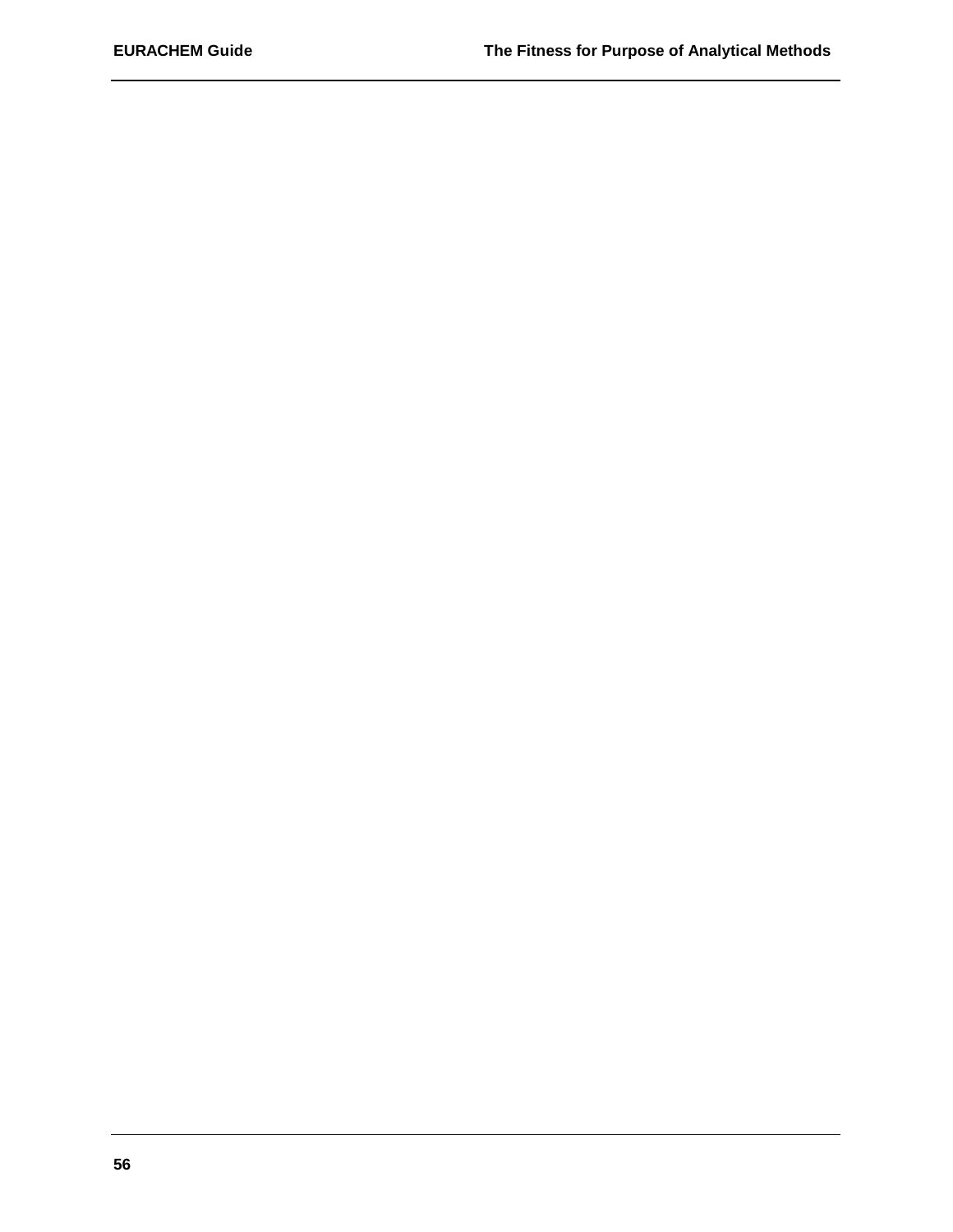# B2 **SCOPE**

This section enables a potential user to see quickly whether the method is likely to be appropriate for the desired application. The following details should be covered:

- the analyte(s) which can be determined by the method;
- the form in which analyte(s) are determined speciation, total/available *etc*.;
- the sample matrix(es) within which those analyte(s) may be determined;
- the concentration range of analyte(s) over which the method may be used;
- known interferences which prevent or limit the working of the method;
- the technique used by the method;
- the minimum sample size.

#### B3 **WARNING & SAFETY PRECAUTIONS**

Detailed precautions may be given in the relevant sections, but notice must be drawn to the existence of hazards and need for precautions here. Include nil returns.

Provide suitable warnings of any hazards involved with:

- handling the samples;
- handling or preparing solvents, reagents, standards, or other materials;
- operation of equipment;
- requirements for special handling environments e.g. fume cupboards;
- consequences of scaling up experiment (explosion limits).

#### B4 **DEFINITIONS**

Define any unusual terms, use ISO definitions wherever possible. Quote sources. Analytical structures can be included here if relevant.

### B5 **PRINCIPLE**

Outline the principle by which the analytical technique operates. A flow-chart may help. This section should be written so as to allow an at-a-glance summary of how the method works. Include an explanation on the principle of the calculation. Where appropriate to clarifying the working of the method or calculations, include details of any relevant chemical reactions (for example, this may be relevant where derivatisation is involved, or titrimetry).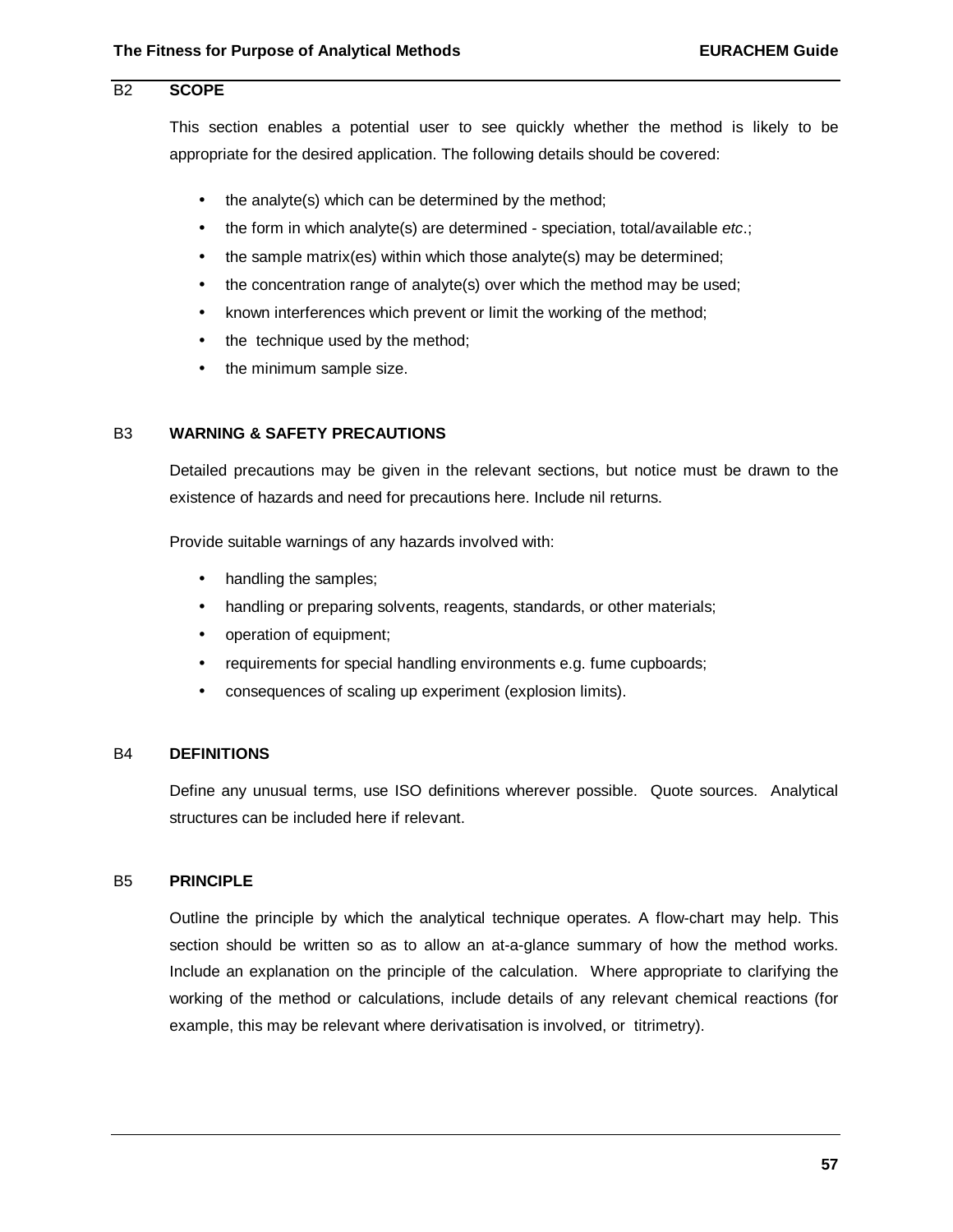*e.g*.: 'The concentration is derived from a 6 point calibration curve by reading off the concentration, corresponding to the sample absorbance, corrected for the blank value, and multiplying it by the concentration factor.'

# B6 **REAGENTS & MATERIALS**

List all of the reagents materials, blanks, QC samples and standards and certified reference materials required for the analytical process, numbered for later reference. List:

- details of any associated hazards including instructions for disposal;
- analytical grade;
- need for calibration and QC materials to come from independent batches;
- details of preparation, including need to prepare in advance;
- containment and storage requirements;
- shelf life of raw material and prepared reagent;
- required concentration, noting whether w/v, w/w or v/v;
- labelling requirements;
- disposal hazards.

# B7 **APPARATUS & EQUIPMENT**

Describe individual equipment and how they are connected in sufficient detail to enable unambiguous set-up. List minimum performance requirements and verification requirements, cross-referenced to the calibration section and any relevant instrument manuals. Number for later reference. For glassware include grade where applicable (bear in mind that use of a particular grade may require justification and that proof of compliance may be required). Include environmental requirements (fume cupboards *etc*.).

Diagrams and flowcharts may assist clarity.

#### B8 **SAMPLING & SAMPLES**

This section is not intended to include sample selection, which will probably feature in a separate sample plan.

Include sufficient detail to describe how the test portion is arrived at starting with the sample as received by the laboratory. Include storage, conditioning and disposal details.

If this stage is particularly complicated, a separate extraction method may be justified.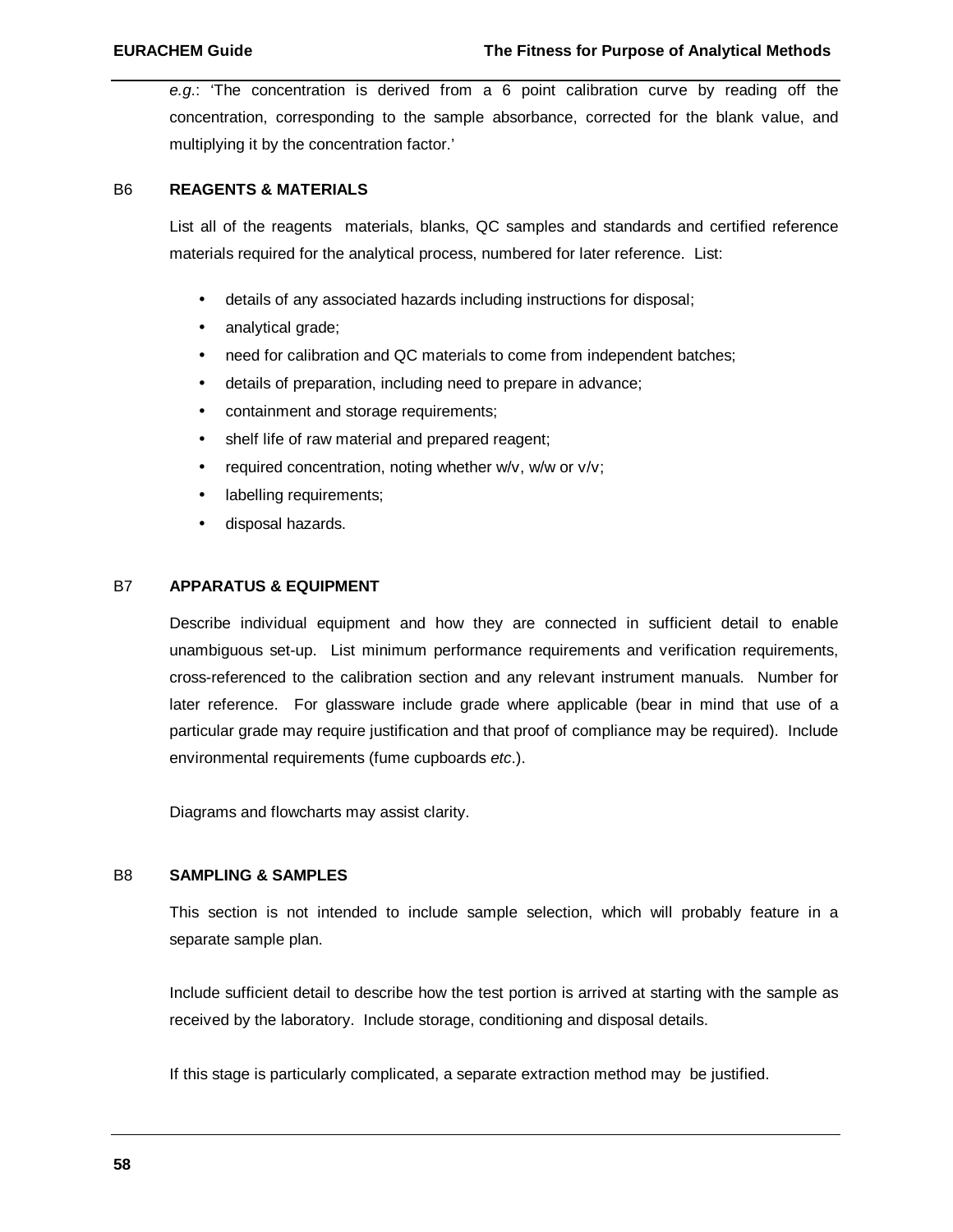# B9 **CALIBRATION**

Identify the critical parts of the analytical process. These will have to be controlled by careful operation and calibration. Cross-reference to the relevant sections above.

Include calibration of equipment - what needs to be calibrated, how, with what, and how often? Consider appropriate traceability of calibrants.

# B10 **QUALITY CONTROL**

Explain what form the quality control takes, frequency of quality control checks during batch analysis, pass/fail criteria, action to take in the event of a failure. Cross-reference to the relevant sections above.

## B11 **PROCEDURE**

Describe the analytical procedure, cross-referencing previous sections as appropriate including numbered reagents, apparatus and instrumentation. Where parameters are expressed (time, temperature) which are critical to the procedure, cross-reference to the relevant part of the calibration section. Indicate at which point in the analytical procedure the quality control, and calibration procedures should be performed.

## B12 **CALCULATION**

Lay out the formulae for calculating the results ensuring all terms are clearly defined and derived. Indicate requirements for checking, cross-reference to QC requirements.

#### B13 **REPORTING PROCEDURES INCLUDING EXPRESSION OF RESULTS**

Indicate how results should be reported, including: rounding of numbers; final units:  $\pm$ uncertainty; confidence interval.

## B14 **NORMATIVE REFERENCES**

Any references which give fundamental background to the method. Use CHEMABS format.

#### B15 **(Appendix on -) METHOD VALIDATION**

Depending on the volume of data in support of the validation, it may be appropriate to list it here or provide reference to a separate file. *E.g*.: For linear range as stated in Section 3 "Scope"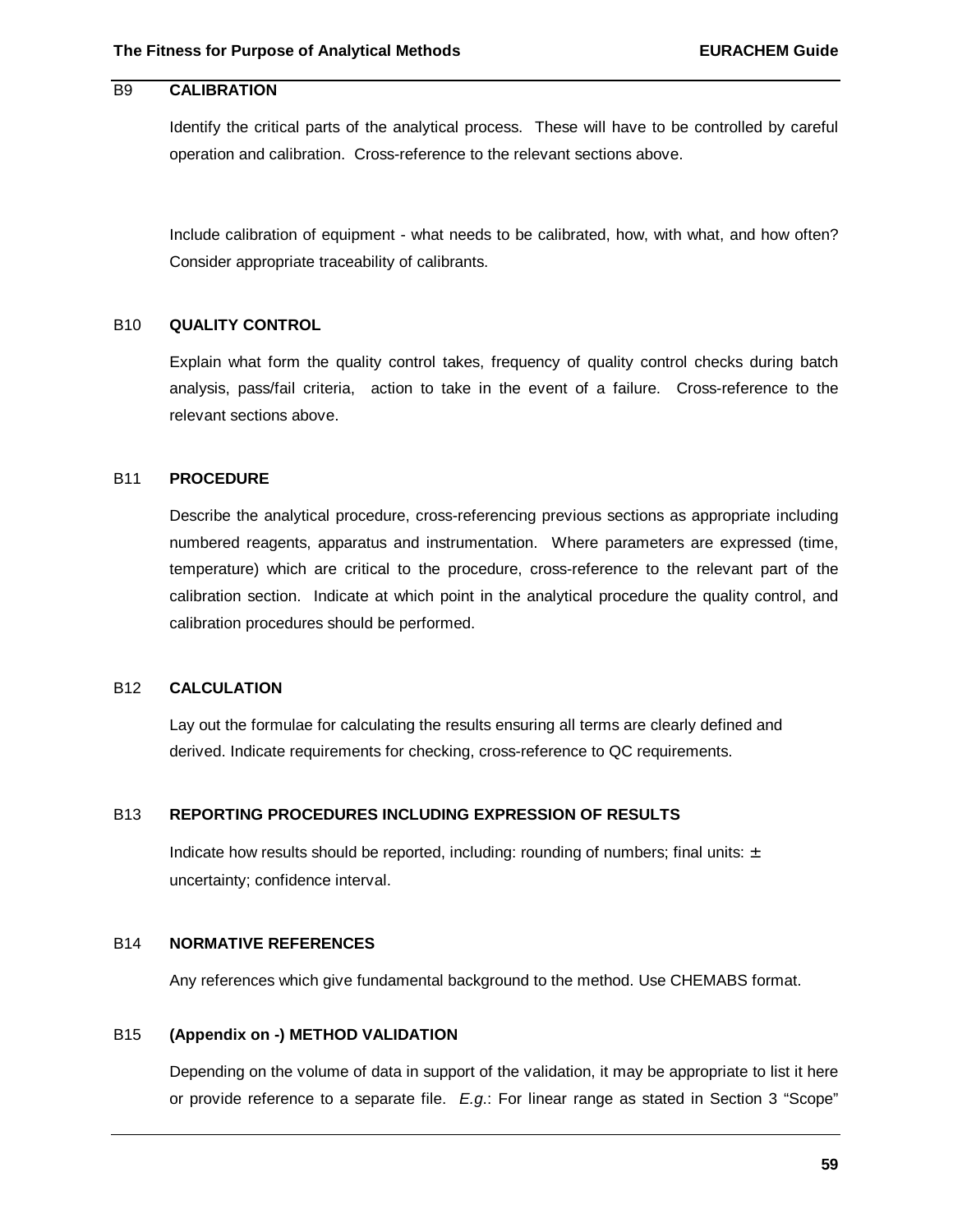above there should be data, either in this appendix or in a separate file that show how the range was arrived at.

# B16 **(Appendix on -) MEASUREMENT UNCERTAINTY**

The major sources of uncertainty, relating to the method should be identified and the assigned values listed. Those contributions not used in the final calculation, because they are considered insignificant, should be mentioned. The overall uncertainty should be listed together with an explanation of how it was derived. A more detailed treatment may be in a cross referenced file.

# **Annex C - EURACHEM Working Group**

Development of this guide was undertaken by a group working by correspondence. The following were involved in this group:

| <b>Name</b>            | <b>Affiliation</b>                                         |
|------------------------|------------------------------------------------------------|
| Prof P de Bievre       | IRMM, Belgium                                              |
| Dr D Böttger           | Hoechst AG, Germany                                        |
| Dr C Eastwood          | Zeneca Specialties, UK                                     |
| Prof J Hlavay          | University of Veszprem, Hungary                            |
| Mr M Holmgren          | SP, Sweden (Eurolab Secretariat)                           |
| Dr W Horwitz           | Food and Drug Administration, USA                          |
| Dr M Lauwaars          | AOAC International, The Netherlands                        |
| Dr B Lundgren          | SP, Sweden                                                 |
| Prof L Massart         | Vrije Universiteit Brussel, Belgium                        |
| Prof J Miller          | University of Loughborough, UK                             |
| Dr J Morkowski         | EMPA, Switzerland                                          |
| Dr B te Nijenhuis      | Working Party on Analytical Chemistry (Secretary), The     |
|                        | <b>Netherlands</b>                                         |
| Ms B Nyeland           | National Environment Research Institute, Denmark           |
| Dr R Philipp           | BAM, Germany                                               |
| Dr P Radvila           | <b>EMPA St Gallen, Switzerland</b>                         |
| Prof J Smeyers-Verbeke | Vrije Universiteit Brussel, Belgium                        |
| Dr R Stephany          | RIVM, The Netherlands                                      |
| Dr M Suchanek          | Prague Institute of Chemical Technology, Czech Republic    |
| Ms C Vandervoorst      | Dr L Willems Instituut vzv, Belgium                        |
| Dr H Verplaetse        | Ministry of Economic Affairs - Central Laboratory, Belgium |
| Ms H Wallien           | VTT, Finland                                               |
| Dr M Walsh             | The State Laboratory, Ireland                              |
| Prof W Wegscheider     | Leoben University of Mining & Metallurgy, Austria          |